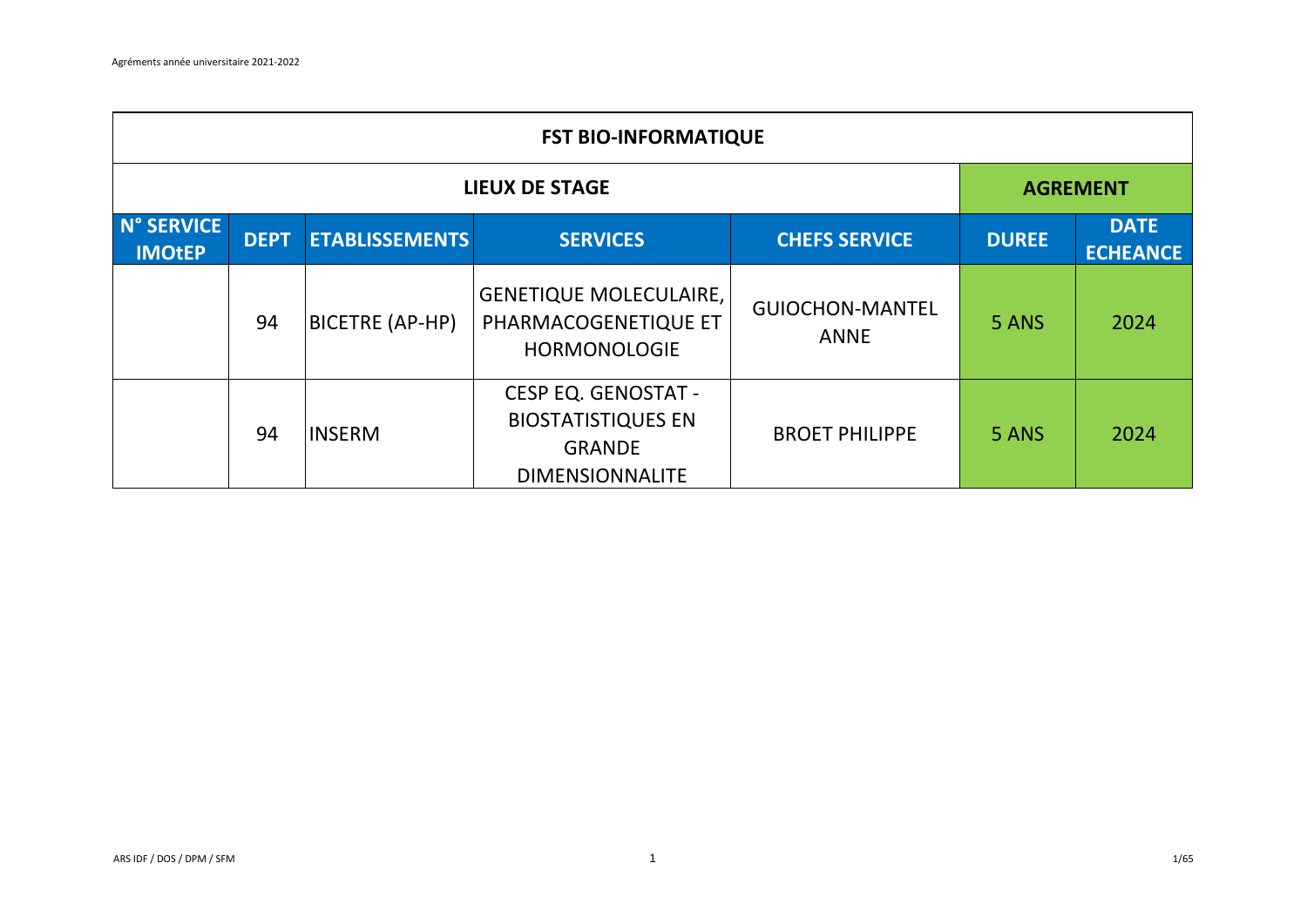$\mathbf{r}$ 

|                               | <b>FST CANCEROLOGIE PEDIATRIQUE</b> |                                 |                                                      |                                    |              |                               |  |  |  |  |
|-------------------------------|-------------------------------------|---------------------------------|------------------------------------------------------|------------------------------------|--------------|-------------------------------|--|--|--|--|
|                               |                                     |                                 |                                                      |                                    |              |                               |  |  |  |  |
| $N^{\circ}$<br><b>SERVICE</b> | <b>DEPT</b>                         | <b>ETABLISSEMENTS</b>           | <b>SERVICES</b>                                      | <b>CHEFS</b><br><b>SERVICE</b>     | <b>DUREE</b> | <b>DATE</b><br><b>ECHEANC</b> |  |  |  |  |
| 11001465                      | 75                                  | <b>ARMAND TROUSSEAU (AP-HP)</b> | <b>HEMATO ET ONCO PEDIATRIQUE</b>                    | <b>LEVERGER</b><br>IGUY            | 5 ANS        | 2024                          |  |  |  |  |
| 11000006                      | 75                                  | <b>ROBERT DEBRE (AP-HP)</b>     | HEMATO-IMMUNOLOGIE PEDIATRIQUE                       | <b>BARUCHEL</b><br><b>ANDRE</b>    | 5 ANS        | 2024                          |  |  |  |  |
| 11000495                      | 75                                  | iclcc institut curie            | DEPART. ONCOLOGIE PEDIATRIQUE                        | <b>ORBACH</b><br>DANIEL            | 5 ANS        | 2024                          |  |  |  |  |
| 11001176                      | 94                                  | lCLCC INSTITUT GUSTAVE ROUSSY   | IDEPARTEMENT CANCEROLOGIE<br>DE L'ENFANT ET DE L'ADO | <b>DUFOUR</b><br><b>CHRISTELLE</b> | 5 ANS        | 2026                          |  |  |  |  |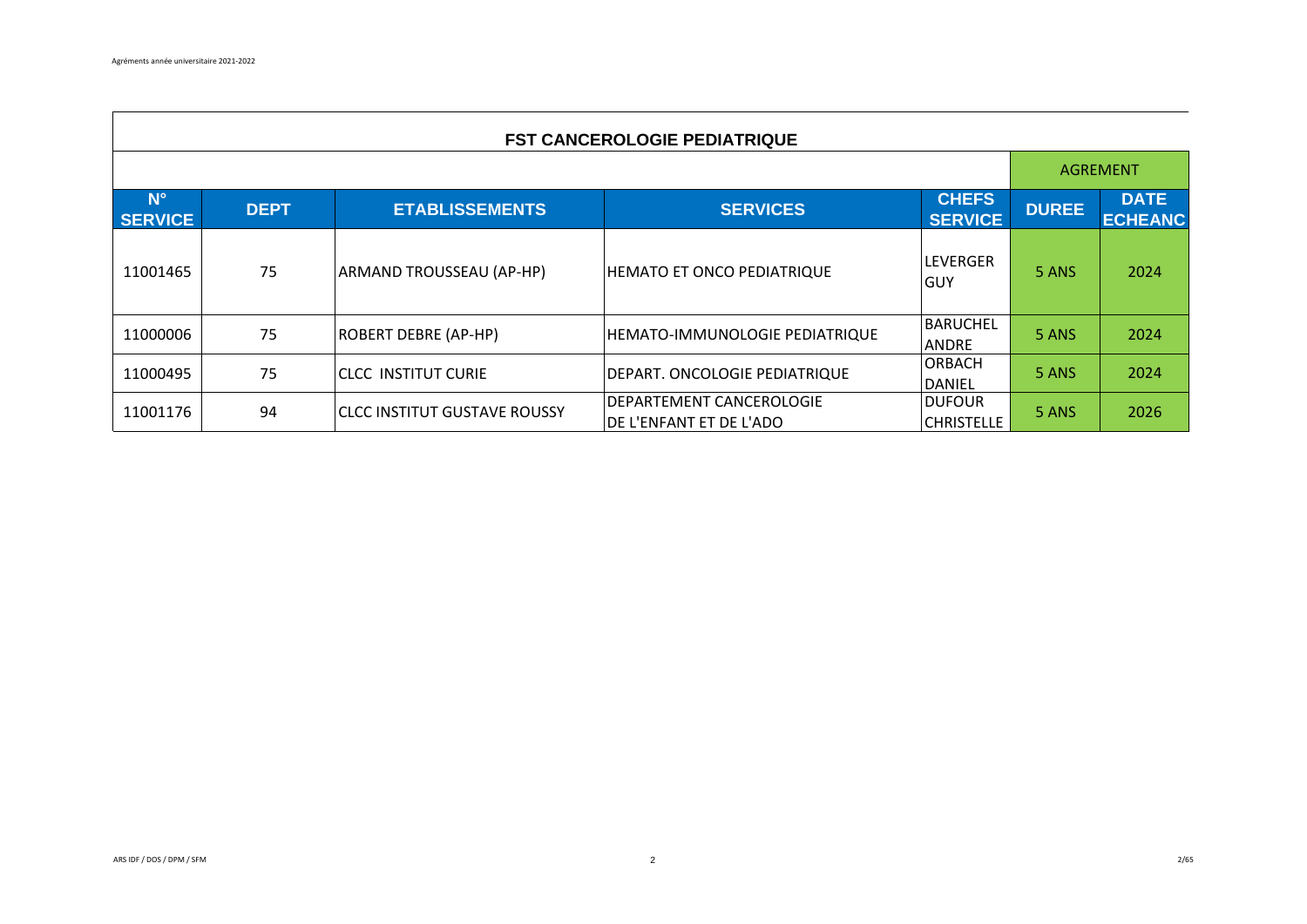| <b>FST CANCEROLOGIE</b>            |                                                                                |                            |                                |                                          |       |      |  |  |  |
|------------------------------------|--------------------------------------------------------------------------------|----------------------------|--------------------------------|------------------------------------------|-------|------|--|--|--|
|                                    | <b>LIEUX DE STAGE</b>                                                          |                            |                                |                                          |       |      |  |  |  |
| <b>N° SERVICE</b><br><b>IMOtEP</b> | <b>ETABLISSEMENTS</b><br><b>SERVICES</b><br><b>CHEFS SERVICE</b><br><b>Dpt</b> |                            | <b>DUREE</b>                   | <b>DATE</b><br><b>ECHEANCE</b>           |       |      |  |  |  |
| 11001986                           | 75                                                                             | GH PARIS SITE SAINT JOSEPH | <b>ONCOLOGIE MEDICALE</b>      | <b>RAYMOND ERIC</b>                      | 5 ANS | 2025 |  |  |  |
| 11000110                           | 75                                                                             | SAINT-LOUIS (AP-HP)        | <b>ONCOLOGIE MEDICALE</b>      | <b>CULINE STEPHANE</b>                   | 5 ANS | 2024 |  |  |  |
| 11000111                           | 75                                                                             | SAINT-LOUIS (AP-HP)        | CANCEROLOGIE-<br>RADIOTHERAPIE | HENNEQUIN CHRISTOPHE                     | 5 ANS | 2024 |  |  |  |
| 11000161                           | 75                                                                             | SAINT-ANTOINE (AP-HP)      | <b>DERMATOLOGIE</b>            | <b>BAGOT MARTINE</b>                     | 5 ANS | 2026 |  |  |  |
| 11000133                           | 75                                                                             | SAINT-LOUIS (AP-HP)        | <b>UROLOGIE</b>                | <b>DESGRANDCHAMPS</b><br><b>FRANCOIS</b> | 5 ANS | 2026 |  |  |  |
| 11000184                           | 75                                                                             | SAINT-LOUIS (AP-HP)        | <b>ONCOLOGIE MEDICALE</b>      | <b>ANDRE THIERRY</b>                     | 5 ANS | 2024 |  |  |  |
| 11000234                           | 75                                                                             | PITIE SALPETRIERE (AP-HP)  | <b>ONCOLOGIE MEDICALE</b>      | SPANO JEAN-PHILIPPE                      | 5 ANS | 2024 |  |  |  |
| 11000249                           | 75                                                                             | PITIE SALPETRIERE (AP-HP)  | ONCOLOGIE-RADIOTHERAPIE        | JEAN MARC SIMON                          | 5 ANS | 2026 |  |  |  |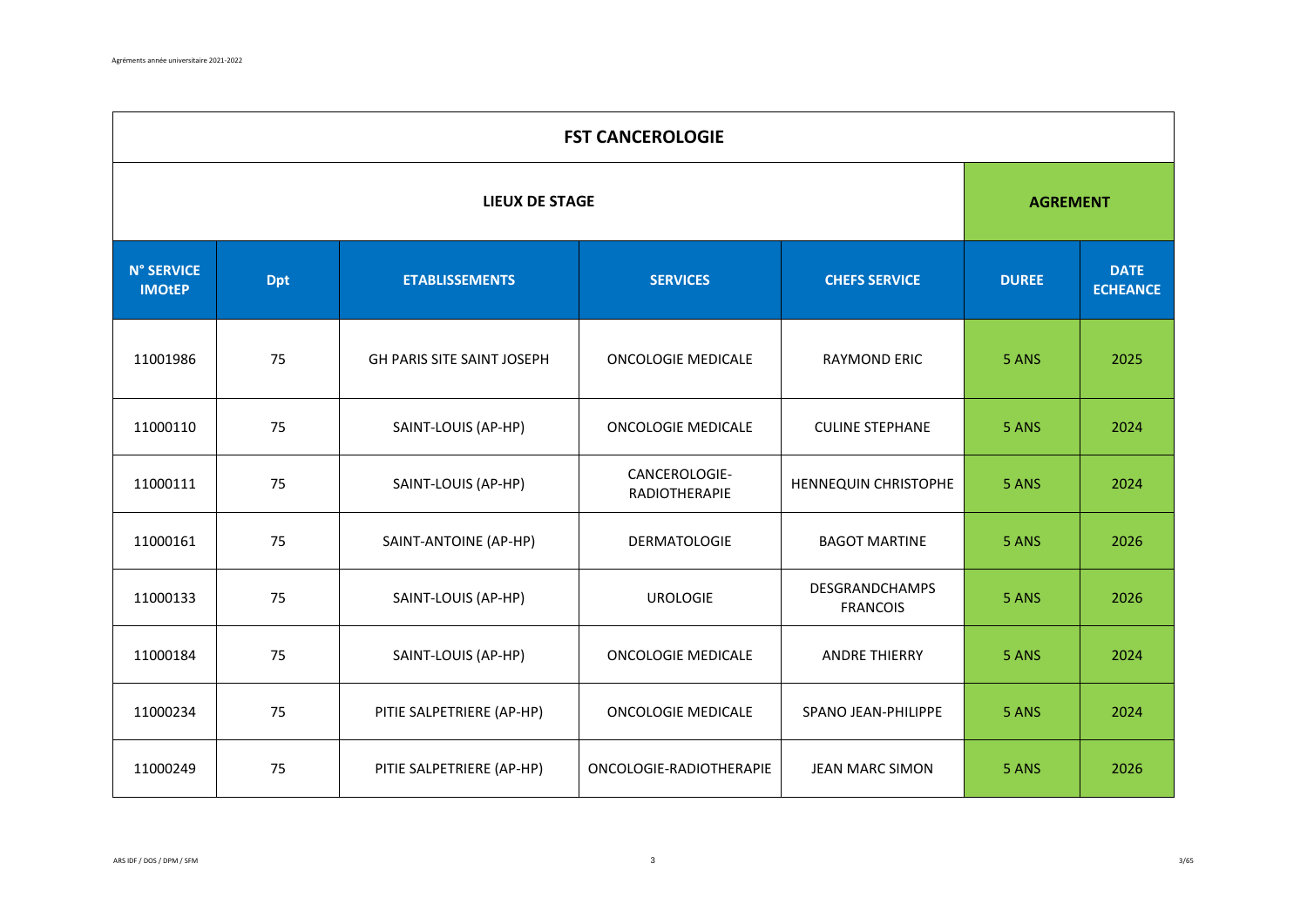|                                    | <b>FST CANCEROLOGIE</b> |                               |                                              |                                            |              |                                |  |  |  |  |
|------------------------------------|-------------------------|-------------------------------|----------------------------------------------|--------------------------------------------|--------------|--------------------------------|--|--|--|--|
|                                    | <b>LIEUX DE STAGE</b>   |                               |                                              |                                            |              |                                |  |  |  |  |
| <b>N° SERVICE</b><br><b>IMOtEP</b> | <b>Dpt</b>              | <b>ETABLISSEMENTS</b>         | <b>SERVICES</b>                              | <b>CHEFS SERVICE</b>                       | <b>DUREE</b> | <b>DATE</b><br><b>ECHEANCE</b> |  |  |  |  |
| 11002604                           | 75                      | PITIE SALPETRIERE (AP-HP)     | PATHOLOGIES THYROIDIENNES<br><b>TUMEURS</b>  | <b>LEENHARDT LAURENCE</b>                  | 5 ANS        | 2026                           |  |  |  |  |
| 11000255                           | 75                      | PITIE SALPETRIERE (AP-HP)     | <b>UROLOGIE</b>                              | <b>CHARTIER-KASTLER</b><br><b>EMMANUEL</b> | 5 ANS        | 2026                           |  |  |  |  |
| 11001154                           | 75                      | COCHIN (AP-HP)                | CANCEROLOGIE                                 | <b>GOLDWASSER FRANCOIS</b>                 | 5 ANS        | 2024                           |  |  |  |  |
| 11000126                           | 75                      | COCHIN (AP-HP)                | DERMATOLOGIE-<br>VENEREOLOGIE                | <b>ARACTINGI SELIM</b>                     | 5 ANS        | 2026                           |  |  |  |  |
| 11002682                           | 75                      | BICHAT CLAUDE BERNARD (AP-HP) | <b>ONCOLOGIE THORACIQUE-</b><br><b>UNITE</b> | ZALCMAN GERARD                             | 5 ANS        | 2024                           |  |  |  |  |
| 11001330                           | 75                      | TENON (AP-HP)                 | <b>ONCOLOGIE MEDICALE</b>                    | <b>LOTZ JEAN-PIERRE</b>                    | 5 ANS        | 2024                           |  |  |  |  |
| 11002637                           | 75                      | TENON (AP-HP)                 | ONCOLOGIE RADIOTHERAPIE                      | <b>HUGUET FLORENCE</b>                     | 5 ANS        | 2024                           |  |  |  |  |
| 11000397                           | 75                      | TENON (AP-HP)                 | <b>UROLOGIE</b>                              | <b>CUSSENOT OLIVIER</b>                    | 1 AN         | 2022                           |  |  |  |  |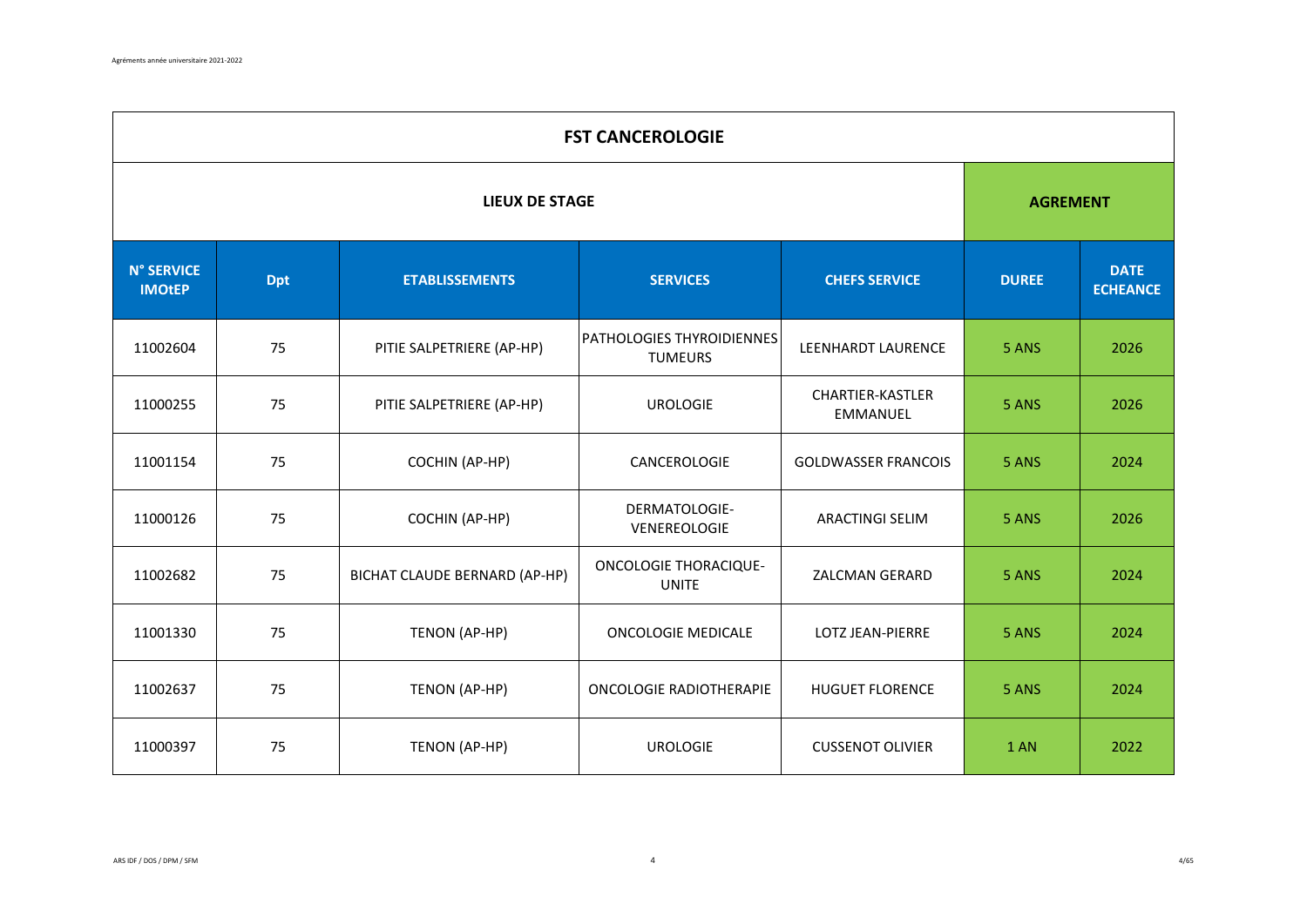|                                    | <b>FST CANCEROLOGIE</b> |                                             |                                               |                                |              |                                |  |  |  |  |
|------------------------------------|-------------------------|---------------------------------------------|-----------------------------------------------|--------------------------------|--------------|--------------------------------|--|--|--|--|
|                                    | <b>LIEUX DE STAGE</b>   |                                             |                                               |                                |              |                                |  |  |  |  |
| <b>N° SERVICE</b><br><b>IMOtEP</b> | <b>Dpt</b>              | <b>ETABLISSEMENTS</b>                       | <b>SERVICES</b>                               | <b>CHEFS SERVICE</b>           | <b>DUREE</b> | <b>DATE</b><br><b>ECHEANCE</b> |  |  |  |  |
| 11002184                           | 75                      | INSTITUT MUTUALISTE MONTSOURIS              | DEPARTEMENT ONCOLOGIE<br>MEDICALE             | LOUVET CHRISTOPHE              | 5 ANS        | 2025                           |  |  |  |  |
| 11001953                           | 75                      | HOPITAL DE LA CROIX SAINT SIMON             | <b>ONCOLOGIE MEDICALE</b>                     | <b>SELLE FREDERIC</b>          | 5 ANS        | 2025                           |  |  |  |  |
| 11000494                           | 75                      | <b>CLCC INSTITUT CURIE</b>                  | <b>DEPARTEMENT DE</b><br><b>RADIOTHERAPIE</b> | <b>CREHANGE GILLES</b>         | 5 ANS        | 2026                           |  |  |  |  |
| 11000499                           | 75                      | <b>CLCC INSTITUT CURIE</b>                  | DEPARTEMENT ONCOLOGIE                         | PIERGA JEAN-YVES/COTTU<br>PAUL | 5 ANS        | 2024                           |  |  |  |  |
| 11000569                           | 75                      | HOPITAL EUROPEEN GEORGE<br>POMPIDOU (AP-HP) | <b>HEPATO GASTRO ET</b><br><b>ONCOLOGIE</b>   | <b>TAIEB JULIEN</b>            | 5 ANS        | 2024                           |  |  |  |  |
| 11000649                           | 75                      | HOPITAL EUROPEEN GEORGE<br>POMPIDOU (AP-HP) | <b>ONCOLOGIE RADIOTHERAPIE</b>                | <b>DURDUX CATHERINE</b>        | 5 ANS        | 2024                           |  |  |  |  |
| 11001721                           | 75                      | HOPITAL EUROPEEN GEORGE<br>POMPIDOU (AP-HP) | <b>ONCOLOGIE MEDICALE</b>                     | <b>OUDARD STEPHANE</b>         | 5 ANS        | 2024                           |  |  |  |  |
| 11002434                           | 75                      | HOPITAL EUROPEEN GEORGE<br>POMPIDOU (AP-HP) | UF ONCOLOGIE THORACIQUE                       | <b>FABRE ELIZABETH</b>         | 5 ANS        | 2024                           |  |  |  |  |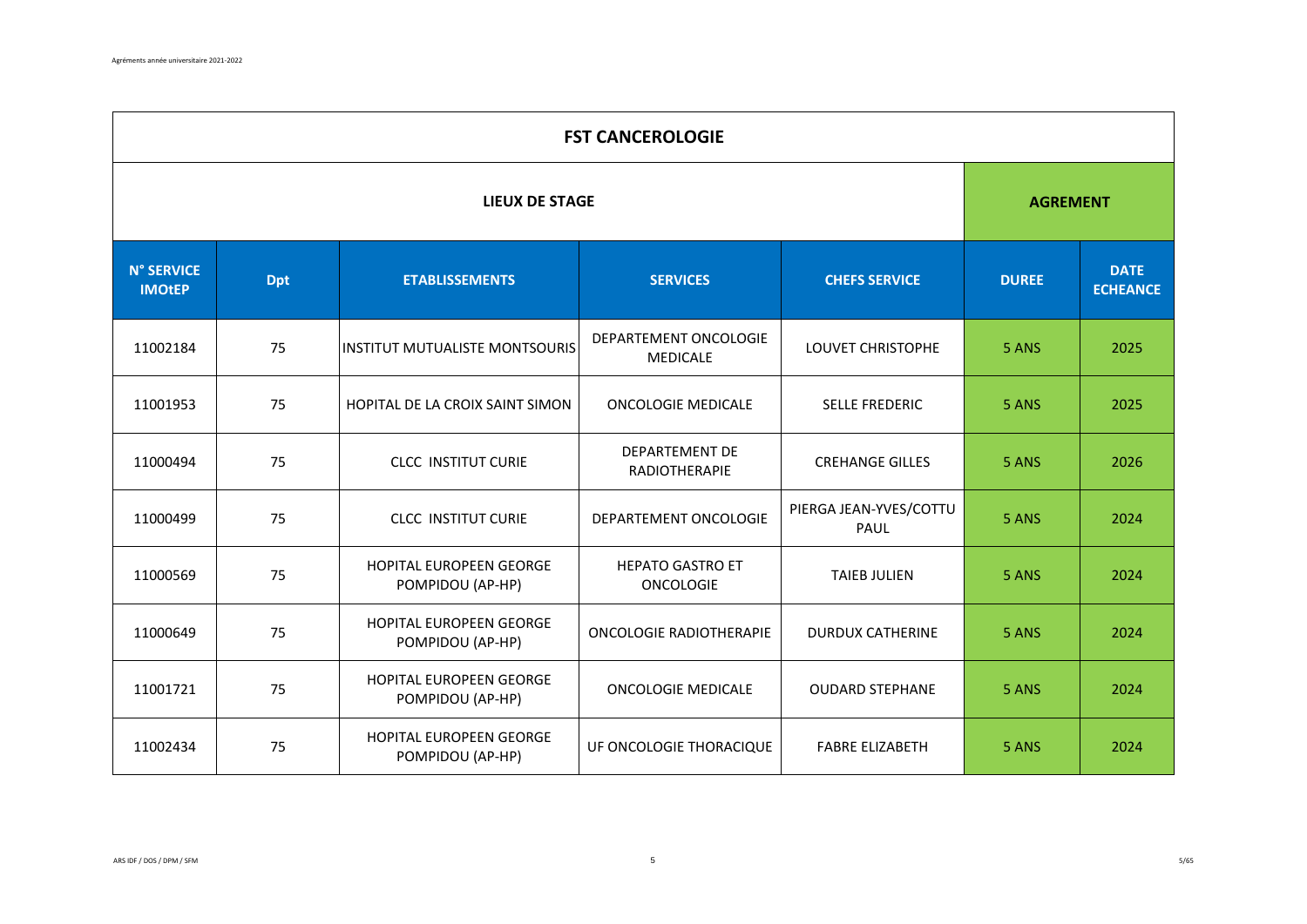|                                    | <b>FST CANCEROLOGIE</b> |                                                               |                                                              |                                    |              |                                |  |  |  |  |
|------------------------------------|-------------------------|---------------------------------------------------------------|--------------------------------------------------------------|------------------------------------|--------------|--------------------------------|--|--|--|--|
|                                    | <b>LIEUX DE STAGE</b>   |                                                               |                                                              |                                    |              |                                |  |  |  |  |
| <b>N° SERVICE</b><br><b>IMOtEP</b> | <b>Dpt</b>              | <b>ETABLISSEMENTS</b>                                         | <b>SERVICES</b>                                              | <b>CHEFS SERVICE</b>               | <b>DUREE</b> | <b>DATE</b><br><b>ECHEANCE</b> |  |  |  |  |
| 11002065                           | 75                      | HOPITAL EUROPEEN GEORGE<br>POMPIDOU (AP-HP)                   | <b>UROLOGIE</b>                                              | <b>MEJEAN ARNAUD</b>               | 5 ANS        | 2026                           |  |  |  |  |
| 11000748                           | 92                      | <b>CLCC RENE HUGUENIN INSTITUT</b><br><b>CURIE</b>            | RADIOTHERAPIE<br>ONCOLOGIQUE                                 | <b>CREHANGE GILLES</b>             | 5 ANS        | 2026                           |  |  |  |  |
| 11000750                           | 92                      | <b>CLCC RENE HUGUENIN INSTITUT</b><br><b>CURIE</b>            | DEPARTEMENT ONCOLOGIE<br><b>MEDICALE</b>                     | PIERGA JEAN-YVES/BOZEC<br>LAURENCE | 5 ANS        | 2024                           |  |  |  |  |
| 11000792                           | 92                      | <b>BEAUJON (AP-HP)</b>                                        | PANCREATOLOGIE-<br><b>GASTROENTEROLOGIE</b>                  | LEVY PHILIPPE                      | 5 ANS        | 2024                           |  |  |  |  |
| 11000070                           | 92                      | LOUIS-MOURIER (AP-HP)                                         | UF ONCOLOGIE MEDICALE                                        | CHIDIAC JEAN                       | 5 ANS        | 2024                           |  |  |  |  |
| 11001507                           | 92                      | <b>AMBROISE PARE (AP-HP)</b>                                  | DERMATOLOGIE GENERALE ET SAIAG PHILIPPE/ CREHANGE<br>ONCO    | <b>GILLES</b>                      | 5 ANS        | 2026                           |  |  |  |  |
| 11000905                           | 93                      | AVICENNE (AP-HP)                                              | <b>ONCOLOGIE MEDICALE</b>                                    | <b>ZELEK LAURENT</b>               | 5 ANS        | 2024                           |  |  |  |  |
| 11002671                           | 93                      | <b>INSTITUT RADIOTHERAPIE DE</b><br><b>BOBIGNY / AVICENNE</b> | <b>INSTITUT RADIOTHERAPIES</b><br><b>DES HAUTES ENERGIES</b> | <b>BOUILLET/LEVY</b>               | 5 ANS        | 2025                           |  |  |  |  |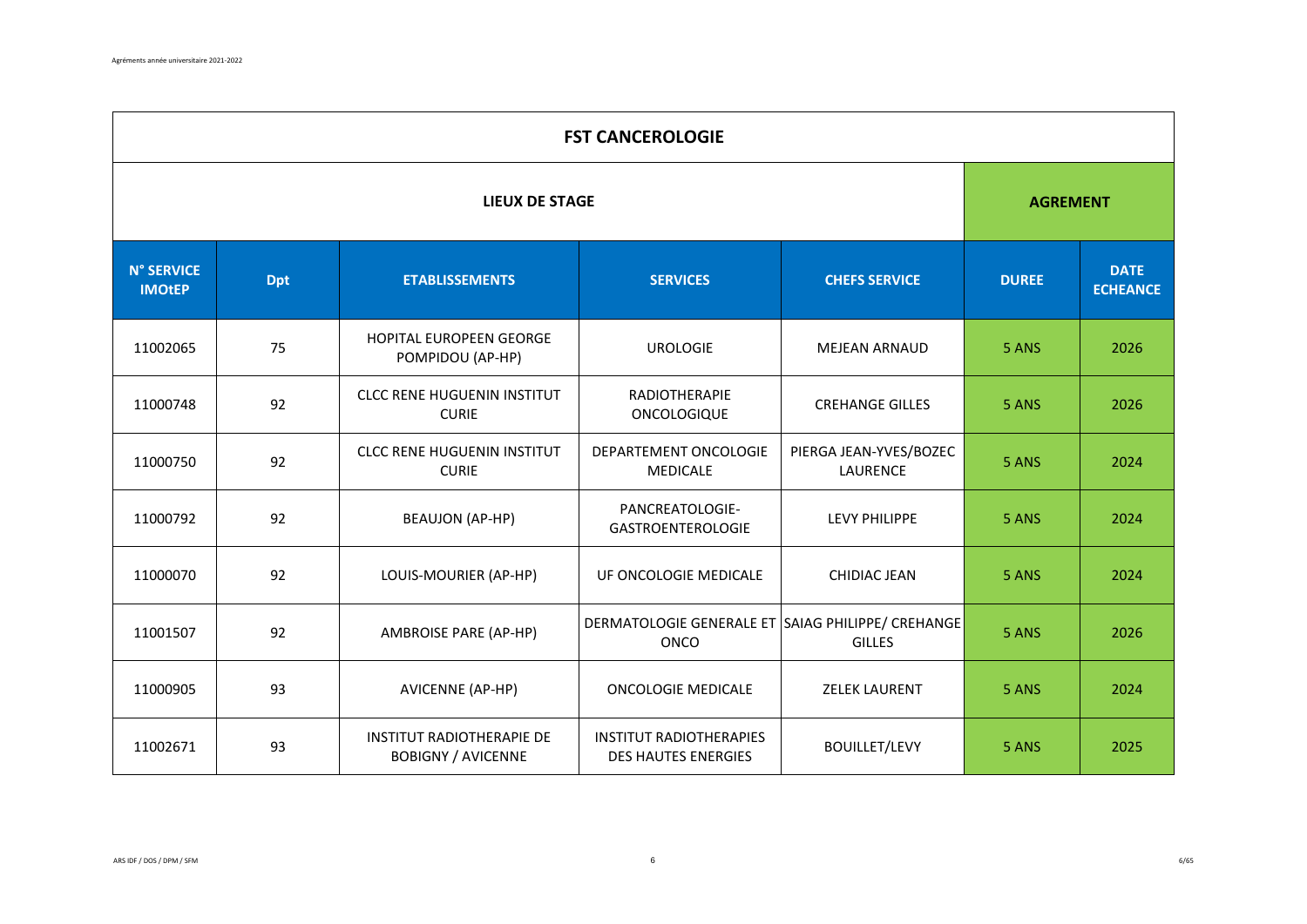|                                    | <b>FST CANCEROLOGIE</b> |                                                      |                           |                               |              |                                |  |  |  |  |
|------------------------------------|-------------------------|------------------------------------------------------|---------------------------|-------------------------------|--------------|--------------------------------|--|--|--|--|
|                                    | <b>LIEUX DE STAGE</b>   |                                                      |                           |                               |              |                                |  |  |  |  |
| <b>N° SERVICE</b><br><b>IMOtEP</b> | <b>Dpt</b>              | <b>ETABLISSEMENTS</b>                                | <b>SERVICES</b>           | <b>CHEFS SERVICE</b>          | <b>DUREE</b> | <b>DATE</b><br><b>ECHEANCE</b> |  |  |  |  |
| 11002538                           | 93                      | <b>GHI LE RAINCY MONTFERMEIL</b>                     | RADIOTHERAPIE             | <b>CHRISTOPOULOS CHRISTOS</b> | 5 ANS        | 2026                           |  |  |  |  |
| 11000273                           | 94                      | HENRI MONDOR SITE HENRI<br><b>MONDOR APHP</b>        | ONCOLOGIE-RADIOTHERAPIE   | <b>BELKACEMI YAZID</b>        | 5 ANS        | 2024                           |  |  |  |  |
| 11001034                           | 94                      | <b>HENRI MONDOR SITE HENRI</b><br><b>MONDOR APHP</b> | <b>ONCOLOGIE MEDICALE</b> | <b>TOURNIGAND CHRISTOPHE</b>  | 5 ANS        | 2024                           |  |  |  |  |
| 11001028                           | 94                      | HENRI MONDOR SITE HENRI<br><b>MONDOR APHP</b>        | <b>DERMATOLOGIE</b>       | <b>WOLKENSTEIN PIERRE</b>     | 5 ANS        | 2026                           |  |  |  |  |
| 11001039                           | 94                      | HENRI MONDOR SITE HENRI<br><b>MONDOR APHP</b>        | <b>UROLOGIE</b>           | DE LA TAILLE ALEXANDRE        | 5 ANS        | 2026                           |  |  |  |  |
| 11001118                           | 94                      | PAUL BROUSSE (AP-HP)                                 | DEPARTEMENT ONCOLOGIE     | MORERE JEAN FRANCOIS          | 5 ANS        | 2024                           |  |  |  |  |
| 11002563                           | 94                      | CHI DE CRETEIL                                       | ONCOLOGIE RADIOTHERAPIE   | MALAURIE EMMANUELLE           | 5 ANS        | 2025                           |  |  |  |  |
| 11003281                           | 94                      | CHI DE CRETEIL                                       | <b>ONCOLOGIE MEDICALE</b> | TOURNIGAND/ COJEAN-<br>ZELEK  | 5 ANS        | 2025                           |  |  |  |  |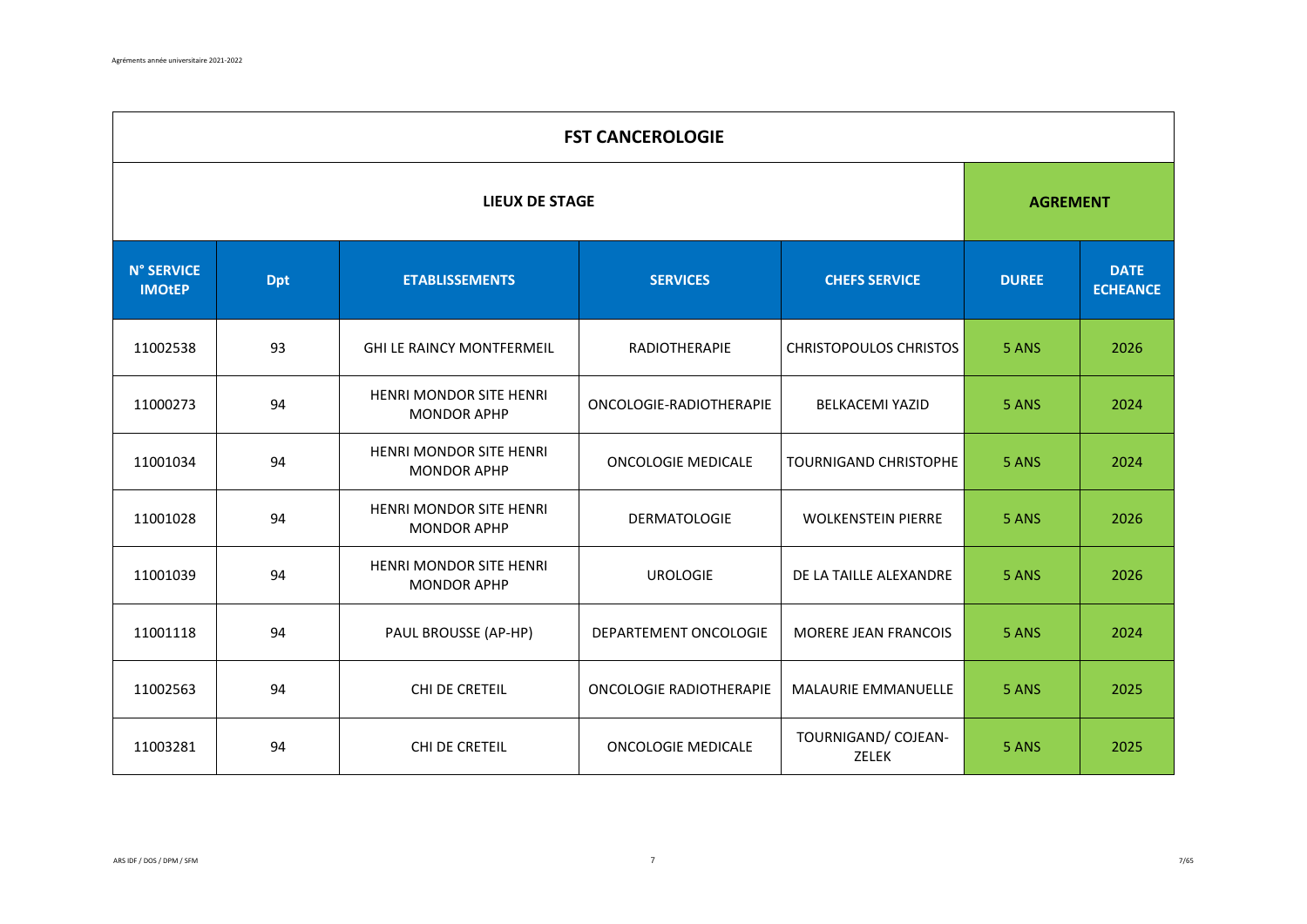|                                    | <b>FST CANCEROLOGIE</b> |                                     |                                                      |                        |              |                                |  |  |  |  |
|------------------------------------|-------------------------|-------------------------------------|------------------------------------------------------|------------------------|--------------|--------------------------------|--|--|--|--|
|                                    | <b>LIEUX DE STAGE</b>   |                                     |                                                      |                        |              |                                |  |  |  |  |
| <b>N° SERVICE</b><br><b>IMOtEP</b> | <b>Dpt</b>              | <b>ETABLISSEMENTS</b>               | <b>SERVICES</b>                                      | <b>CHEFS SERVICE</b>   | <b>DUREE</b> | <b>DATE</b><br><b>ECHEANCE</b> |  |  |  |  |
| 11000003                           | 94                      | <b>HIA BEGIN</b>                    | <b>MEDECINE INTERNE -</b><br><b>ONCOLOGIE</b>        | <b>CREMADES SERGE</b>  | 5 ANS        | 2024                           |  |  |  |  |
| 11001159                           | 94                      | <b>CLCC INSTITUT GUSTAVE ROUSSY</b> | <b>HOSPITALISATION ET</b><br>CONSULTATION            | <b>FIZAZI KARIM</b>    | 5 ANS        | 2024                           |  |  |  |  |
| 11002088                           | 94                      | <b>CLCC INSTITUT GUSTAVE ROUSSY</b> | <b>HOPITAL DE JOUR</b>                               | <b>LAVAUD PERNELLE</b> | 1 AN         | 2022                           |  |  |  |  |
| 11001160                           | 94                      | <b>CLCC INSTITUT GUSTAVE ROUSSY</b> | <b>CANCEROLOGIE CERVICO-</b><br><b>FACIALE</b>       | <b>TEMAM STEPHANE</b>  | 5 ANS        | 2026                           |  |  |  |  |
| 11001161                           | 94                      | <b>CLCC INSTITUT GUSTAVE ROUSSY</b> | <b>HOSPITALISATION ET</b><br><b>CONSULTATION</b>     | <b>DUMONT SARAH</b>    | 5 ANS        | 2026                           |  |  |  |  |
| 11001163                           | 94                      | <b>CLCC INSTITUT GUSTAVE ROUSSY</b> | <b>DEPARTEMENT DE</b><br>RADIOTHERAPIE               | <b>DEUTSCH ERIC</b>    | 5 ANS        | 2024                           |  |  |  |  |
| 11004791                           | 94                      | <b>CLCC INSTITUT GUSTAVE ROUSSY</b> | <b>CONSULTATION D'ONCOLOGIE</b><br><b>THORACIQUE</b> | PLANCHARD DAVID        | 5 ANS        | 2026                           |  |  |  |  |
| 11001169                           | 94                      | <b>CLCC INSTITUT GUSTAVE ROUSSY</b> | <b>DERMATOLOGIE</b>                                  | <b>ROBERT CAROLINE</b> | 5 ANS        | 2026                           |  |  |  |  |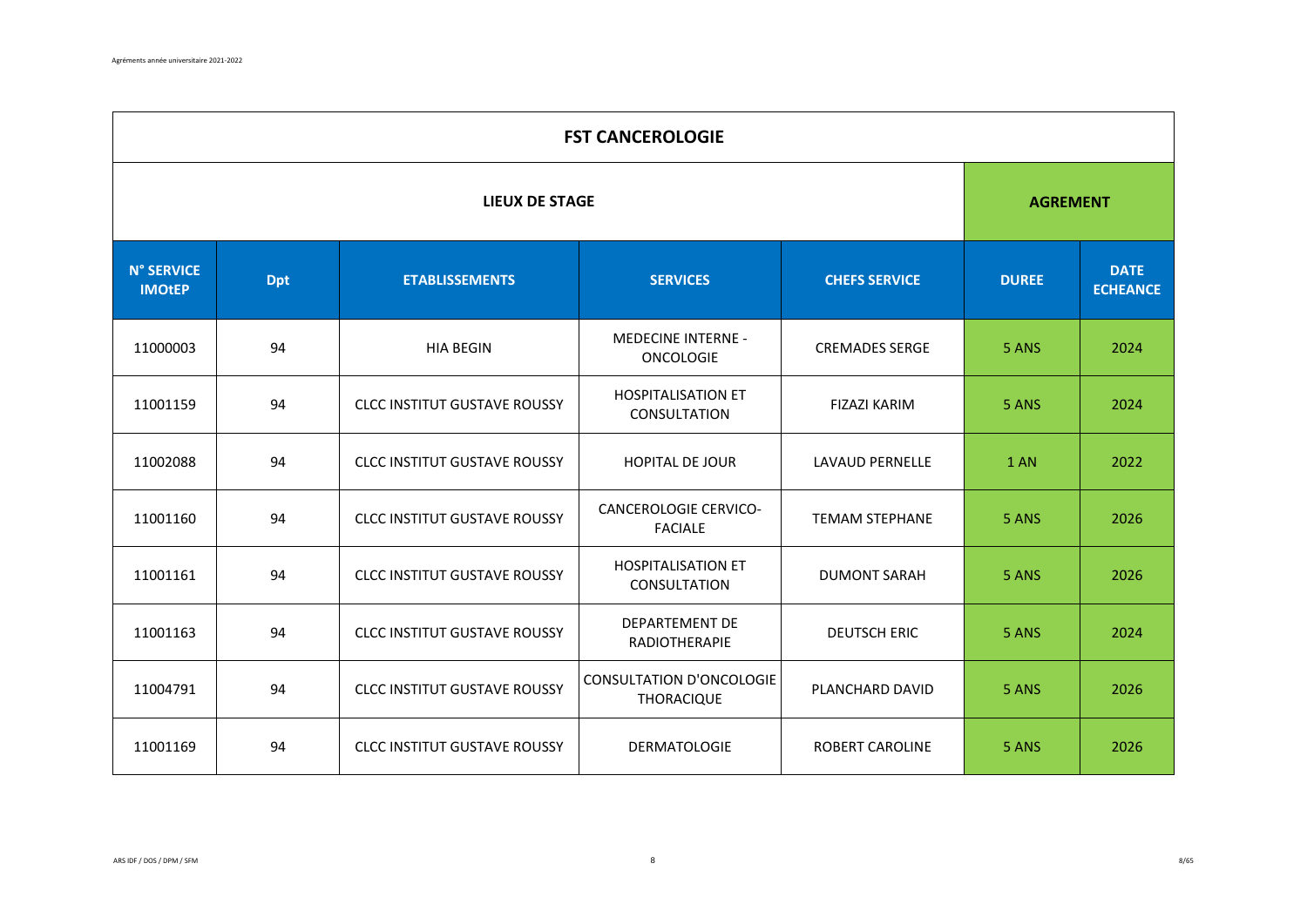|                                                                                              | <b>FST CANCEROLOGIE</b> |                                     |                                                  |                                |       |                 |  |  |  |
|----------------------------------------------------------------------------------------------|-------------------------|-------------------------------------|--------------------------------------------------|--------------------------------|-------|-----------------|--|--|--|
| LIEUX DE STAGE                                                                               |                         |                                     |                                                  |                                |       | <b>AGREMENT</b> |  |  |  |
| <b>N° SERVICE</b><br><b>SERVICES</b><br><b>Dpt</b><br><b>ETABLISSEMENTS</b><br><b>IMOtEP</b> |                         | <b>CHEFS SERVICE</b>                | <b>DUREE</b>                                     | <b>DATE</b><br><b>ECHEANCE</b> |       |                 |  |  |  |
| 11002086                                                                                     | 94                      | <b>CLCC INSTITUT GUSTAVE ROUSSY</b> | SITEP AMBULATOIRE                                | BALDINI / MASSARD              | 1 AN  | 2022            |  |  |  |
| 11001172                                                                                     | 94                      | <b>CLCC INSTITUT GUSTAVE ROUSSY</b> | <b>CONSULTATION DE</b><br><b>GYNECOLOGIE</b>     | <b>BESSE BENJAMIN</b>          | 5 ANS | 2025            |  |  |  |
| 11001177                                                                                     | 94                      | <b>CLCC INSTITUT GUSTAVE ROUSSY</b> | <b>HOSPITALISATION ET</b><br><b>CONSULTATION</b> | <b>DUCREUX MICHEL</b>          | 5 ANS | 2024            |  |  |  |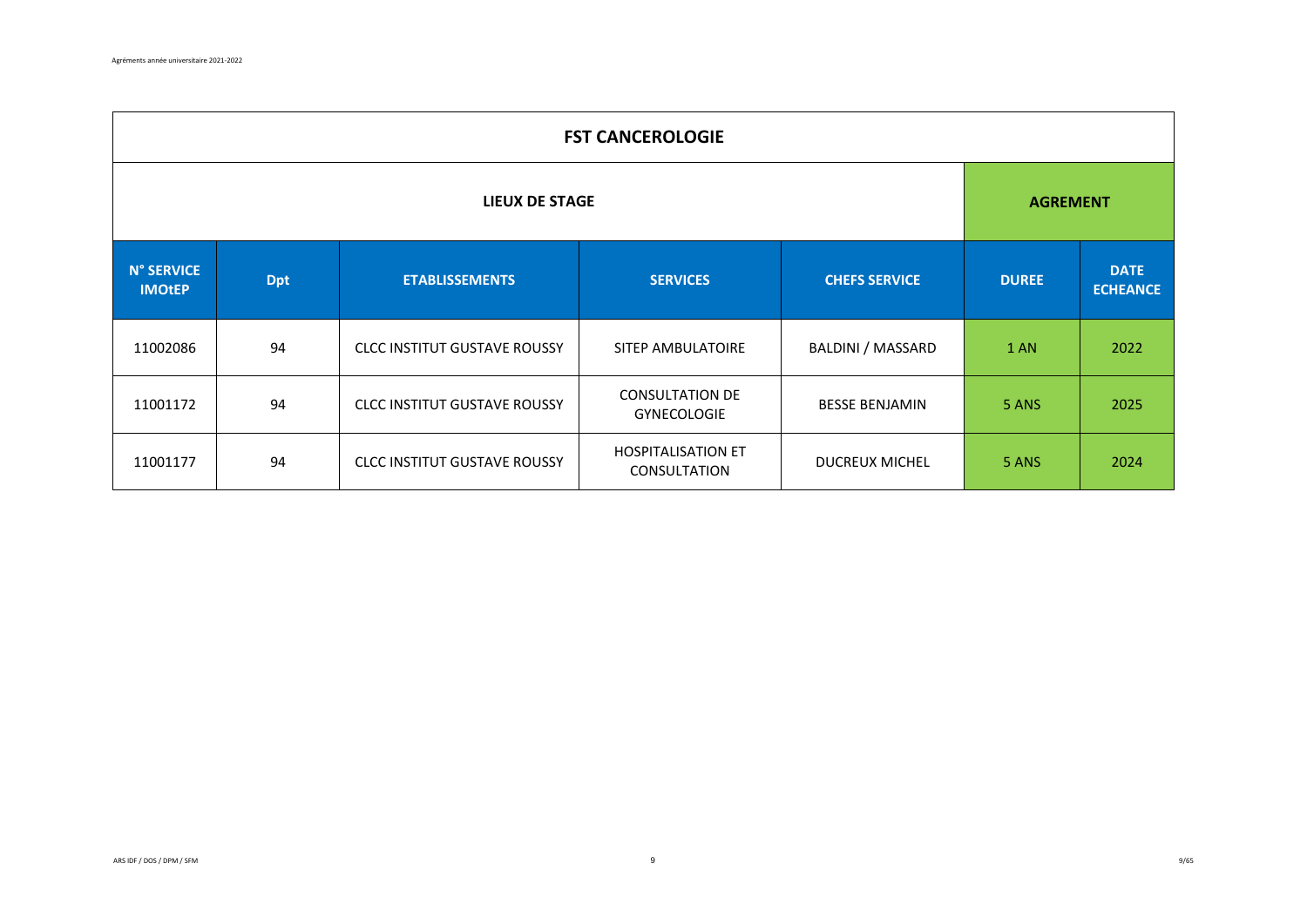$\Gamma$ 

| FST CARDIOLOGIE PEDIATRIQUE ET CONGENITALE |             |                                                              |                         |              |                      |  |  |
|--------------------------------------------|-------------|--------------------------------------------------------------|-------------------------|--------------|----------------------|--|--|
|                                            |             | <b>LIEUX DE STAGE</b>                                        |                         |              | <b>AGREMENT</b>      |  |  |
| N° SERVICE IMOtEP                          | <b>DEPT</b> | <b>SERVICES</b>                                              | <b>CHEFS SERVICE</b>    | <b>DUREE</b> | <b>DATE ECHEANCE</b> |  |  |
| 11001167                                   | 75          | UF CARDIOLOGIE<br>PEDIATRIQUE                                | <b>BEYLER CONSTANCE</b> | 5 ANS        | 2024                 |  |  |
| 11000319                                   | 75          | CARDIOLOGIE<br><b>CONGENITALE ET</b><br>PEDIATRIQUE          | BONNET DAMIEN           | 5 ANS        | 2024                 |  |  |
| 11005061                                   | 75          | UF CARDIOPATHIES<br><b>CONGENITALES AGE</b><br><b>ADULTE</b> | <b>HAGEGE ALBERT</b>    | 5 ANS        | 2025                 |  |  |
| 11001583                                   | 92          | <b>HOSPITALISATION</b><br>CARDIOPATHIE<br>CONGENITALE        | HASCOET SEBASTIEN       | 5 ANS        | 2024                 |  |  |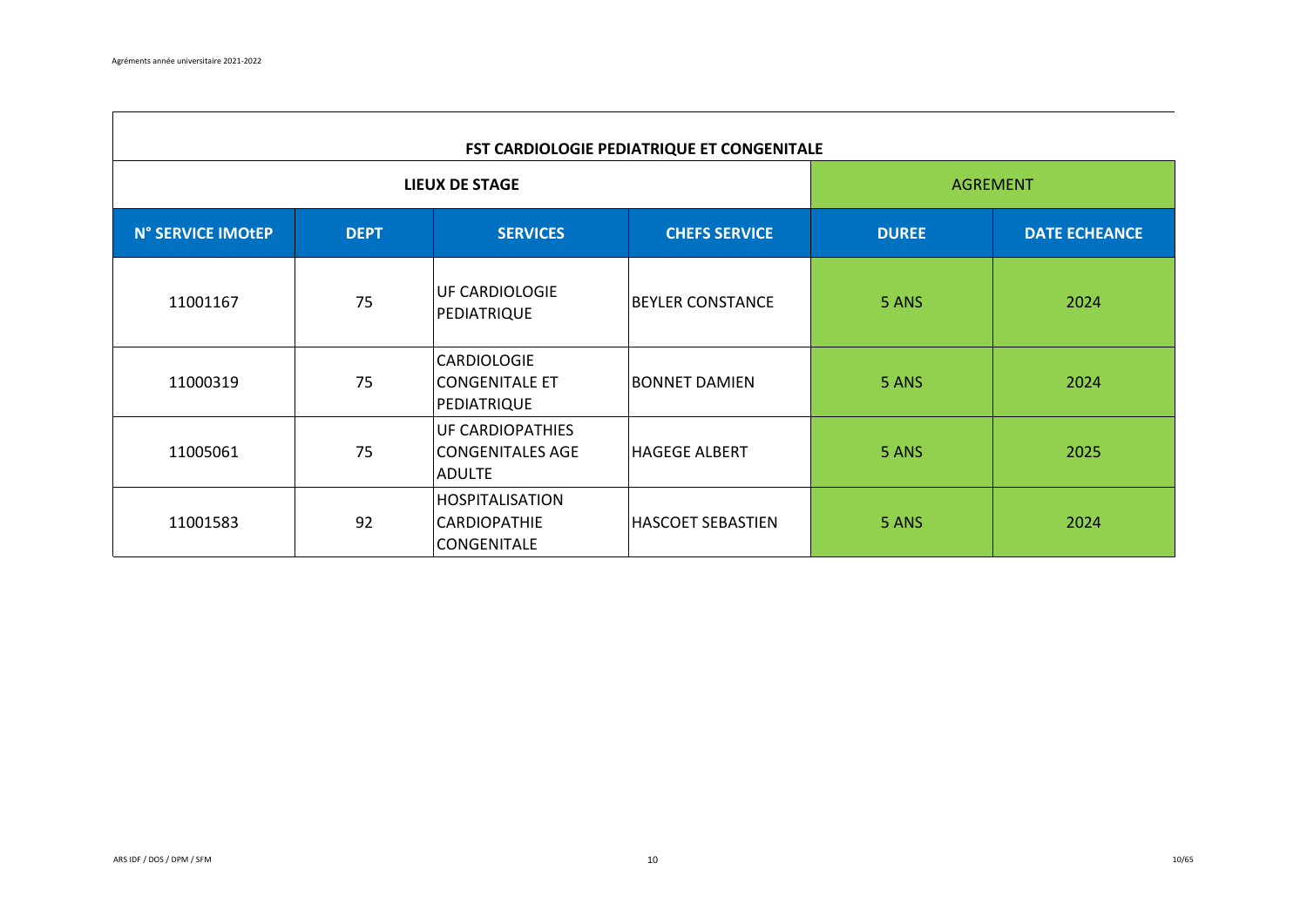|                   | <b>FST DOULEUR</b>                                                              |                                                                   |                                                     |                                |       |                 |  |  |  |
|-------------------|---------------------------------------------------------------------------------|-------------------------------------------------------------------|-----------------------------------------------------|--------------------------------|-------|-----------------|--|--|--|
|                   |                                                                                 |                                                                   | <b>LIEUX DE STAGE</b>                               |                                |       | <b>AGREMENT</b> |  |  |  |
| N° SERVICE IMOtEP | <b>DEPT</b><br><b>ETABLISSEMENTS</b><br><b>SERVICES</b><br><b>CHEFS SERVICE</b> |                                                                   | <b>DUREE</b>                                        | <b>DATE</b><br><b>ECHEANCE</b> |       |                 |  |  |  |
| 11002271          | 75                                                                              | GHU PARIS PSYCHIATRIE ET<br>NEUROSCIENCES SITE CH SAINTE-<br>ANNE | ANESTHESIE REANIMATION                              | SAUVAGEON XAVIER               | 5 ANS | 2024            |  |  |  |
| 11000139          | 75                                                                              | LARIBOISIERE-FERNAND-<br>WIDAL(APHP)                              | <b>NEUROLOGIE</b>                                   | <b>CHABRIAT HUGUES</b>         | 5 ANS | 2024            |  |  |  |
| 11001886          | 75                                                                              | LARIBOISIERE-FERNAND-<br>WIDAL(APHP)                              | MEDECINE DE LA DOULEUR ET DE MEDECINE<br>PALLIATIVE | <b>SERRIE ALAIN</b>            | 5 ANS | 2025            |  |  |  |
| 11002100          | 75                                                                              | LARIBOISIERE-FERNAND-<br>WIDAL(APHP)                              | <b>CENTRE URGENCE CEPHALEES</b>                     | ROOS CAROLINE                  | 5 ANS | 2024            |  |  |  |
| 11001714          | 75                                                                              | SAINT-ANTOINE (AP-HP)                                             | <b>CENTRE D'EVALUATION</b>                          | <b>LAROCHE FRANCOISE</b>       | 5 ANS | 2024            |  |  |  |
| 11002109          | 75                                                                              | ARMAND-TROUSSEAU (AP-HP)                                          | UF LUTTE CONTRE LA DOULEUR                          | <b>TOURNIAIRE BARBARA</b>      | 5 ANS | 2024            |  |  |  |
| 11000243          | 75                                                                              | PITIE-SALPETRIERE (AP-HP)                                         | RHUMATOLOGIE ET CENTRE DOULEUR                      | <b>FLORIAN BAILLY</b>          | 5 ANS | 2025            |  |  |  |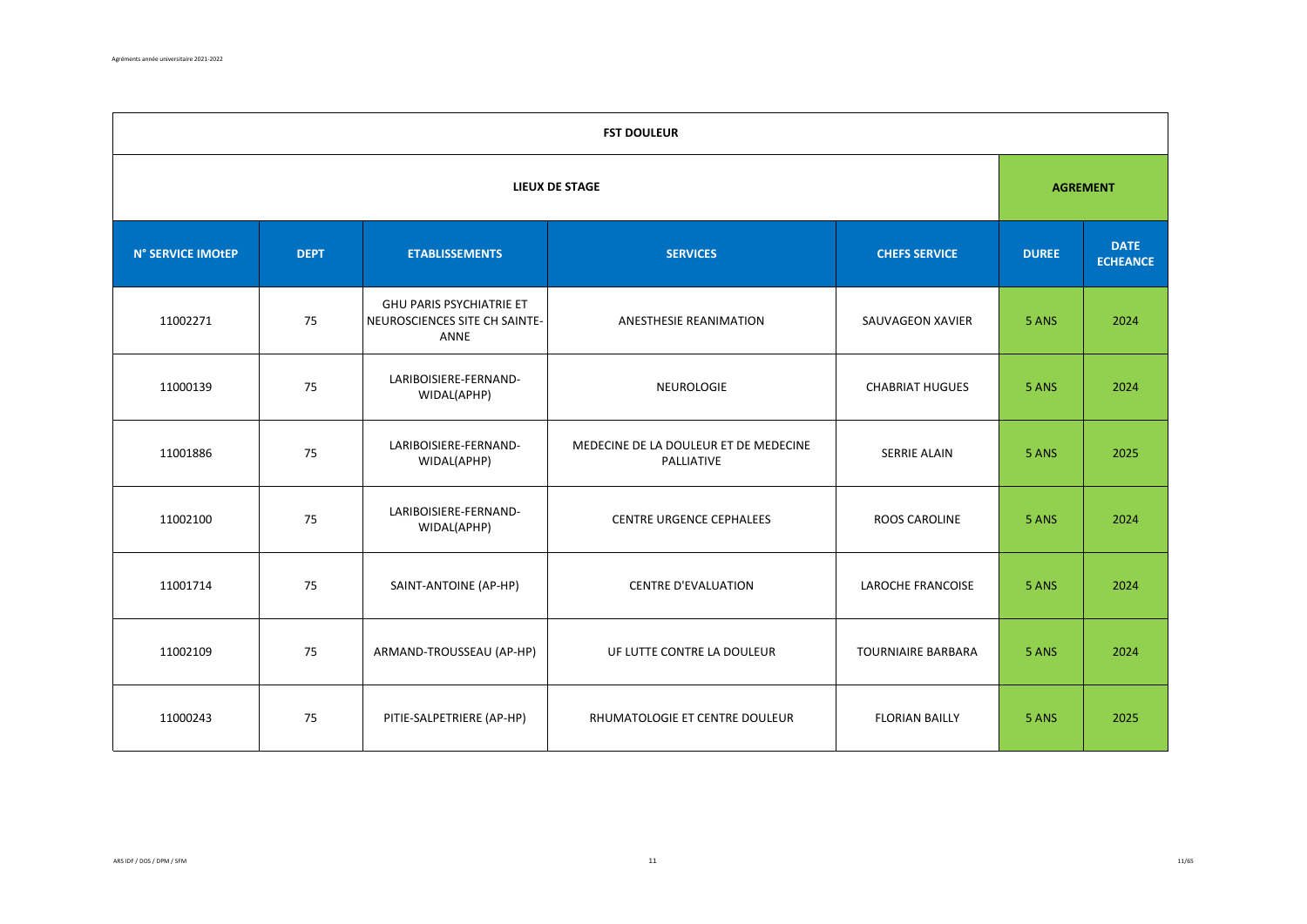|                   | <b>FST DOULEUR</b>                                                              |                                                |                                  |                                |       |                 |  |  |  |
|-------------------|---------------------------------------------------------------------------------|------------------------------------------------|----------------------------------|--------------------------------|-------|-----------------|--|--|--|
|                   |                                                                                 |                                                | <b>LIEUX DE STAGE</b>            |                                |       | <b>AGREMENT</b> |  |  |  |
| N° SERVICE IMOtEP | <b>DEPT</b><br><b>ETABLISSEMENTS</b><br><b>SERVICES</b><br><b>CHEFS SERVICE</b> |                                                | <b>DUREE</b>                     | <b>DATE</b><br><b>ECHEANCE</b> |       |                 |  |  |  |
| 11004808          | 75                                                                              | SAINT-LOUIS (AP-HP)                            | EVALUATION TRAITEMENT DOULEUR    | <b>GEORGE BRIGITTE</b>         | 5 ANS | 2024            |  |  |  |
| 11001317          | 75                                                                              | COCHIN (AP-HP)                                 | CENTRE ETUDE ET TRAITEMENT       | PERROT SERGE                   | 5 ANS | 2024            |  |  |  |
| 11004813          | 75                                                                              | COCHIN (AP-HP)                                 | <b>ANESTHESIE REANIMATION</b>    | <b>BELBACHIR ANISSA</b>        | 5 ANS | 2024            |  |  |  |
| 11002152          | 75                                                                              | NECKER-ENFANTS-MALADES (AP-<br>HP)             | UF MEDECINE PALLIATIVE ET        | <b>GRECO Céline</b>            | 5 ANS | 2026            |  |  |  |
| 11002460          | 75                                                                              | TENON (AP-HP)                                  | UF DIAGNOSTIC TRAITEMENT DOULEUR | <b>QUESNEL CHRISTOPHE</b>      | 5 ANS | 2024            |  |  |  |
| 11002108          | 75                                                                              | FONDATION OPHTALMOLOGIQUE<br><b>ROTHSCHILD</b> | NEUROCHIRURGIE-CETD              | <b>CATHERINE WIART</b>         | 5 ANS | 2025            |  |  |  |
| 11000473          | 75                                                                              | GROUPE HOSP. PARIS SAINT-<br><b>JOSEPH</b>     | ANESTHESIE                       | <b>ALFONSI PASCAL</b>          | 5 ANS | 2024            |  |  |  |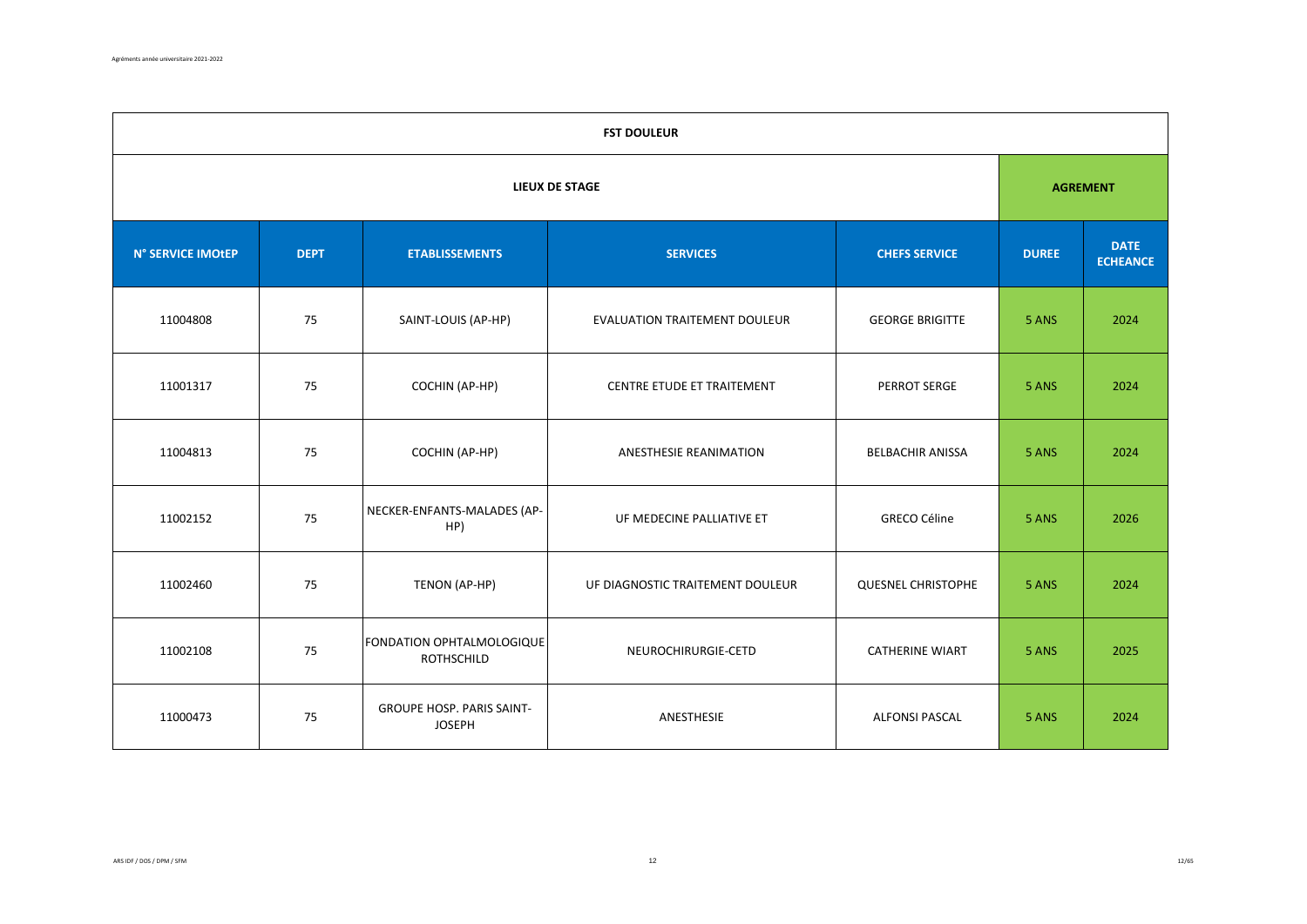| <b>FST DOULEUR</b> |             |                                                   |                                |                         |              |                                |  |  |  |
|--------------------|-------------|---------------------------------------------------|--------------------------------|-------------------------|--------------|--------------------------------|--|--|--|
| LIEUX DE STAGE     |             |                                                   |                                |                         |              | <b>AGREMENT</b>                |  |  |  |
| N° SERVICE IMOtEP  | <b>DEPT</b> | <b>ETABLISSEMENTS</b>                             | <b>SERVICES</b>                | <b>CHEFS SERVICE</b>    | <b>DUREE</b> | <b>DATE</b><br><b>ECHEANCE</b> |  |  |  |
| 11004812           | 75          | <b>GROUPE HOSP. PARIS SAINT-</b><br><b>JOSEPH</b> | NEUROLOGIE ET NEUROVASCULAIRE  | <b>ZUBER MATHIEU</b>    | 5 ANS        | 2024                           |  |  |  |
| 11004815           | 75          | <b>GROUPE HOSP. PARIS SAINT-</b><br><b>JOSEPH</b> | CONSULTATION DOULEUR CHRONIQUE | <b>USSEL MARGUERITE</b> | 5 ANS        | 2024                           |  |  |  |
| 11000496           | 75          | <b>INSTITUT CURIE PARIS</b>                       | ANESTHESIE REA DOULEUR         | <b>DHONNEUR GILLES</b>  | 5 ANS        | 2024                           |  |  |  |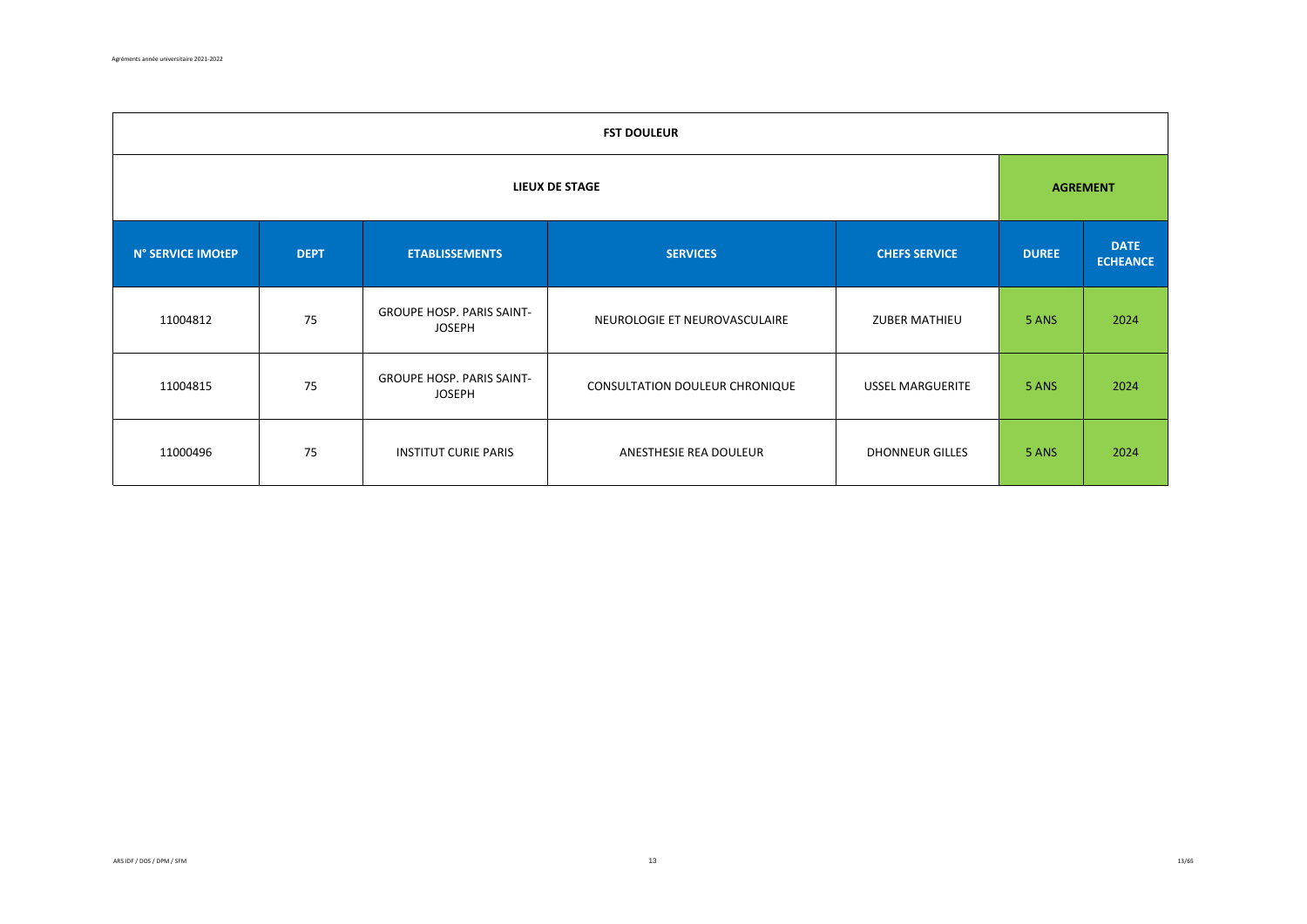|                   | <b>FST DOULEUR</b>    |                                                             |                                  |                      |              |                                |  |  |  |
|-------------------|-----------------------|-------------------------------------------------------------|----------------------------------|----------------------|--------------|--------------------------------|--|--|--|
|                   | <b>LIEUX DE STAGE</b> |                                                             |                                  |                      |              |                                |  |  |  |
| N° SERVICE IMOtEP | <b>DEPT</b>           | <b>ETABLISSEMENTS</b>                                       | <b>SERVICES</b>                  | <b>CHEFS SERVICE</b> | <b>DUREE</b> | <b>DATE</b><br><b>ECHEANCE</b> |  |  |  |
| 11002120          | 75                    | ROBERT-DEBRE (AP-HP)                                        | DOULEUR ET SOINS PALLIATIFS      | <b>ALAIN SERRIE</b>  | 5 ANS        | 2025                           |  |  |  |
| 11002659          | 77                    | CH SUD SEINE ET MARNE <sup>[1]</sup> SITE<br><b>NEMOURS</b> | CENTRE EVALUATION ET TRAITEMENT  | <b>SOREL MARC</b>    | 5 ANS        | 2024                           |  |  |  |
| 11000541          | 77                    | CENTRE DE READAPTATION DE<br><b>COUBERT</b>                 | REED. NEUROLOGIQUE ET READAPT.   | LUBLIN MOREL PASCALE | 5 ANS        | 2024                           |  |  |  |
| 11001924          | 78                    | CHI POISSY-ST-GERMAIN                                       | DEPARTEMENT DOULEUR ET           | <b>ARASSUS LAURA</b> | 5 ANS        | 2024                           |  |  |  |
| 11004352          | 78                    | CHI MEULAN-LES-MUREAUX                                      | UNITE DOULEUR                    | MICHEL DHAINE CELINE | 5 ANS        | 2024                           |  |  |  |
| 11004822          | 78                    | CHG RAMBOUILLET                                             | EVALUATION TRAITEMENT DOULEUR    | FRANCINI VERONIQUE   | 5 ANS        | 2024                           |  |  |  |
| 11002552          | 91                    | EPS BARTHELEMY-DURAND<br>(ETAMPES)                          | CENTRE REGIONAL DOULEUR ET SOINS | SARAVANE DJEA        | 5 ANS        | 2024                           |  |  |  |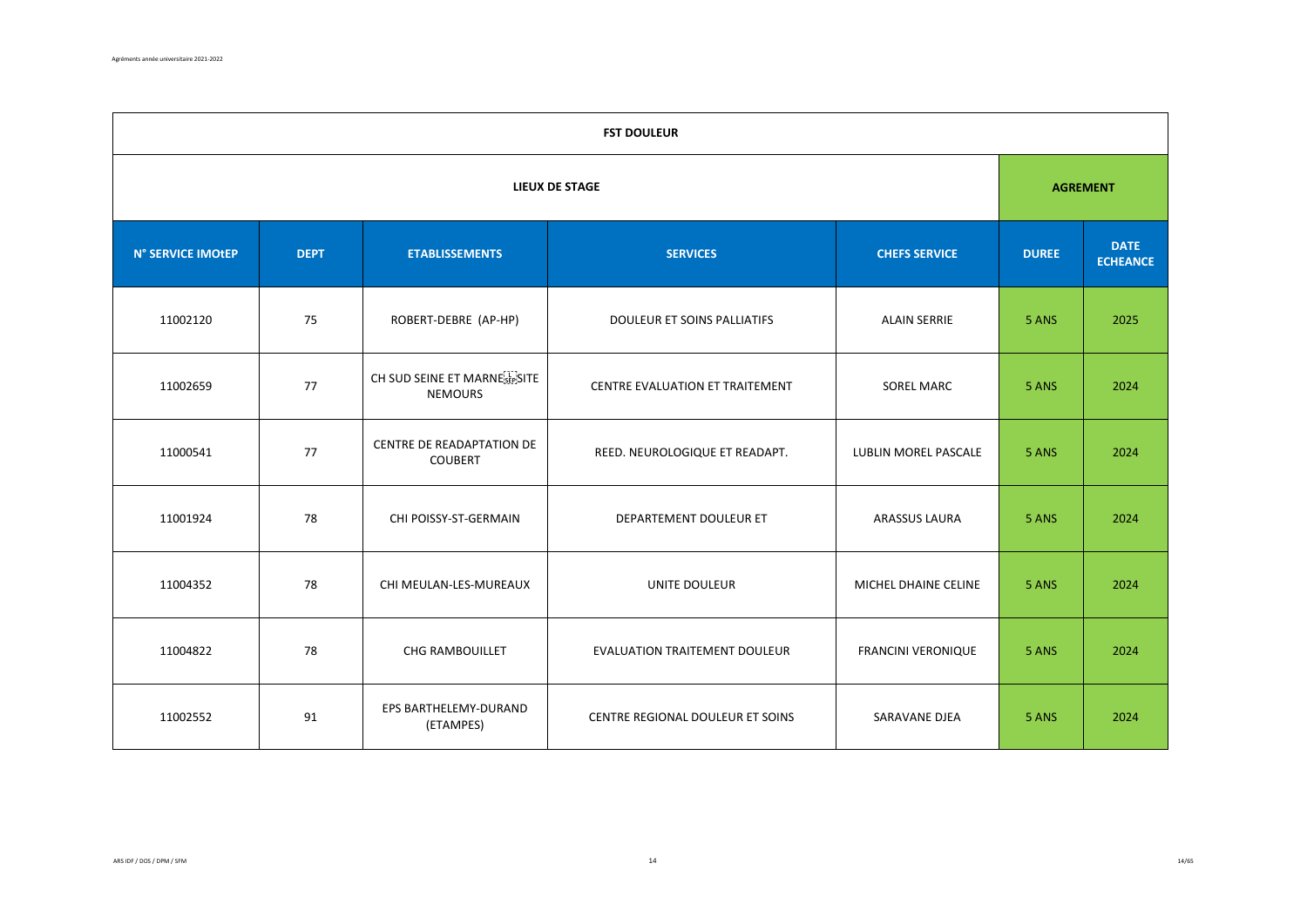|                   | <b>FST DOULEUR</b>    |                                       |                                            |                         |              |                                |  |  |  |
|-------------------|-----------------------|---------------------------------------|--------------------------------------------|-------------------------|--------------|--------------------------------|--|--|--|
|                   | <b>LIEUX DE STAGE</b> |                                       |                                            |                         |              |                                |  |  |  |
| N° SERVICE IMOtEP | <b>DEPT</b>           | <b>ETABLISSEMENTS</b>                 | <b>SERVICES</b>                            | <b>CHEFS SERVICE</b>    | <b>DUREE</b> | <b>DATE</b><br><b>ECHEANCE</b> |  |  |  |
| 11002094          | 92                    | HOP. RENE-HUGUENIN                    | ANESTHESIE-REA, DOULEUR, SOINS             | <b>DHONNEUR GILLES</b>  | 5 ANS        | 2024                           |  |  |  |
| 11002577          | 92                    | AMBROISE-PARE (BOULOGNE)<br>$(AP-HP)$ | <b>CENTRE EVALUATION</b>                   | <b>ATTAL NADINE</b>     | 5 ANS        | 2024                           |  |  |  |
| 11002311          | 92                    | <b>HOPITAL FOCH (SURESNES)</b>        | CENTRE D'ETUDE ET TRAITEMENT DE LA DOULEUR | SZEKELY BARBARA         | 5 ANS        | 2024                           |  |  |  |
| 11004827          | 92                    | RAYMOND-POINCARE (GARCHES)<br>(APHP)  | ANESTHESIE                                 | <b>MARTINEZ VALERIA</b> | 5 ANS        | 2024                           |  |  |  |
| 11002034          | 93                    | CH ROBERT-BALLANGER<br>(AULNAY)       | ANESTHESIE                                 | <b>NDOKO SERGE</b>      | 5 ANS        | 2024                           |  |  |  |
| 11000890          | 93                    | AVICENNE (BOBIGNY) (APHP)             | ANESTHESIE REANIMATION                     | <b>BELOUCIF SADEK</b>   | 5 ANS        | 2024                           |  |  |  |
| 11004829          | 93                    | AVICENNE (BOBIGNY) (APHP)             | ETUDE ET TRAITEMENT DOULEUR                | <b>COLLIN ELISABETH</b> | 5 ANS        | 2024                           |  |  |  |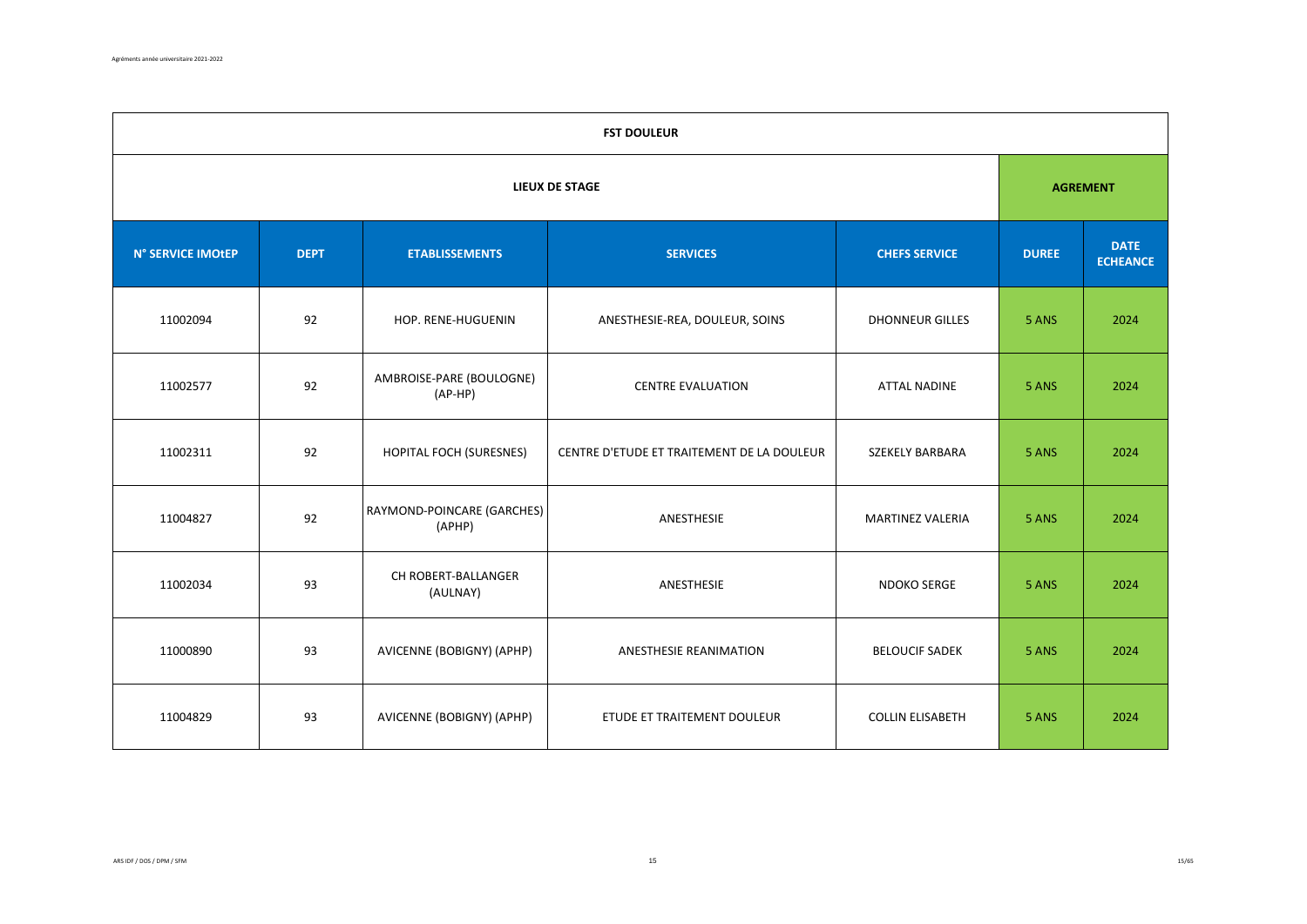|                   | <b>FST DOULEUR</b>    |                                         |                                                                                  |                            |              |                                |  |  |  |
|-------------------|-----------------------|-----------------------------------------|----------------------------------------------------------------------------------|----------------------------|--------------|--------------------------------|--|--|--|
|                   | <b>LIEUX DE STAGE</b> |                                         |                                                                                  |                            |              |                                |  |  |  |
| N° SERVICE IMOtEP | <b>DEPT</b>           | <b>ETABLISSEMENTS</b>                   | <b>SERVICES</b>                                                                  | <b>CHEFS SERVICE</b>       | <b>DUREE</b> | <b>DATE</b><br><b>ECHEANCE</b> |  |  |  |
| 11005169          | 94                    | AVICENNE (BOBIGNY) (APHP)               | <b>ONCOLOGIE MEDICALE</b>                                                        | <b>ZELEK LAURENT</b>       | 5 ANS        | 2026                           |  |  |  |
| 11001349          | 94                    | HOPITAL SAINT-CAMILLE (BRY)             | <b>RHUMATOLOGIE</b>                                                              | DAMIANO JOEL               | 5 ANS        | 2024                           |  |  |  |
| 11004832          | 94                    | HENRI-MONDOR (CRETEIL) (AP-<br>HP)      | PHYSIOLOGIE EXPLORATIONS FONCTIONNELLES                                          | <b>DERUMEAUX GENEVIEVE</b> | 5 ANS        | 2024                           |  |  |  |
| 11002116          | 94                    | BICETRE (AP-HP)                         | CENTRE ETUDE ET TRAITEMENT                                                       | NEGRE ISABELLE             | 5 ANS        | 2024                           |  |  |  |
| 11002320          | 94                    | INST. CANCERO GUSTAVE-<br><b>ROUSSY</b> | CENTRE ETUDES ET DE TRAITEMENT                                                   | <b>LAURENT SOPHIE</b>      | 5 ANS        | 2024                           |  |  |  |
| 11002195          | 95                    | CH VICTOR-DUPOUY<br>(ARGENTEUIL)        | SOINS PALLIATIFS ET DOULEURS                                                     | DE LA TOUR ANNE            | 5 ANS        | 2024                           |  |  |  |
| 11002385          | 95                    | HOP. S.-VEIL (SITE EAUBONNE)            | MEDECINE PALLIATIVE ET DOULEUR                                                   | <b>TAURAND PHILIPPE</b>    | 5 ANS        | 2024                           |  |  |  |
| 11005170          | 75                    | HEGP (APHP)                             | SERVICE ANESTHESIE REANIMATION CONSULTATION<br>ETUDE ET TRAITEMENT DE LA DOULEUR | <b>CHOLLEY BERNARD</b>     | 5 ANS        | 2026                           |  |  |  |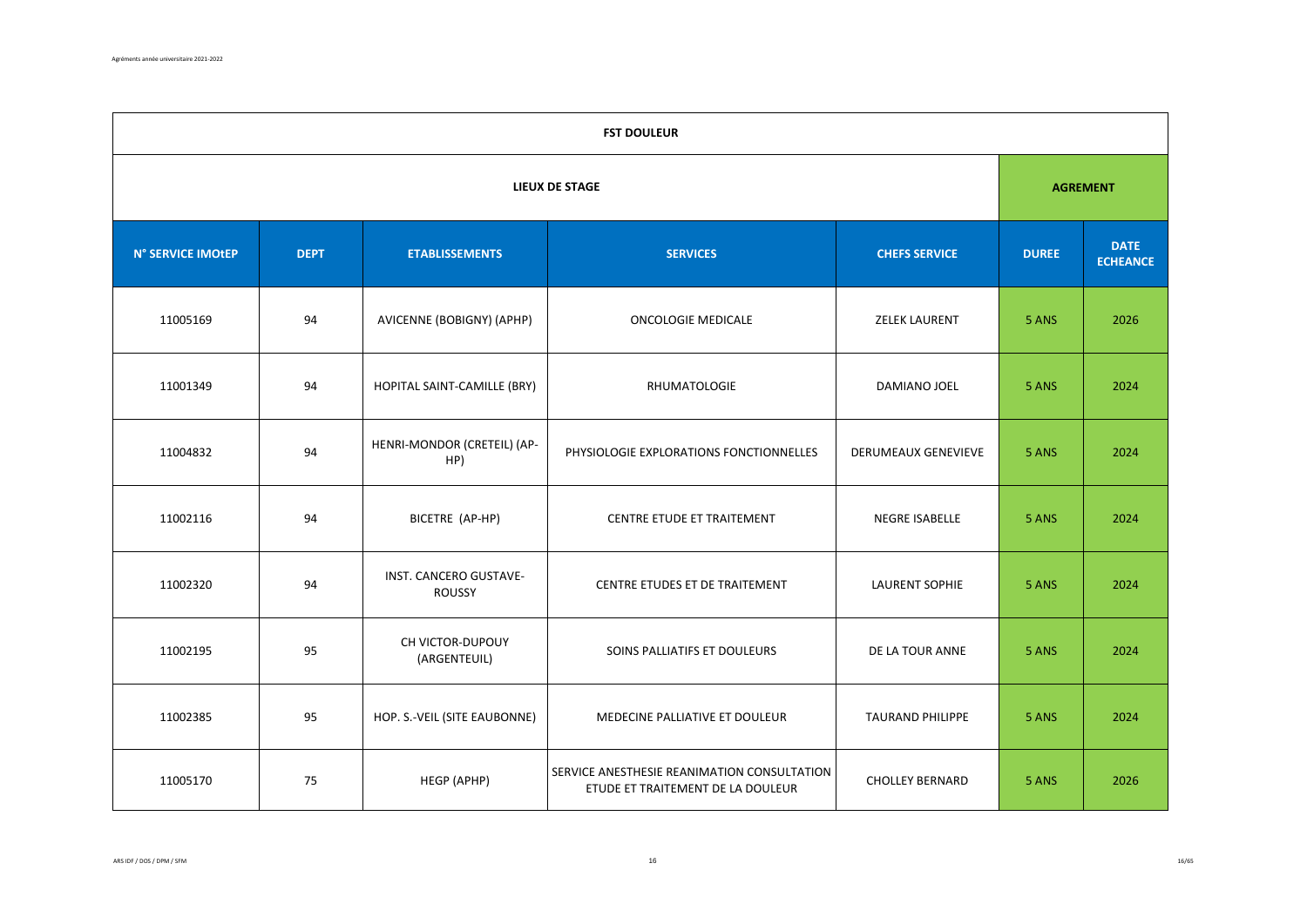| <b>FST DOULEUR</b>    |             |                       |                                         |                      |              |                                |  |  |
|-----------------------|-------------|-----------------------|-----------------------------------------|----------------------|--------------|--------------------------------|--|--|
| <b>LIEUX DE STAGE</b> |             |                       |                                         |                      |              | <b>AGREMENT</b>                |  |  |
| N° SERVICE IMOtEP     | <b>DEPT</b> | <b>ETABLISSEMENTS</b> | <b>SERVICES</b>                         | <b>CHEFS SERVICE</b> | <b>DUREE</b> | <b>DATE</b><br><b>ECHEANCE</b> |  |  |
| 11005171              | 78          | CH VERSAILLES         | CENTRE EVALUATION ET TRAITEMENT DOULEUR | <b>JOLLY CLAUDE</b>  | 1 AN         | 2022                           |  |  |
| 11005172              | 94          | BICETRE (AP-HP)       | DEPARTEMENT ANESTHESIE REANIMATION      | DURANTEAU JACQUES    | 5 ANS        | 2026                           |  |  |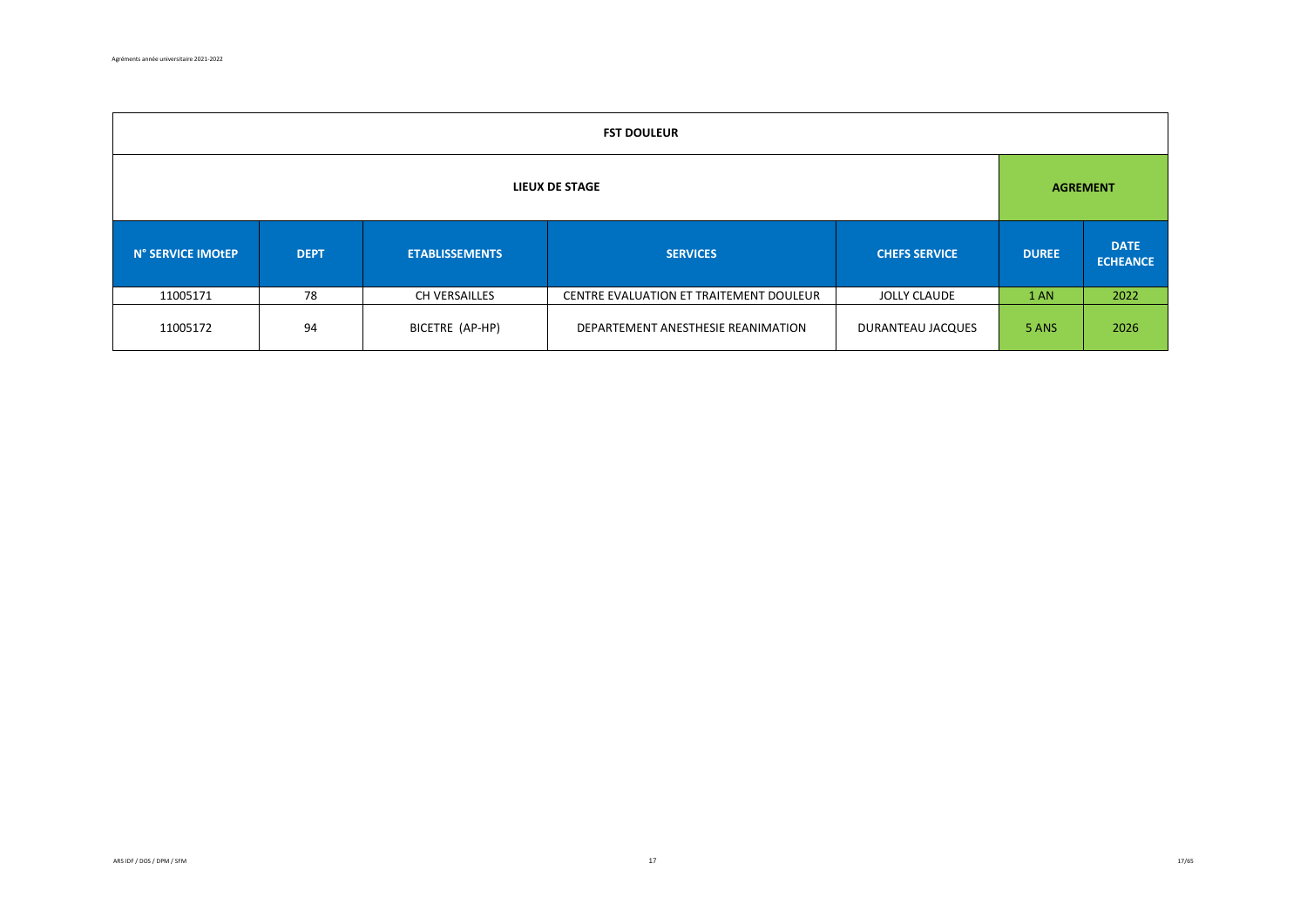| FST Expertise médicale - préjudice corporel |                       |                                             |                                                                   |                                            |              |                                |  |  |  |
|---------------------------------------------|-----------------------|---------------------------------------------|-------------------------------------------------------------------|--------------------------------------------|--------------|--------------------------------|--|--|--|
|                                             | <b>LIEUX DE STAGE</b> |                                             |                                                                   |                                            |              |                                |  |  |  |
| N° SERVICE IMOtEP                           | <b>DEPT</b>           | <b>ETABLISSEMENTS</b>                       | <b>SERVICES</b>                                                   | <b>CHEFS SERVICE</b>                       | <b>DUREE</b> | <b>DATE</b><br><b>ECHEANCE</b> |  |  |  |
| 11001385                                    | 75                    | HU PARIS CENTRE SITE HOTEL DIEU APHP        | UNITE MEDICO-JUDICIAIRE                                           | <b>BATTEUX FREDERIC</b>                    | 5 ANS        | 2024                           |  |  |  |
| 11000014                                    | 75                    | CH SAINTE ANNE                              | <b>INFIRMERIE PSYCHIATRIQUE</b>                                   | <b>MAIRESSE ERIC</b>                       | 5 ANS        | 2024                           |  |  |  |
| 11001518                                    | 75                    | <b>INSTITUT MEDICO-LEGAL</b>                | INSTITUT MEDICO-LEGAL DE PARIS                                    | <b>LUDES BERTRAND</b>                      | 5 ANS        | 2024                           |  |  |  |
| 11000153                                    | 75                    | HU SAINT LOUIS SITE LARIBOISIERE APHP       | MEDECINE INTERNE A ORIENTATION<br><b>ADDICTOLOGIE</b>             | BELLIVIER FRANK/QUESTEL FRANK              | 5 ANS        | 2024                           |  |  |  |
| 11002483                                    | 78                    | CH DE VERSAILLES SITE ANDRE MIGNOT          | UNITE MEDICO-JUDICIAIRE 78                                        | FERRANT-AZOULAY OPHELIE                    | 5 ANS        | 2024                           |  |  |  |
| 11000359                                    | 91                    | CH SUD FRANCILIEN SITE JEAN JAURES          | U.C.M.J. (UNITE CONSULTATIONS)                                    | <b>FORTEL ISABELLE</b>                     | 5 ANS        | 2024                           |  |  |  |
| 11000825                                    | 92                    | HU PARIS SITE RAYMOND POINCARE APHP         | ANATOMIE PATHOLOGIQUE                                             | LORIN DE LA GRANDMAISON<br><b>GEOFFROY</b> | 5 ANS        | 2024                           |  |  |  |
| 11005242                                    | 92                    | HOPITAL D'INSTRUCTION DES ARMEES<br>(PERCY) | CENTRE PRINCIPAL D'EXPERTISES MEDICALES DU<br>PERSONNEL NAVIGUANT | PERRIER ERIC                               | 5 ANS        | 2026                           |  |  |  |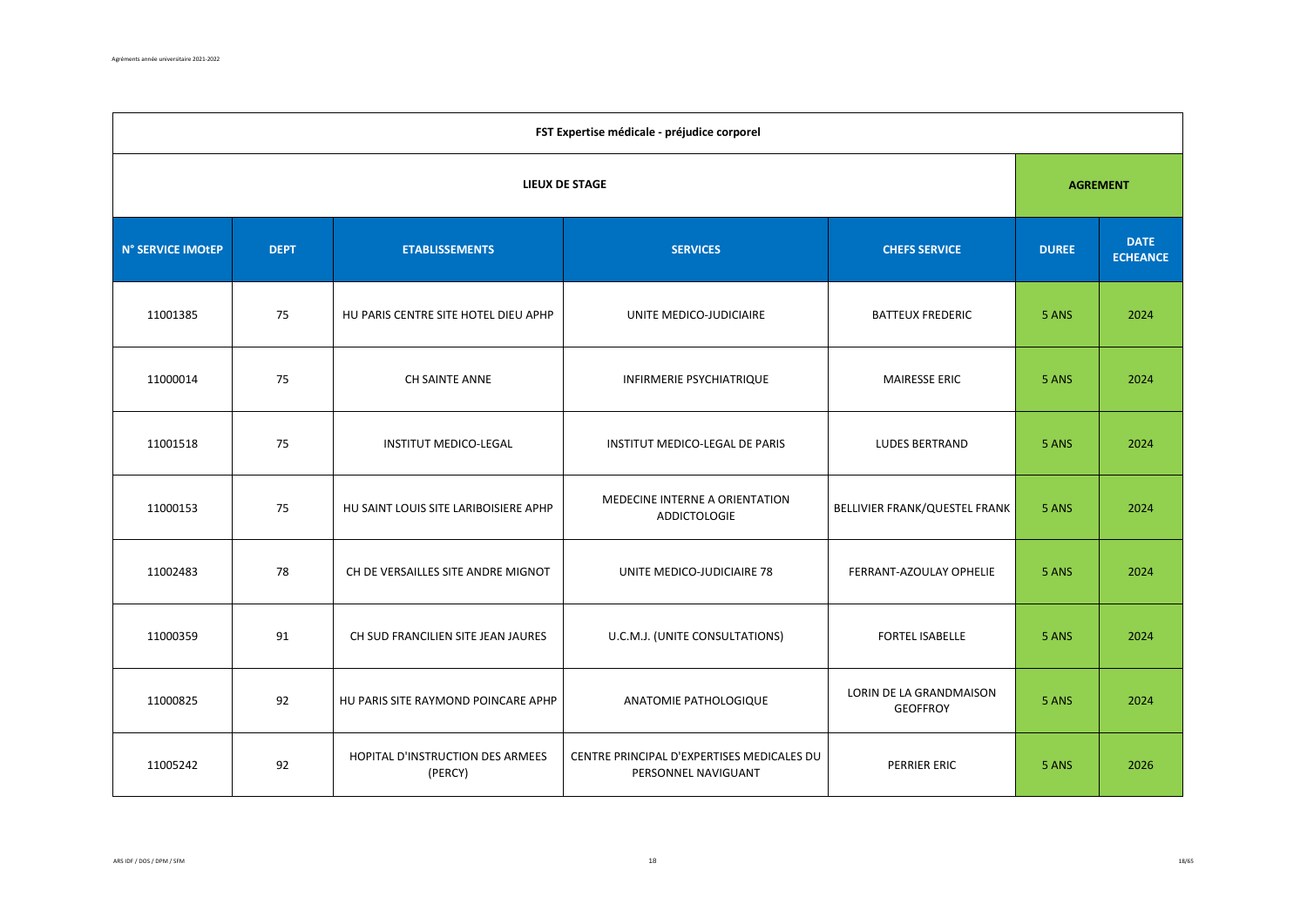| FST Expertise médicale - préjudice corporel |             |                                 |                         |                          |              |                                |  |  |  |
|---------------------------------------------|-------------|---------------------------------|-------------------------|--------------------------|--------------|--------------------------------|--|--|--|
|                                             |             | <b>AGREMENT</b>                 |                         |                          |              |                                |  |  |  |
| N° SERVICE IMOtEP                           | <b>DEPT</b> | <b>ETABLISSEMENTS</b>           | <b>SERVICES</b>         | <b>CHEFS SERVICE</b>     | <b>DUREE</b> | <b>DATE</b><br><b>ECHEANCE</b> |  |  |  |
| 11001544                                    | 93          | HU PARIS SITE JEAN VERDIER APHP | <b>MEDECINE LEGALE</b>  | <b>CHARIOT PATRICK</b>   | 5 ANS        | 2024                           |  |  |  |
| 11002085                                    | 93          | ONIAM                           | SERVICE MEDICAL         | <b>MALARTIC MIREILLE</b> | 5 ANS        | 2024                           |  |  |  |
| 11001757                                    | 94          | CHI DE CRETEIL                  | UNITE MEDICO-JUDICIAIRE | <b>SOUSSY ANNIE</b>      | 5 ANS        | 2024                           |  |  |  |
| 11004331                                    | 95          | CH RENE DUBOS                   | UNITE MEDICO-JUDICIAIRE | DUMILLARD CELINE         | 5 ANS        | 2024                           |  |  |  |
| 11004910                                    | 95          | <b>IRCGN</b>                    | POLE MEDICO-LEGAL       | <b>MAZEVET MICHEL</b>    | 5 ANS        | 2024                           |  |  |  |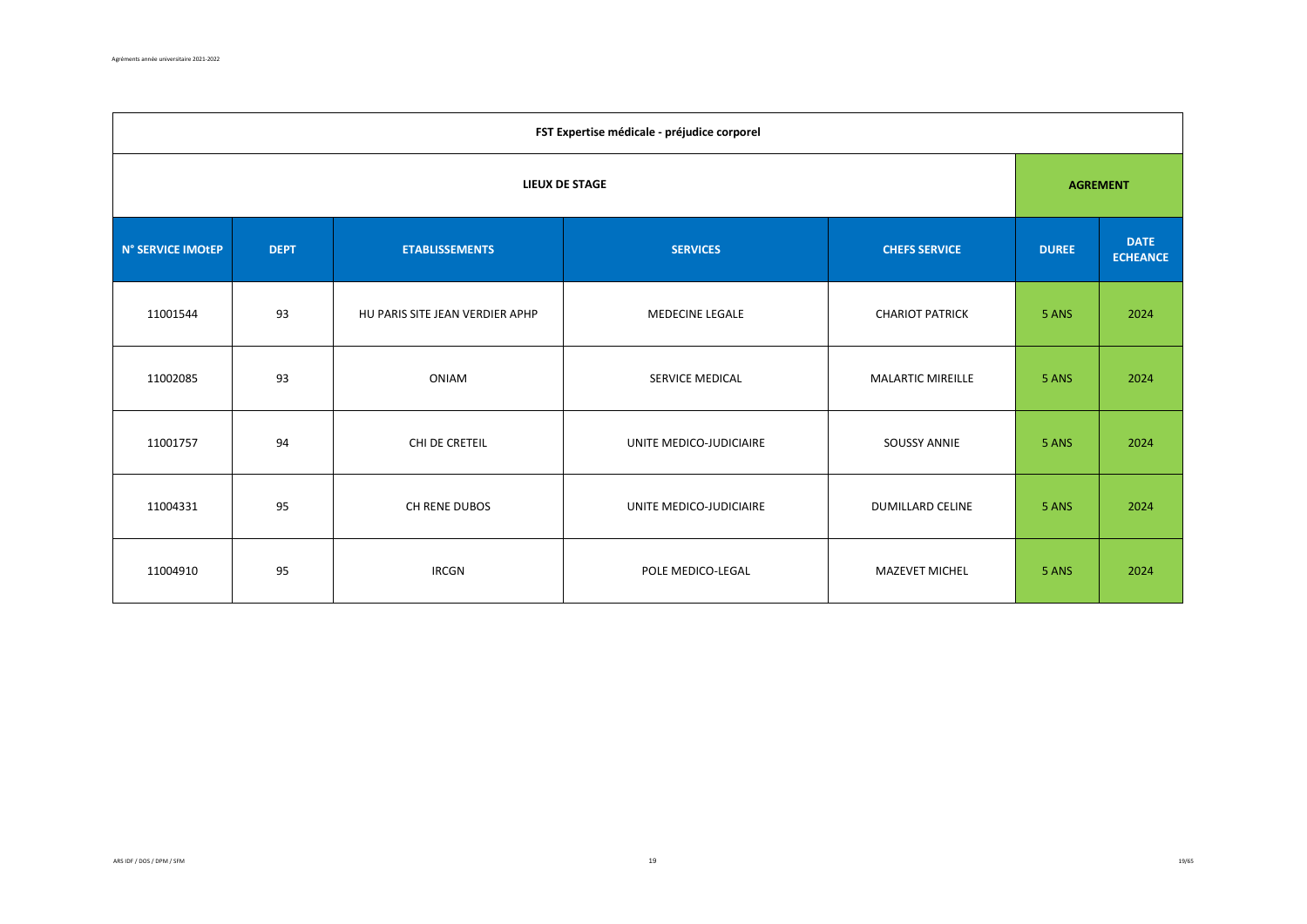## **FST FOETOPATHOLOGIE**

|                                    | <b>LIEUX DE STAGE</b> |                                                          |                                                      |                                      |              |                        |
|------------------------------------|-----------------------|----------------------------------------------------------|------------------------------------------------------|--------------------------------------|--------------|------------------------|
| <b>N° SERVICE</b><br><b>IMOtEP</b> | <b>DEPT</b>           | <b>ETABLISSEMENTS</b>                                    | <b>SERVICES</b>                                      | <b>CHEFS SERVICE</b>                 | <b>DUREE</b> | UATE<br><b>ECHEANC</b> |
| 11000317                           | 75                    | <b>NECKER ENFANTS</b><br>MALADES (AP-HP)                 | CYTOGENETIQUE-EMBRYOLOGIE-<br><b>FEOTOPATHOLOGIE</b> | <b>ROMANA SERGE</b>                  | 5 ANS        | 2024                   |
| 11001989                           | 75                    | ARMAND<br>TROUSSEAU (AP-HP)                              | DEPARTEMENT DE GENETIQUE                             | SIFFROI JEAN-PIERRE                  | 5 ANS        | 2024                   |
| 11002072                           | 75                    | <b>ROBERT DEBRE (AP-</b><br>HP)                          | <b>BIOLOGIE DU DEVELOPPEMENT</b>                     | <b>GUIMIOT FABIEN</b>                | 5 ANS        | 2024                   |
| 11004873                           | 78                    | CHI POISSY ST<br><b>GERMAIN SITE DE</b><br><b>POISSY</b> | <b>ANATOMIE ET CYTOLOGIE</b>                         | <b>GUYOT HELENE</b>                  | 5 ANS        | 2024                   |
| 11000776                           | 92                    | <b>ANTOINE BECLERE</b><br>$(AP-HP)$                      | UF FOETOPATHOLOGIE                                   | MARTINOVIC JELENA                    | 5 ANS        | 2024                   |
| 11000781                           | 92                    | <b>ANTOINE BECLERE</b><br>$(AP-HP)$                      | <b>GYNECOLOGIE OBSTETRIQUE</b>                       | <b>BENACHI</b><br>ALEXANDRA          | 5 ANS        | 2024                   |
| 11001842                           | 94                    | CHI DE CRETEIL                                           | <b>ANATOMIE ET CYTOLOGIE</b><br><b>PATHOLOGIQUES</b> | <b>SASTRE GARAU</b><br><b>XAVIER</b> | 5 ANS        | 2024                   |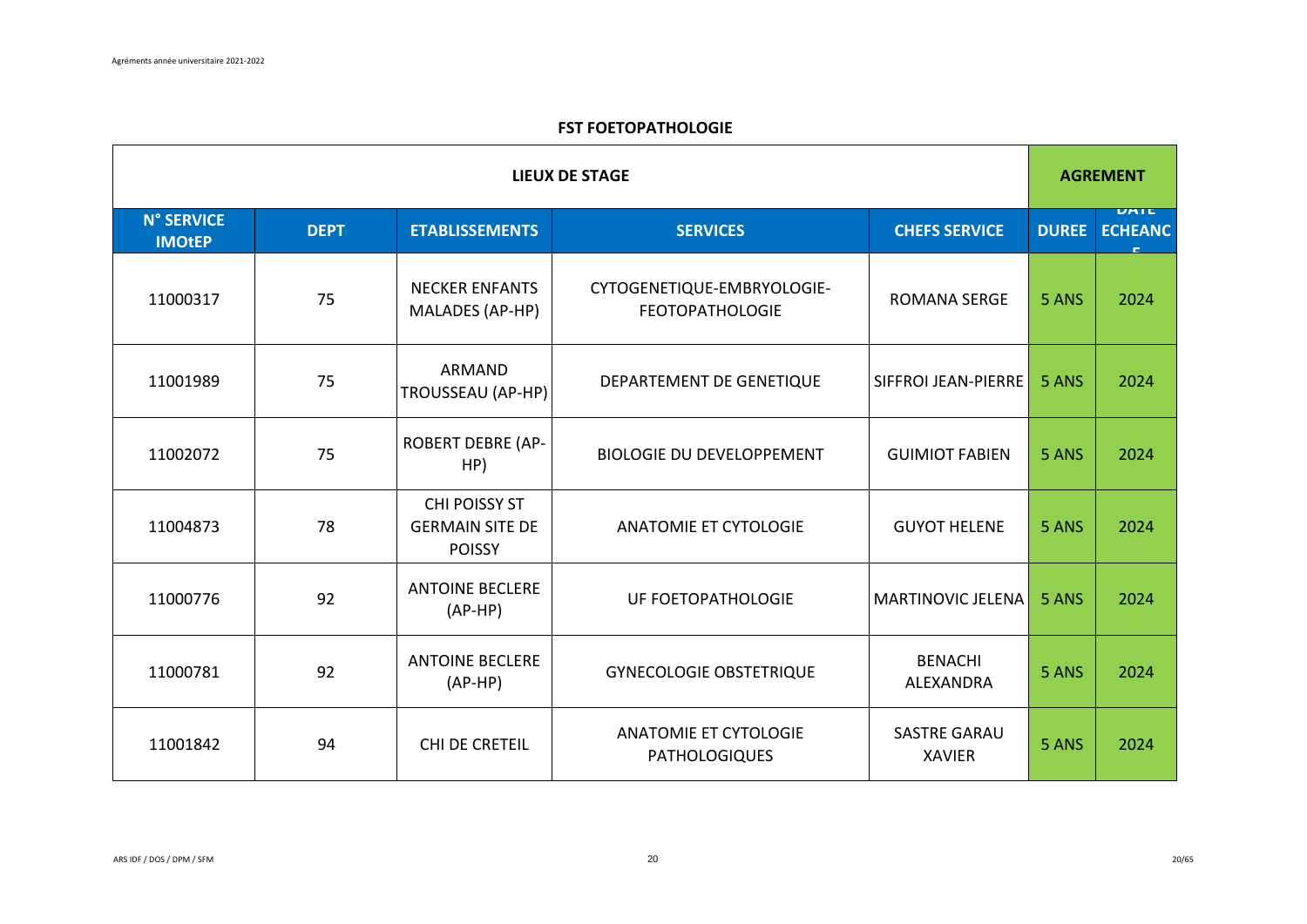|                                    | FST Génétique et médecine moléculaire bioclinique |                                                        |                                                                                |                                           |              |                                           |  |  |  |
|------------------------------------|---------------------------------------------------|--------------------------------------------------------|--------------------------------------------------------------------------------|-------------------------------------------|--------------|-------------------------------------------|--|--|--|
|                                    | <b>LIEUX DE STAGE</b>                             |                                                        |                                                                                |                                           |              |                                           |  |  |  |
| <b>N° SERVICE</b><br><b>IMOtEP</b> | <b>DEPT</b>                                       | <b>ETABLISSEMENTS</b>                                  | <b>SERVICES</b>                                                                | <b>CHEFS SERVICE</b>                      | <b>DUREE</b> | <b>DATE</b><br><b>ECHEAN</b><br><b>CE</b> |  |  |  |
| 11004850                           | 75                                                | ARMAND TROUSSEAU (AP-<br>HP)                           | <b>BIOCHIMIE - HUEP</b>                                                        | <b>BRUNO BAUDIN</b>                       | 5 ANS        | 2024                                      |  |  |  |
| 11001989                           | 75                                                | ARMAND TROUSSEAU (AP-<br>HP)                           | <b>GENETIQUE MEDICALE</b>                                                      | <b>JEAN-PIERRE SIFFROI</b>                | 5 ANS        | 2024                                      |  |  |  |
| 11000352                           | 75                                                | <b>BICHAT CLAUDE BERNARD</b><br>$(AP-HP)$              | DEPARTEMENT DE GENETIQUE                                                       | <b>CATHERINE BOILEAU</b>                  | 5 ANS        | 2024                                      |  |  |  |
| 11000275                           | 75                                                | <b>COCHIN (AP-HP)</b>                                  | <b>GENETIQUE ET BIOLOGIE</b><br><b>MOLECULAIRE</b>                             | <b>MICHEL VIDAUD</b>                      | 5 ANS        | 2024                                      |  |  |  |
| 11001617                           | 75                                                | <b>COCHIN (AP-HP)</b>                                  | <b>CYTOGENETIQUE</b><br><b>CONSTITUTIONNELLE PRE ET POST-</b><br><b>NATALE</b> | <b>JEAN-MICHEL DUPONT</b>                 | 5 ANS        | 2024                                      |  |  |  |
| 11004854                           | 75                                                | <b>HOPITAL EUROPEEN</b><br><b>GEORGE POMPIDOU (AP-</b> | <b>BIOCHIMIE</b>                                                               | <b>MARIE-ANNE LORIOT</b>                  | 5 ANS        | 2024                                      |  |  |  |
| 11001748                           | 75                                                | <b>HOPITAL EUROPEEN</b><br><b>GEORGE POMPIDOU (AP-</b> | <b>GENETIQUE</b>                                                               | <b>XAVIER JEUNEMAITRE</b>                 | 5 ANS        | 2024                                      |  |  |  |
| 11001795                           | 75                                                | <b>CLCC INSTITUT CURIE</b>                             | <b>GENETIQUE</b>                                                               | <b>STOPPA LYONNET</b><br><b>DOMINIQUE</b> | 5 ANS        | 2024                                      |  |  |  |
| 11004848                           | 75                                                | SAINT-LOUIS (AP-HP)                                    | <b>GENETIQUE MOLECULAIRE</b><br>NEUROVASCULAIRE                                | <b>ELISABETH TOURNIER-</b><br>LASSERVE    | 5 ANS        | 2025                                      |  |  |  |
| 11000132                           | 75                                                | <b>LARIBOISIERE FERNAND</b><br>WIDAL (AP-HP)           | <b>BIOCHIMIE ET BIOLOGIE</b><br><b>MOLECULAIRE</b>                             | <b>JEAN-LOUIS LAPLANCHE</b>               | 5 ANS        | 2024                                      |  |  |  |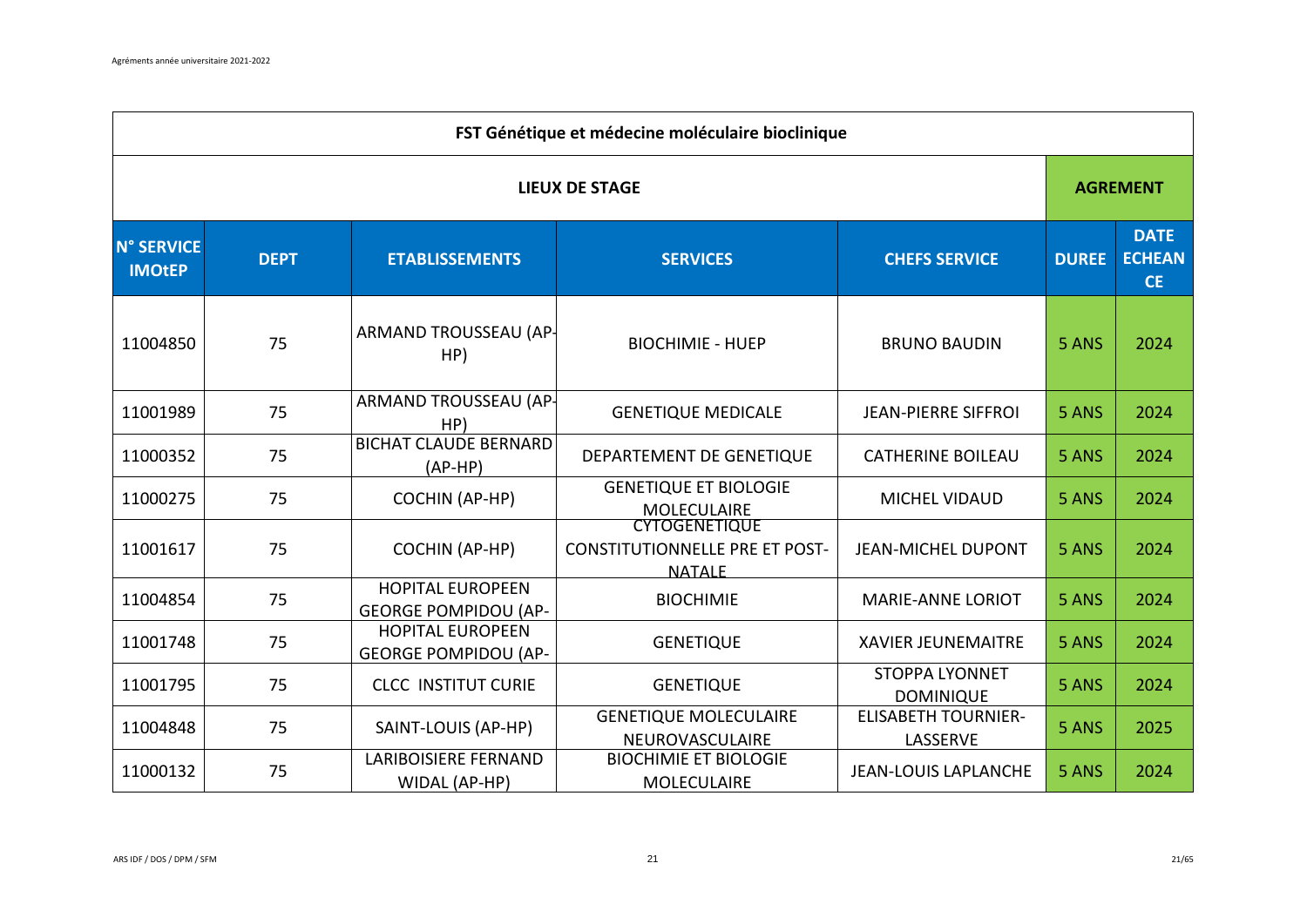|                             | FST Génétique et médecine moléculaire bioclinique |                                                 |                           |                              |              |                                           |  |  |  |
|-----------------------------|---------------------------------------------------|-------------------------------------------------|---------------------------|------------------------------|--------------|-------------------------------------------|--|--|--|
| <b>LIEUX DE STAGE</b>       |                                                   |                                                 |                           |                              |              | <b>AGREMENT</b>                           |  |  |  |
| N° SERVICE<br><b>IMOtEP</b> | <b>DEPT</b>                                       | <b>ETABLISSEMENTS</b>                           | <b>SERVICES</b>           | <b>CHEFS SERVICE</b>         | <b>DUREE</b> | <b>DATE</b><br><b>ECHEAN</b><br><b>CE</b> |  |  |  |
| 11003304                    | 75                                                | <b>NECKER ENFANTS</b><br><b>MALADES (AP-HP)</b> | <b>GENETIQUE CLINIQUE</b> | <b>VALERIE CORMIER DAIRE</b> | 5 ANS        | 2024                                      |  |  |  |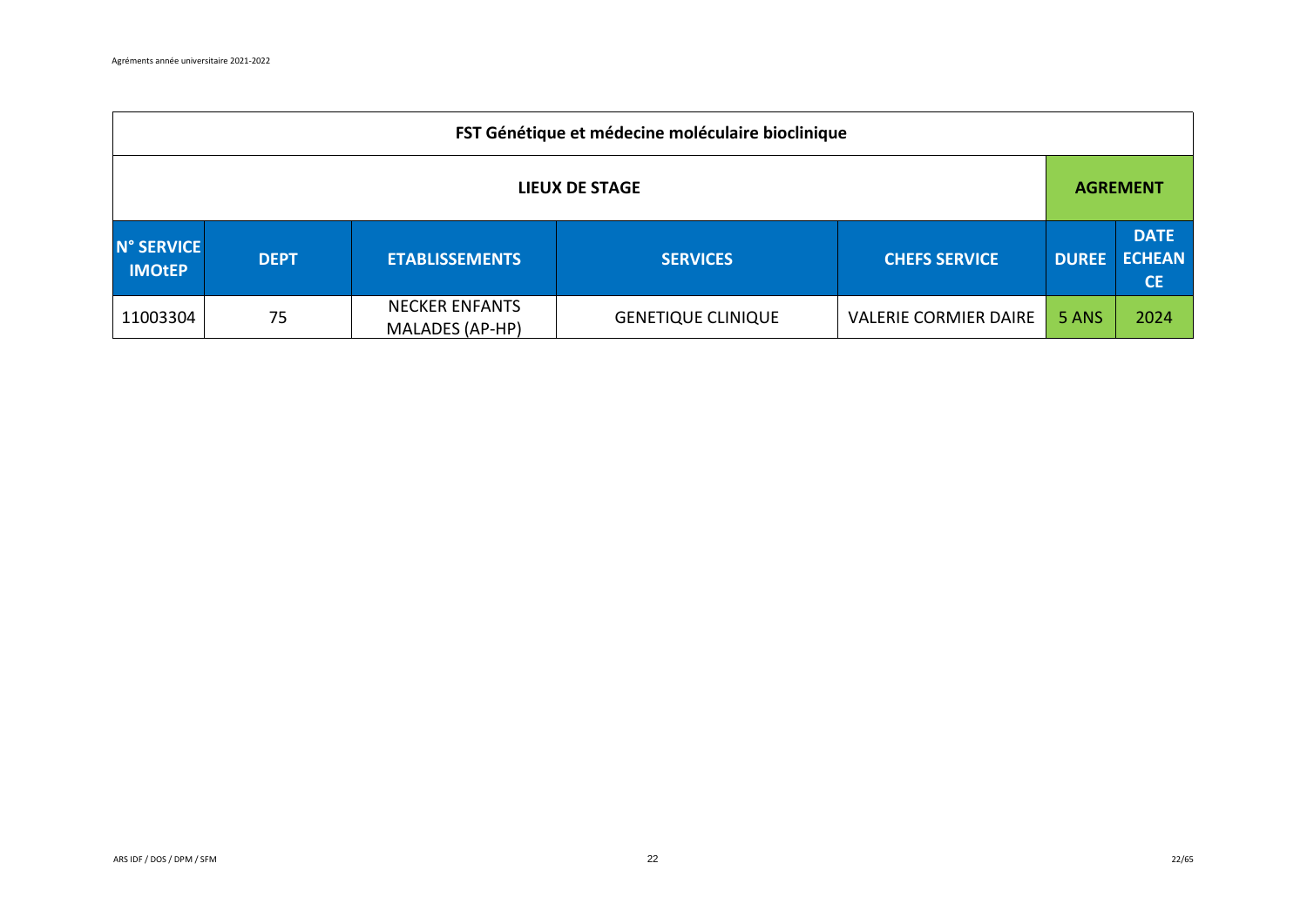|                                    | FST Génétique et médecine moléculaire bioclinique |                                                 |                                                                    |                                                     |              |                                           |  |  |  |  |
|------------------------------------|---------------------------------------------------|-------------------------------------------------|--------------------------------------------------------------------|-----------------------------------------------------|--------------|-------------------------------------------|--|--|--|--|
|                                    | <b>LIEUX DE STAGE</b>                             |                                                 |                                                                    |                                                     |              |                                           |  |  |  |  |
| <b>N° SERVICE</b><br><b>IMOtEP</b> | <b>DEPT</b>                                       | <b>ETABLISSEMENTS</b>                           | <b>SERVICES</b>                                                    | <b>CHEFS SERVICE</b>                                | <b>DUREE</b> | <b>DATE</b><br><b>ECHEAN</b><br><b>CE</b> |  |  |  |  |
| 11004856                           | 75                                                | <b>NECKER ENFANTS</b><br>MALADES (AP-HP)        | <b>GENETIQUE MOLECULAIRE</b>                                       | <b>JULIE STEFFANN</b>                               | 5 ANS        | 2024                                      |  |  |  |  |
| 11000317                           | 75                                                | <b>NECKER ENFANTS</b><br><b>MALADES (AP-HP)</b> | HISTOLOGIE EMBRYOLOGIE<br><b>CYTOGENETIQUE</b>                     | <b>SERGE ROMANA</b>                                 | 5 ANS        | 2024                                      |  |  |  |  |
| 11004365                           | 75                                                | PITIE SALPETRIERE (AP-<br>HP)                   | <b>GENETIQUE MEDICALE</b>                                          | <b>DELPHINE HERON</b>                               | 5 ANS        | 2024                                      |  |  |  |  |
| 11004877                           | 75                                                | PITIE SALPETRIERE (AP-<br>HP)                   | UNITE CARDIOGENETIQUE<br>MYOGENETIQUE MOLECULAIRE ET<br>CELLULAIRE | DOMINIQUE BONNEFONT-<br><b>ROUSSELOT</b>            | 5 ANS        | 2024                                      |  |  |  |  |
| 11000225                           | 75                                                | PITIE SALPETRIERE (AP-<br>HP)                   | UNITE BIOCHIMIE MALADIES<br><b>METABOLIQUES</b>                    | <b>DOMINIQUE BONNEFONT-</b><br><b>ROUSSELOT</b>     | 5 ANS        | 2024                                      |  |  |  |  |
| 11004858                           | 75                                                | PITIE SALPETRIERE (AP-<br>HP)                   | <b>GENETIQUE</b>                                                   | <b>LE GUERN</b>                                     | 5 ANS        | 2025                                      |  |  |  |  |
| 11000216                           | 75                                                | PITIE SALPETRIERE (AP-<br>HP)                   | <b>BIOCHIMIE ENDOCRINIENNE ET</b><br><b>ODONTOLOGIQUE</b>          | <b>JEAN-MARC LACORTE</b>                            | 5 ANS        | 2024                                      |  |  |  |  |
| 11005202                           | 75                                                | SAINT-LOUIS (AP-HP)                             | UF d'oncologie moléculaire,                                        | Lehmmann-Che                                        | 5 ANS        | 2026                                      |  |  |  |  |
| 11002244                           | 75                                                | <b>ROBERT DEBRE (AP-HP)</b>                     | <b>GENETIQUE MOLECULAIRE</b>                                       | <b>HELENE CAVE</b>                                  | 5 ANS        | 2024                                      |  |  |  |  |
| 11000489                           | 75                                                | <b>ROBERT DEBRE (AP-HP)</b>                     | <b>CYTOGENETIQUE</b>                                               | <b>ANNE-CLAUDE TABET</b>                            | 5 ANS        | 2024                                      |  |  |  |  |
| 11000382                           | 75                                                | <b>ROBERT DEBRE (AP-HP)</b>                     | <b>BIOCHIMIE - HORMONOLOGIE</b>                                    | NICOLAS DE ROUX ex JEAN-<br><b>FRANCOIS BENOIST</b> | 5 ANS        | 2024                                      |  |  |  |  |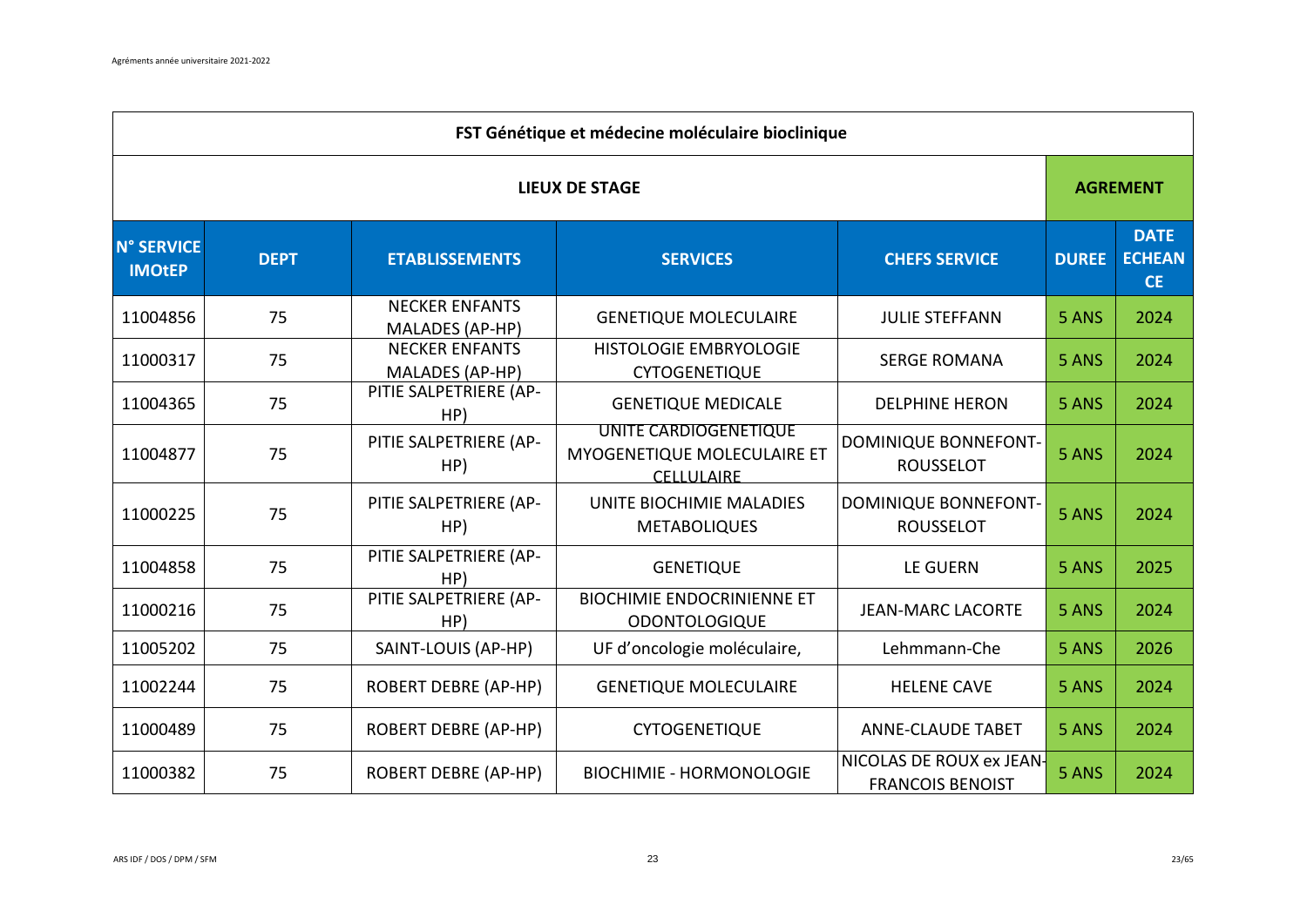|                                    | FST Génétique et médecine moléculaire bioclinique |                                               |                                                                                            |                                          |              |                                           |  |  |  |  |
|------------------------------------|---------------------------------------------------|-----------------------------------------------|--------------------------------------------------------------------------------------------|------------------------------------------|--------------|-------------------------------------------|--|--|--|--|
|                                    | <b>LIEUX DE STAGE</b>                             |                                               |                                                                                            |                                          |              |                                           |  |  |  |  |
| <b>N° SERVICE</b><br><b>IMOtEP</b> | <b>DEPT</b>                                       | <b>ETABLISSEMENTS</b>                         | <b>SERVICES</b>                                                                            | <b>CHEFS SERVICE</b>                     | <b>DUREE</b> | <b>DATE</b><br><b>ECHEAN</b><br><b>CE</b> |  |  |  |  |
| 11004075                           | 75                                                | SAINT-LOUIS (AP-HP)                           | ONCOGENETIQUE                                                                              | <b>ODILE COHEN-</b><br><b>HAGUENAUER</b> | 5 ANS        | 2024                                      |  |  |  |  |
| 11000617                           | 78                                                | CH DE VERSAILLES SITE<br><b>ANDRE MIGNOT</b>  | <b>BIOLOGIE</b>                                                                            | <b>BENJAMIN MANEGLIER</b>                | 5 ANS        | 2024                                      |  |  |  |  |
| 11000806                           | 92                                                | LOUIS-MOURIER (AP-HP)                         | <b>CENTRE REFERENCE MALADIES</b><br><b>RARES PORPHYRIES</b>                                | <b>LAURENT GOUYA</b>                     | 5 ANS        | 2024                                      |  |  |  |  |
| 11004863                           | 93                                                | <b>AVICENNE (AP-HP)</b>                       | <b>BIOCHIMIE,</b><br>PHARMACOTOXICOLOGIE, BIOLOGIE<br><b>MOLECULAIRE</b>                   | <b>OLIVIER SCHISCHMANOFF</b>             | 5 ANS        | 2025                                      |  |  |  |  |
| 11004864                           | 94                                                | <b>BICETRE (AP-HP)</b>                        | <b>GENETIQUE MOLECULAIRE DES</b><br><b>MALADIES METABOLIQUES ET</b><br><b>REPRODUCTION</b> | <b>MICHELINE MISRAHI</b>                 | 5 ANS        | 2024                                      |  |  |  |  |
| 11001082                           | 94                                                | <b>BICETRE (AP-HP)</b>                        | <b>BIOCHIMIE</b>                                                                           | <b>PATRICE THEROND</b>                   | 5 ANS        | 2024                                      |  |  |  |  |
| 11001068                           | 94                                                | <b>BICETRE (AP-HP)</b>                        | <b>GENETIQUE MOLECULAIRE,</b><br>PHARMACOGENETIQUE ET                                      | <b>ANNE GUIOCHON-</b><br><b>MANTEL</b>   | 5 ANS        | 2024                                      |  |  |  |  |
| 11004866                           | 94                                                | <b>CLCC INSTITUT GUSTAVE</b><br><b>ROUSSY</b> | <b>GENETIQUE DES TUMEURS</b>                                                               | <b>ETIENNE ROULEAU</b>                   | 5 ANS        | 2024                                      |  |  |  |  |
| 11004867                           | 94                                                | <b>CLCC INSTITUT GUSTAVE</b><br><b>ROUSSY</b> | MEDECINE ONCOLOGIE/<br><b>CONSULTATION DE GENETIQUE</b>                                    | <b>BENJAMIN BESSE</b>                    | 5 ANS        | 2024                                      |  |  |  |  |
| 11001115                           | 94                                                | PAUL BROUSSE (AP-HP)                          | <b>BIOCHIMIE ET ONCOGENETIQUE</b>                                                          | <b>ANTOINETTE LEMOINE</b>                | 5 ANS        | 2024                                      |  |  |  |  |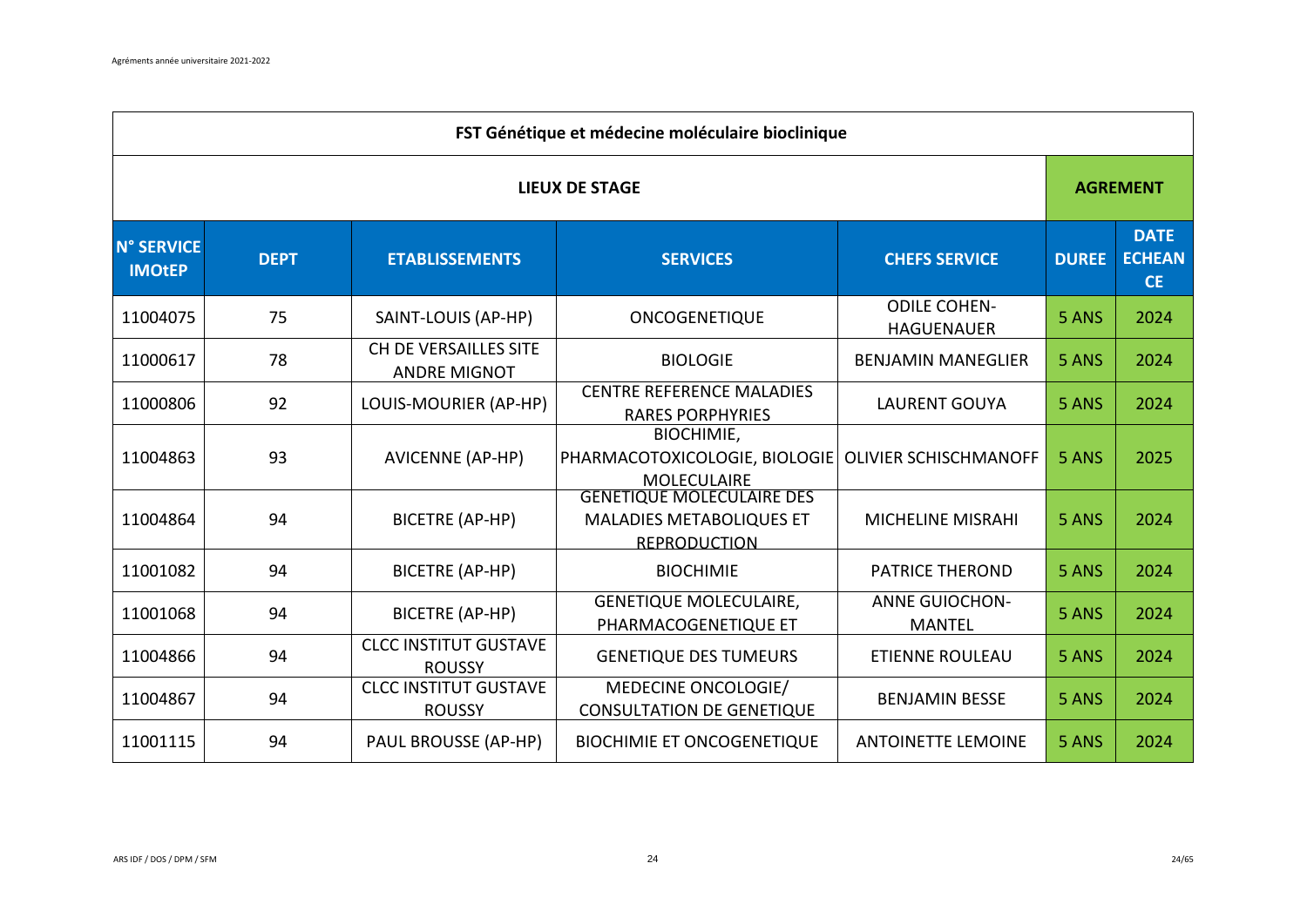|             | <b>FST HEMATOBIO CLINIQUE</b>     |                               |                              |              |                                           |  |  |  |
|-------------|-----------------------------------|-------------------------------|------------------------------|--------------|-------------------------------------------|--|--|--|
|             |                                   |                               |                              |              | <b>AGREMENT</b>                           |  |  |  |
| <b>Dépt</b> | <b>ETABLISSEMENTS</b>             | <b>SERVICES</b>               | <b>CHEFS SERVICE</b>         | <b>DUREE</b> | <b>DATE</b><br><b>ECHEAN</b><br><b>CE</b> |  |  |  |
| 75          | NECKER-ENFANTS-MALADES (AP-HP)    | <b>HEMATOLOGIE ADULTE</b>     | <b>HERMINE OLIVIER</b>       | 5 ANS        | 2024                                      |  |  |  |
| 75          | ARMAND-TROUSSEAU (APHP)           | HEMATOLOGIE BIOLOGIQUE        | LAPILLONNE HELENE            | 5 ANS        | 2024                                      |  |  |  |
| 75          | COCHIN (AP-HP)                    | HEMATOLOGIE BIOLOGIQUE        | <b>FONTENAY MICHAELA</b>     | 5 ANS        | 2024                                      |  |  |  |
| 75          | HEGP (AP-HP)                      | HEMATOLOGIE BIOLOGIQUE        | <b>GAUSSEM PASCALE</b>       | 5 ANS        | 2024                                      |  |  |  |
| 75          | LARIBOISIERE Fernand Widal (APHP) | <b>HEMATOLOGIE BIOLOGIQUE</b> | <b>VEYRADIER AGNES</b>       | 5 ANS        | 2024                                      |  |  |  |
| 75          | PITIE-SALPETRIERE (APHP)          | <b>HEMATOLOGIE BIOLOGIQUE</b> | <b>DAVI FREDERIC</b>         | 5 ANS        | 2024                                      |  |  |  |
| 75          | ROBERT-DEBRE (AP-HP)              | <b>HEMATOLOGIE BIOLOGIQUE</b> | DA COSTA LYDIE               | 5 ANS        | 2024                                      |  |  |  |
| 75          | SAINT-ANTOINE (AP-HP)             | HEMATOLOGIE BIOLOGIQUE        | <b>DELHOMMEAU FRANCOIS</b>   | 5 ANS        | 2024                                      |  |  |  |
| 75          | SAINT-LOUIS (AP-HP)               | HEMATOLOGIE BIOLOGIQUE        | SOULIER JEAN                 | 5 ANS        | 2024                                      |  |  |  |
| 93          | AVICENNE (BOBIGNY) (APHP)         | HEMATOLOGIE BIOLOGIQUE        | <b>CYMBALISTA FLORENCE</b>   | 5 ANS        | 2024                                      |  |  |  |
| 94          | HENRI-MONDOR (CRETEIL) (APHP)     | HEMATOLOGIE CELLULAIRE        | <b>WAGNER BALLON ORIANNE</b> | 5 ANS        | 2024                                      |  |  |  |
| 75          | PITIE-SALPETRIERE (APHP)          | HEMATOLOGIE CLINIQUE          | LEBLOND VERONIQUE            | 5 ANS        | 2024                                      |  |  |  |
| 94          | HENRI-MONDOR (CRETEIL) (AP-HP)    | <b>HEMATOLOGIE CLINIQUE</b>   | <b>MAURY SEBASTIEN</b>       | 5 ANS        | 2024                                      |  |  |  |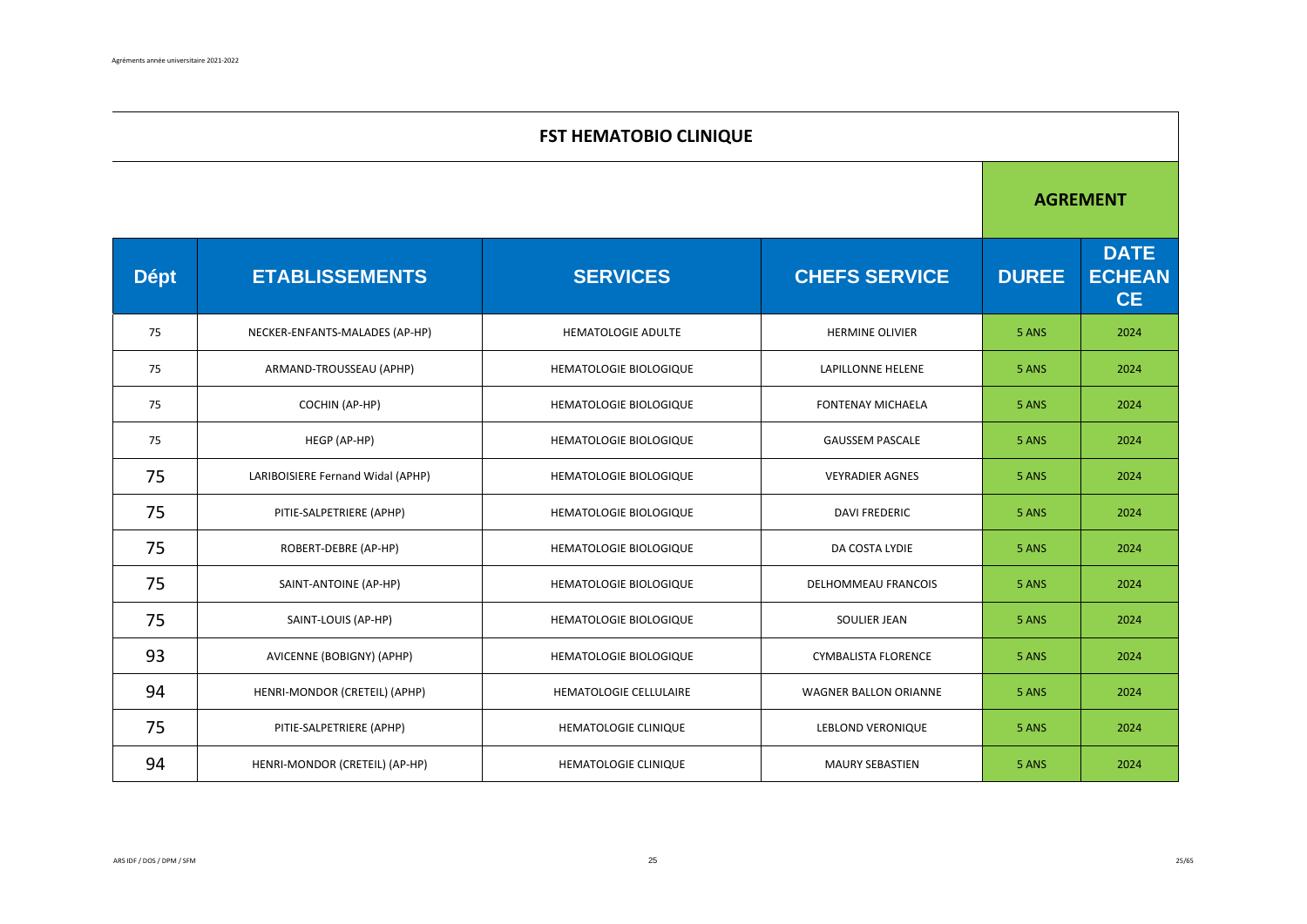| 75 | SAINT-ANTOINE (AP-HP)                           | HEMATOLOGIE CLINIQUE ET THERAPIE CELLULAIRE | MOHTY MOHAMAD             | 5 ANS | 2024 |
|----|-------------------------------------------------|---------------------------------------------|---------------------------|-------|------|
| 75 | SAINT-LOUIS (AP-HP)                             | HEMATOLOGIE CLINIQUETREFLE 4                | <b>FENAUX PIERRE</b>      | 5 ANS | 2024 |
| 78 | CHG ANDRE-MIGNOT (VERSAILLES)                   | <b>HEMATOLOGIE ET ONCOLOGIE</b>             | <b>ROUSSELOT PHILIPPE</b> | 5 ANS | 2024 |
| 75 | COCHIN (AP-HP)                                  | HEMOSTASE CLINIQUE                          | <b>FONTENAY MICHAELA</b>  | 5 ANS | 2024 |
| 75 | HEGP (AP-HP)                                    | <b>MALADIES VASCULAIRES</b>                 | <b>MESSAS EMMANUEL</b>    | 5 ANS | 2024 |
| 92 | ANTOINE-BECLERE (CLAMART)(APHP)                 | MEDECINE ET IMMUNOPATHOLOGIE                | <b>BOUE FRANCOIS</b>      | 5 ANS | 2024 |
| 94 | ETABLISSEMENT FRANCAIS SANG (site hôp H.Mondor) | SITE TRANSFUSIONNEL                         | PIRENNE France            | 5 ANS | 2024 |
| 75 | NECKER-ENFANTS-MALADES (AP-HP)                  | UF HEMATOLOGIE GENERALE                     | <b>BORGEL DELPHINE</b>    | 5 ANS | 2024 |
| 75 | NECKER-ENFANTS-MALADES (AP-HP)                  | UF ONCO-HEMATOLOGIE                         | ASNAFI VAHID              | 5 ANS | 2024 |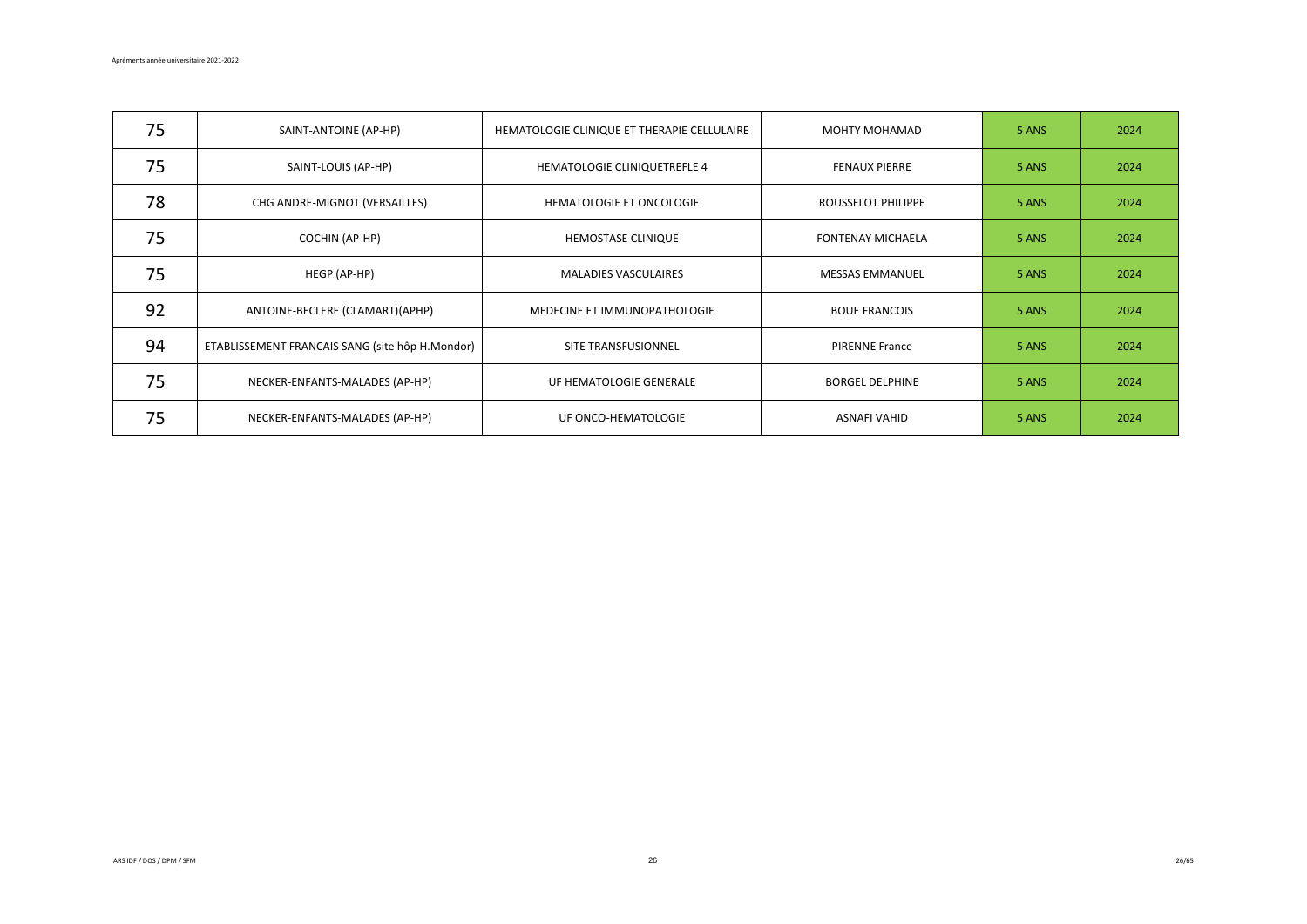|                                    | FST HYGIENE PREVENTION DE L'INFECTION RESISTANCES                               |                                       |                                                   |                                |       |      |  |  |  |
|------------------------------------|---------------------------------------------------------------------------------|---------------------------------------|---------------------------------------------------|--------------------------------|-------|------|--|--|--|
|                                    | <b>LIEUX DE STAGE</b>                                                           |                                       |                                                   |                                |       |      |  |  |  |
| <b>N° SERVICE</b><br><b>IMOtEP</b> | <b>SERVICES</b><br><b>DEPT</b><br><b>ETABLISSEMENTS</b><br><b>CHEFS SERVICE</b> |                                       | <b>DUREE</b>                                      | <b>DATE</b><br><b>ECHEANCE</b> |       |      |  |  |  |
| 11001431                           | 75                                                                              | ASSISTANCE PUBLIQUE-HOPITAUX DE PARIS | EQ. OPERATIONNELLE D'HYGIENE                      | <b>FOURNIER SANDRA</b>         | 5 ANS | 2024 |  |  |  |
| 11001754                           | 75                                                                              | ASSISTANCE PUBLIQUE-HOPITAUX DE PARIS | CPIAS IDF                                         | ASTAGNEAU PASCAL               | 5 ANS | 2024 |  |  |  |
| 11000315                           | 75                                                                              | BICHAT-CLAUDE-BERNARD (AP-HP)         | <b>UHLIN</b>                                      | LUCET JEAN-CHRISTOPHE          | 5 ANS | 2024 |  |  |  |
| 11000387                           | 75                                                                              | BICHAT-CLAUDE-BERNARD (AP-HP)         | MALADIES INFECTIEUSES ET TROPICALES               | YAZDANPANAH YAZDAN             | 5 ANS | 2024 |  |  |  |
| 11000356                           | 75                                                                              | BICHAT-CLAUDE-BERNARD (AP-HP)         | DMU PARABOL DEPARTEMENT<br>ANESTHESIE REANIMATION | MONTRAVERS PHILIPPE            | 5 ANS | 2026 |  |  |  |
| 11001692                           | 75                                                                              | PITIE-SALPETRIERE (AP-HP)             | BACTERIOLOGIE ET HYGIENE HOSPITALIERE             | ROBERT JEROME                  | 5 ANS | 2024 |  |  |  |
| 11004862                           | 75                                                                              | SAINT-ANTOINE (AP-HP)                 | <b>UHLIN</b>                                      | <b>BARBUT FREDERIC</b>         | 5 ANS | 2024 |  |  |  |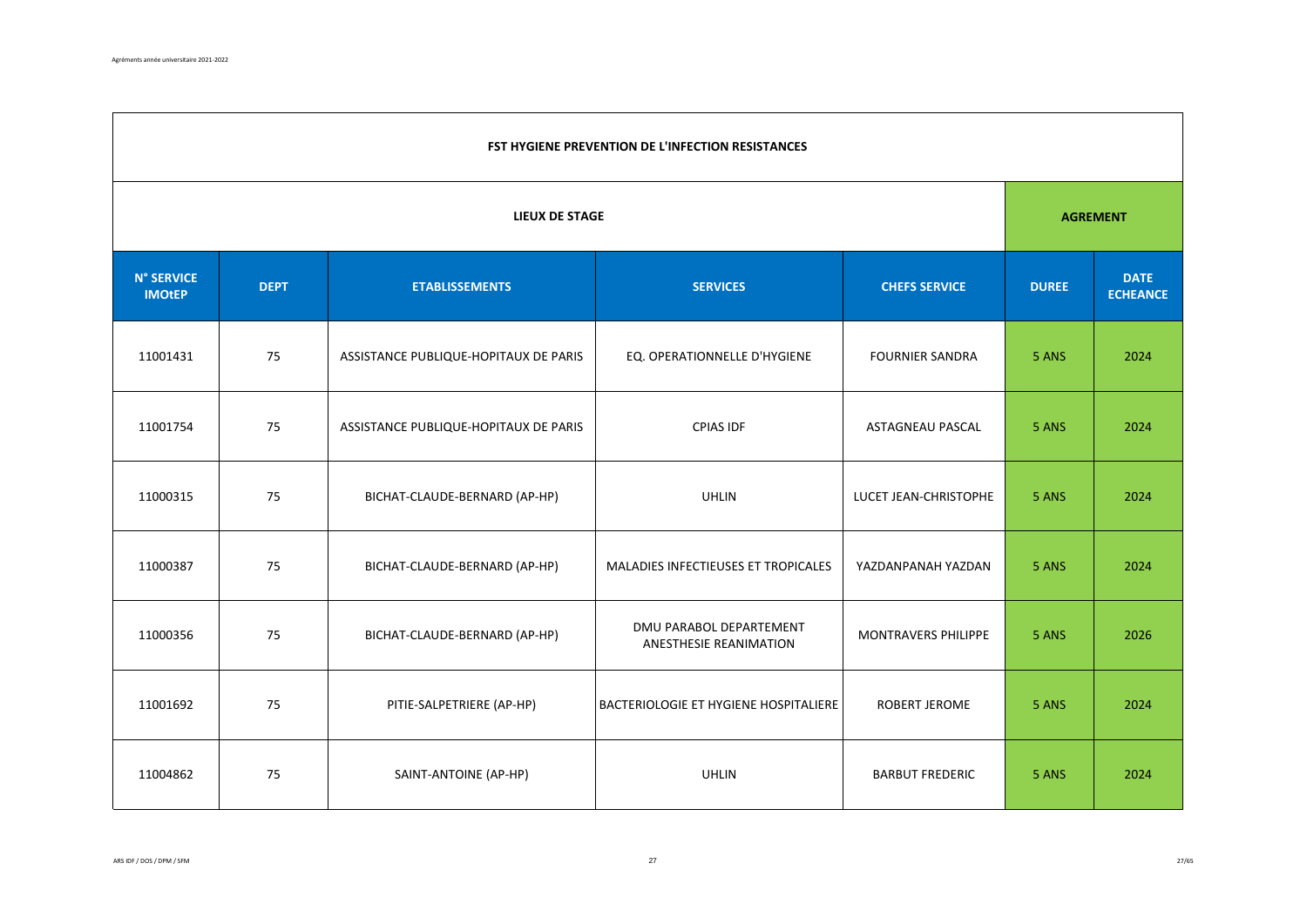|                             | <b>FST HYGIENE PREVENTION DE L'INFECTION RESISTANCES</b>                        |                               |                                                                     |                                  |       |                 |  |  |  |
|-----------------------------|---------------------------------------------------------------------------------|-------------------------------|---------------------------------------------------------------------|----------------------------------|-------|-----------------|--|--|--|
| LIEUX DE STAGE              |                                                                                 |                               |                                                                     |                                  |       | <b>AGREMENT</b> |  |  |  |
| N° SERVICE<br><b>IMOtEP</b> | <b>DEPT</b><br><b>ETABLISSEMENTS</b><br><b>SERVICES</b><br><b>CHEFS SERVICE</b> |                               | <b>DUREE</b>                                                        | <b>DATE</b><br><b>ECHEANCE</b>   |       |                 |  |  |  |
| 11000897                    | 93                                                                              | AVICENNE (BOBIGNY) (AP-HP)    | LABORATOIRE DE MICROBIOLOGIE<br><b>CLINIQUE</b>                     | <b>CARBONNELLE ETIENNE</b>       | 5 ANS | 2024            |  |  |  |
| 11001026                    | 94                                                                              | HENRI-MONDOR (AP-HP)          | VIRO, BACTERIO-HYGIENE, PARASITO<br>MYCO, TRAITEMENT DES INFECTIONS | PAWLOTSKY JEAN-MICHEL            | 5 ANS | 2024            |  |  |  |
| 11005173                    | 75                                                                              | HOPITAL SAINT-ANTOINE         | MALADIES INFECTIEUSES ET TROPICALES                                 | <b>LACOMBE KARINE</b>            | 1 AN  | 2022            |  |  |  |
| 11005174                    | 75                                                                              | BICHAT-CLAUDE-BERNARD (AP-HP) | MEDECINE INTENSIVE REANIMATION<br><b>INFECTIEUSE</b>                | <b>TIMSIT JEAN-FRANCOIS</b>      | 1 AN  | 2022            |  |  |  |
| 11005175                    | 94                                                                              | HENRI-MONDOR (AP-HP)          | REANIMATION MEDICALE / ACTIVITE<br><b>HYGIENE</b>                   | <b>MEKONTSO DESSAP</b><br>ARMAND | 1 AN  | 2022            |  |  |  |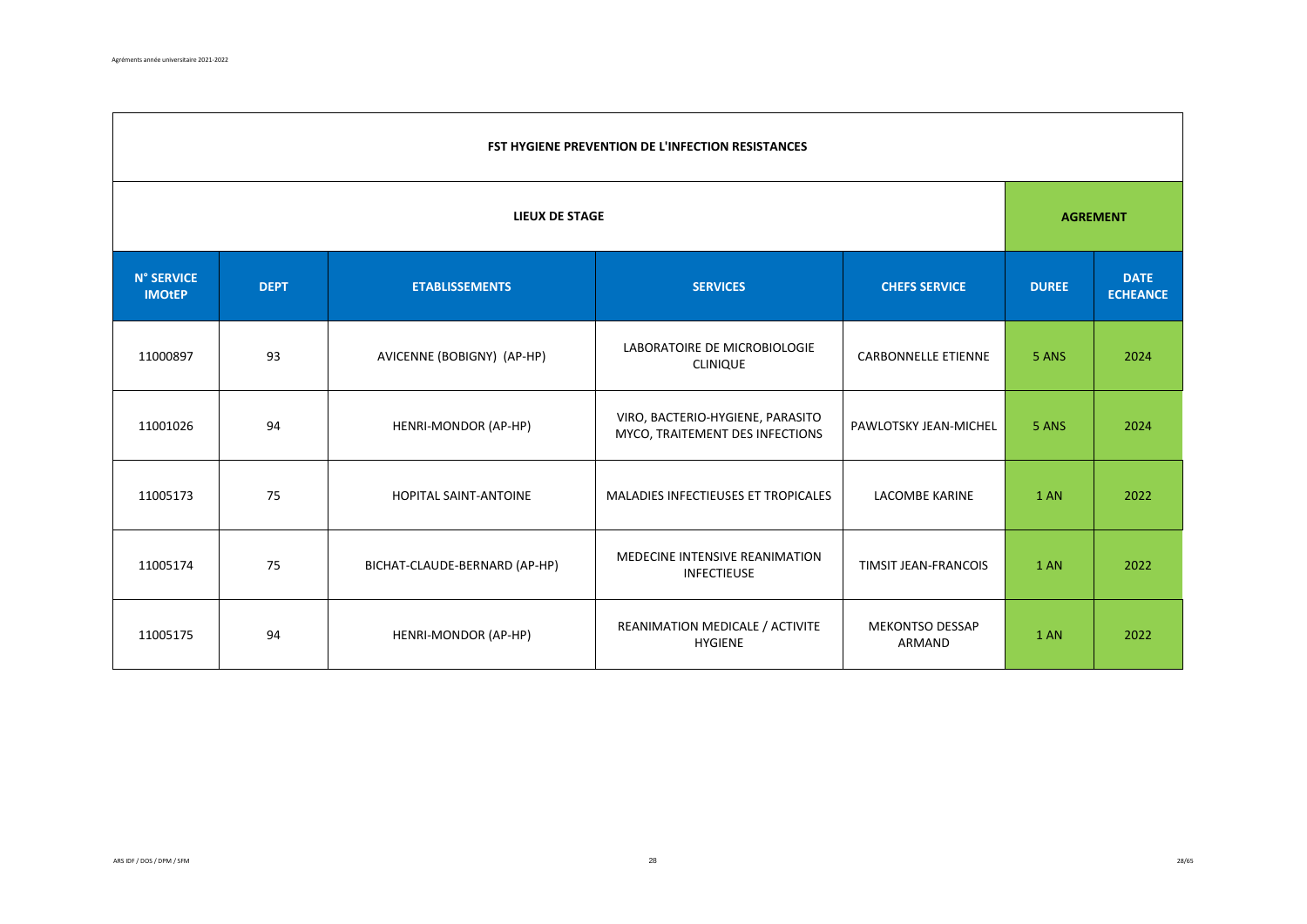|                                    | <b>FST MALADIES ALLERGIQUES</b> |                                   |                                                      |                        |              |                                |  |  |
|------------------------------------|---------------------------------|-----------------------------------|------------------------------------------------------|------------------------|--------------|--------------------------------|--|--|
|                                    |                                 | <b>LIEUX DE STAGE</b>             |                                                      |                        |              | <b>AGREMENT</b>                |  |  |
| <b>N° SERVICE</b><br><b>IMOtEP</b> | <b>DEPT</b>                     | <b>ETABLISSEMENTS</b>             | <b>SERVICES</b>                                      | <b>CHEFS SERVICE</b>   | <b>DUREE</b> | <b>DATE</b><br><b>ECHEANCE</b> |  |  |
| 11001619                           | 75                              | ARMAND TROUSSEAU (AP-HP)          | ALLERGOLOGIE PEDIATRIQUE                             | <b>WANIN STEPHANIE</b> | 5 ANS        | 2025                           |  |  |
| 11001488                           | 75                              | BICHAT CLAUDE BERNARD (AP-HP)     | PNEUMOLOGIE A                                        | <b>CRESTANI BRUNO</b>  | 5 ANS        | 2024                           |  |  |
| 11000126                           | 75                              | COCHIN (AP-HP)                    | DERMATOLOGIE                                         | <b>ARACTINGI SELIM</b> | 5 ANS        | 2024                           |  |  |
| 11000468                           | 75                              | <b>GH PARIS SITE SAINT JOSEPH</b> | PNEUMOLOGIE, ALLERGOLOGIE ET<br>ONCOLOGIE THORACIQUE | <b>SALMERON SERGIO</b> | 5 ANS        | 2024                           |  |  |
| 11001086                           | 75                              | NECKER ENFANTS MALADES (AP-HP)    | PNEUMOLOGIE ET ALLERGOLOGIE<br>PEDIATRIQUE           | LEZMI GUILLAUME        | 5 ANS        | 2024                           |  |  |
| 11000161                           | 75                              | SAINT-LOUIS (AP-HP)               | DERMATO-VENEREOLOGIE                                 | <b>BAGOT MARTINE</b>   | 5 ANS        | 2024                           |  |  |
| 11001250                           | 75                              | SAINT-LOUIS (AP-HP)               | PNEUMOLOGIE                                          | <b>TAZI ABDELLATIF</b> | 5 ANS        | 2024                           |  |  |
| 11001095                           | 75                              | TENON (AP-HP)                     | DERMATOLOGIE ET ALLERGOLOGIE                         | <b>BARBAUD ANNICK</b>  | 5 ANS        | 2024                           |  |  |
| 11004506                           | 75                              | ROBERT-DEBRE (AP-HP)              | PNEUMOLOGIE ET ALLERGOLOGIE<br>PEDIATRIQUE           | HOUDOUIN VERONIQUE     | 5 ANS        | 2026                           |  |  |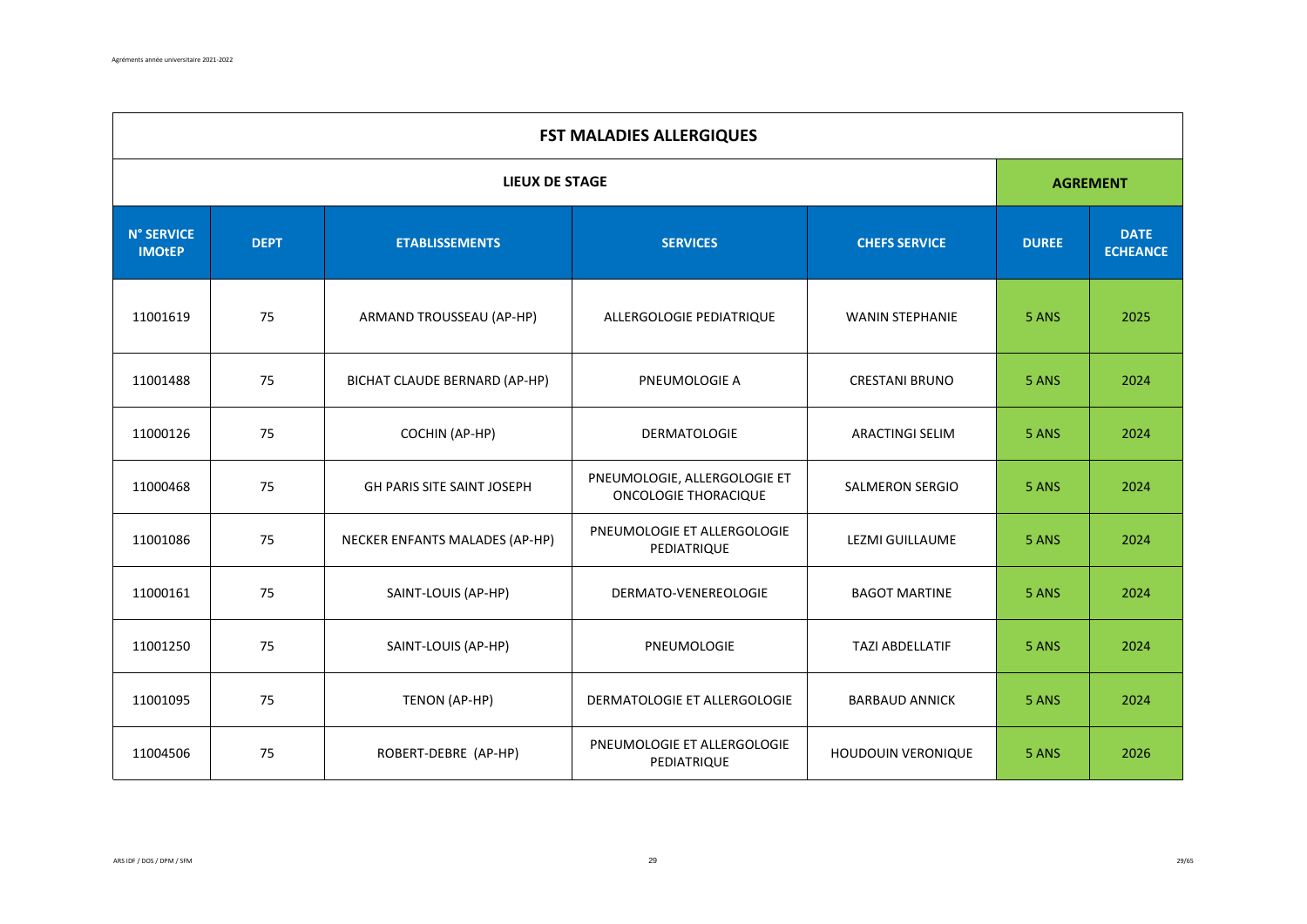| <b>FST MALADIES ALLERGIQUES</b>    |             |                                        |                                                               |                               |              |                                |  |
|------------------------------------|-------------|----------------------------------------|---------------------------------------------------------------|-------------------------------|--------------|--------------------------------|--|
|                                    |             | <b>LIEUX DE STAGE</b>                  |                                                               |                               |              | <b>AGREMENT</b>                |  |
| <b>N° SERVICE</b><br><b>IMOtEP</b> | <b>DEPT</b> | <b>ETABLISSEMENTS</b>                  | <b>SERVICES</b>                                               | <b>CHEFS SERVICE</b>          | <b>DUREE</b> | <b>DATE</b><br><b>ECHEANCE</b> |  |
| 11000559                           | 77          | CH DE MEAUX SITE SAINT FARON           | PNEUMOLOGIE                                                   | <b>MONCELLY LAURENCE</b>      | 5 ANS        | 2024                           |  |
| 11000630                           | 78          | CH DE VERSAILLES SITE ANDRE MIGNOT     | PNEUMOLOGIE                                                   | <b>AZARIAN REZA</b>           | 5 ANS        | 2024                           |  |
| 11001512                           | 92          | <b>HIA PERCY</b>                       | PNEUMOLOGIE                                                   | <b>RIVIERE FREDERIC</b>       | 5 ANS        | 2026                           |  |
| 11005152                           | 92          | <b>AMBROISE PARE (AP-HP)</b>           | PEDIATRIE GENERALE ET URGENCES<br>PEDIATRIQUES                | <b>GAJDOS VINCENT</b>         | 5 ANS        | 2026                           |  |
| 11005082                           | 93          | CHI ROBERT BALLANGER (AULNAY)          | UNITE D'ALLERGOLOGIE ADULTE<br><b>ENFANT</b>                  | <b>NEMNI ARIANE</b>           | 1 AN         | 2025                           |  |
| 11001127                           | 94          | CHI DE CRETEIL                         | PEDIATRIE/PNEUMOLOGIE/PATHOLOG<br><b>IES PROFESSIONNELLES</b> | <b>EPAUD RALPH</b>            | 5 ANS        | 2024                           |  |
| 11001129                           | 94          | CHI DE CRETEIL                         | PNEUMOLOGIE                                                   | <b>MAITRE BERNARD</b>         | 5 ANS        | 2025                           |  |
| 11004802                           | 94          | HENRI MONDOR SITE HENRI MONDOR<br>APHP | DERMATOLOGIE                                                  | <b>WOLKENSTEIN PIERRE</b>     | 5 ANS        | 2024                           |  |
| 11002012                           | 95          | CH RENE DUBOS PONTOISE                 | PNEUMOLOGIE                                                   | <b>BOITIAUX JEAN-FRANCOIS</b> | 5 ANS        | 2024                           |  |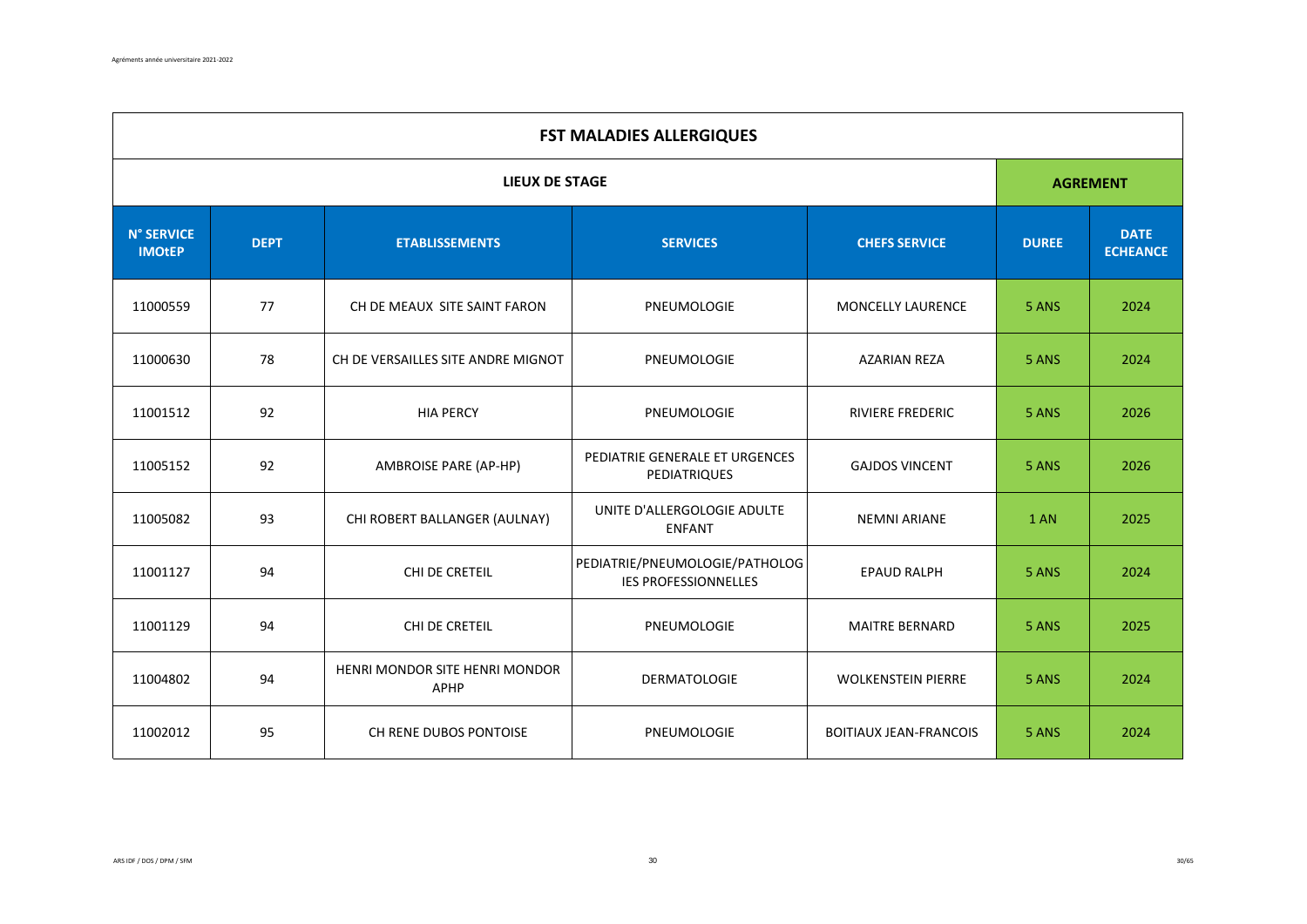|                                    | FST MEDECINE ET BIOLOGIE DE LA REPRODUCTION                                    |                                                                                                      |                                                               |                                |       |                 |  |  |
|------------------------------------|--------------------------------------------------------------------------------|------------------------------------------------------------------------------------------------------|---------------------------------------------------------------|--------------------------------|-------|-----------------|--|--|
|                                    |                                                                                |                                                                                                      | <b>LIEUX DE STAGE</b>                                         |                                |       | <b>AGREMENT</b> |  |  |
| <b>N° SERVICE</b><br><b>IMOtEP</b> | <b>SERVICES</b><br><b>Dpt</b><br><b>ETABLISSEMENTS</b><br><b>CHEFS SERVICE</b> |                                                                                                      | <b>DUREE</b>                                                  | <b>DATE</b><br><b>ECHEANCE</b> |       |                 |  |  |
| 11000190                           | 75                                                                             | ENDOCRINO-DIABETOLOGIE,<br>SAINT-ANTOINE (AP-HP)<br><b>CHRISTIN-MAITRE SOPHIE</b><br><b>MEDECINE</b> |                                                               | 5 ANS                          | 2024  |                 |  |  |
| 11000255                           | 75                                                                             | PITIE-SALPETRIERE (APHP)                                                                             | <b>UROLOGIE</b>                                               | CHARTIER KASTLER EMMANUEL      |       | 2026            |  |  |
| 11000327                           | 75                                                                             | PITIE-SALPETRIERE (AP-HP)                                                                            | <b>ENDOCRINOLOGIE ET MEDECINE</b><br><b>TOURAINE PHILIPPE</b> |                                | 5 ANS | 2024            |  |  |
| 11000279                           | 75                                                                             | COCHIN (AP-HP)                                                                                       | <b>UROLOGIE</b>                                               | <b>ZERBIB MARC</b>             | 5 ANS | 2024            |  |  |
| 11001618                           | 75                                                                             | COCHIN (AP-HP)                                                                                       | HISTOLOGIE - EMBRYOLOGIE -                                    | PATRAT CATHERINE               | 5 ANS | 2026            |  |  |
| 11001244                           | 75                                                                             | COCHIN (AP-HP)                                                                                       | <b>GYNECOLOGIE ENDOCRINIENNE</b><br>PLU-BUREAU GENEVIEVE      |                                | 5 ANS | 2024            |  |  |
| 11001580                           | 75                                                                             | COCHIN (AP-HP)                                                                                       | <b>GYNECOLOGIE OBSTETRIQUE II</b>                             | <b>CHAPRON CHARLES</b>         | 5 ANS | 2024            |  |  |
| 11002067                           | 75                                                                             | BICHAT-CLAUDE-BERNARD<br>$(AP-HP)$                                                                   | <b>GYNECOLOGIE OBSTETRIQUE</b>                                | LUTON DOMINIQUE                | 5 ANS | 2024            |  |  |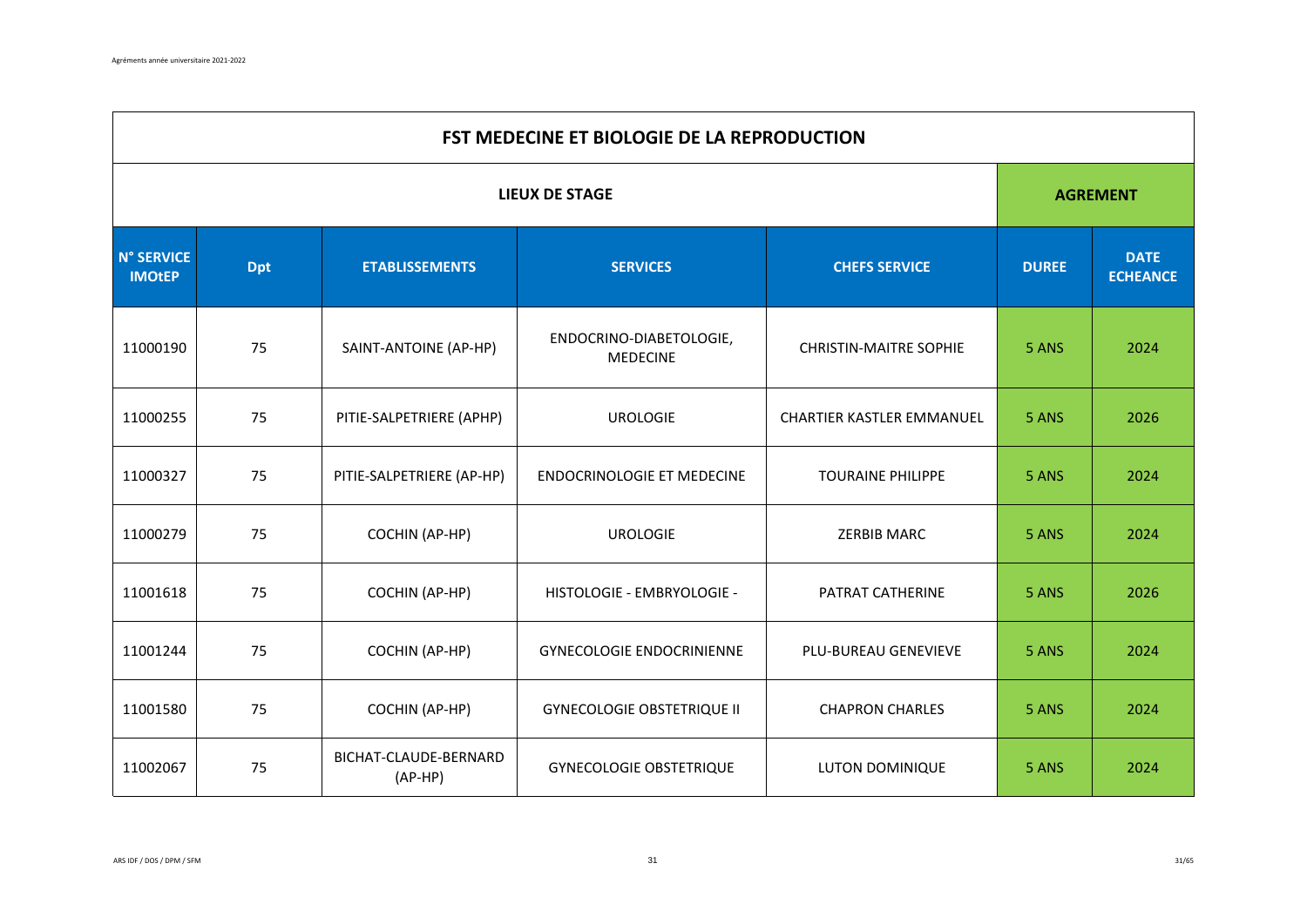|                             | FST MEDECINE ET BIOLOGIE DE LA REPRODUCTION |                                             |                                                            |                          |              |                                |  |  |
|-----------------------------|---------------------------------------------|---------------------------------------------|------------------------------------------------------------|--------------------------|--------------|--------------------------------|--|--|
|                             |                                             |                                             | <b>LIEUX DE STAGE</b>                                      |                          |              | <b>AGREMENT</b>                |  |  |
| N° SERVICE<br><b>IMOtEP</b> | <b>Dpt</b><br><b>ETABLISSEMENTS</b>         |                                             | <b>SERVICES</b>                                            | <b>CHEFS SERVICE</b>     | <b>DUREE</b> | <b>DATE</b><br><b>ECHEANCE</b> |  |  |
| 11000349                    | 75                                          | BICHAT-CLAUDE-BERNARD<br>$(AP-HP)$          | DEPARTEMENT D'HISTOLOGIE<br>EMBRYOLOGIE ET BIO DE LA REPRO | <b>EUSTACHE FLORENCE</b> | 1 AN         | 2022                           |  |  |
| 11000354                    | 75                                          | BICHAT-CLAUDE-BERNARD<br>$(AP-HP)$          | <b>UROLOGIE</b>                                            | HERMIEU JEAN-FRANCOIS    | <b>1 AN</b>  | 2022                           |  |  |
| 11004796                    | 75                                          | HOPITAL DE LA CROIX SAINT<br><b>SIMON</b>   | CENTRE DE FERTILITE - PMA                                  | <b>KEROMNES GWENOLA</b>  | 5 ANS        | 2026                           |  |  |
| 11000397                    | 75                                          | TENON (AP-HP)                               | <b>UROLOGIE</b>                                            | <b>CUSSENOT OLIVIER</b>  | 5 ANS        | 2024                           |  |  |
| 11000101                    | 75                                          | TENON (AP-HP)                               | <b>BIO REPRODUCTION - CECOS</b>                            | <b>LEVY RACHEL</b>       | 5 ANS        | 2024                           |  |  |
| 11000390                    | 75                                          | TENON (AP-HP)                               | <b>GYNECO OBSTETRIQUE ET MEDECINE</b>                      | <b>DARAI EMILE</b>       | 5 ANS        | 2024                           |  |  |
| 11000089                    | 75                                          | HOPITAL PIERRE ROUQUES<br>LES BLUETS        | <b>GYNECOLOGIE OBSTETRIQUE</b>                             | DAHAN SAAL JESSICA       | 5 ANS        | 2026                           |  |  |
| 11002065                    | 75                                          | HOPITAL EUROPEEN GEORGE<br>POMPIDOU (AP-HP) | <b>UROLOGIE</b>                                            | <b>MEJEAN ARNAUD</b>     | 5 ANS        | 2024                           |  |  |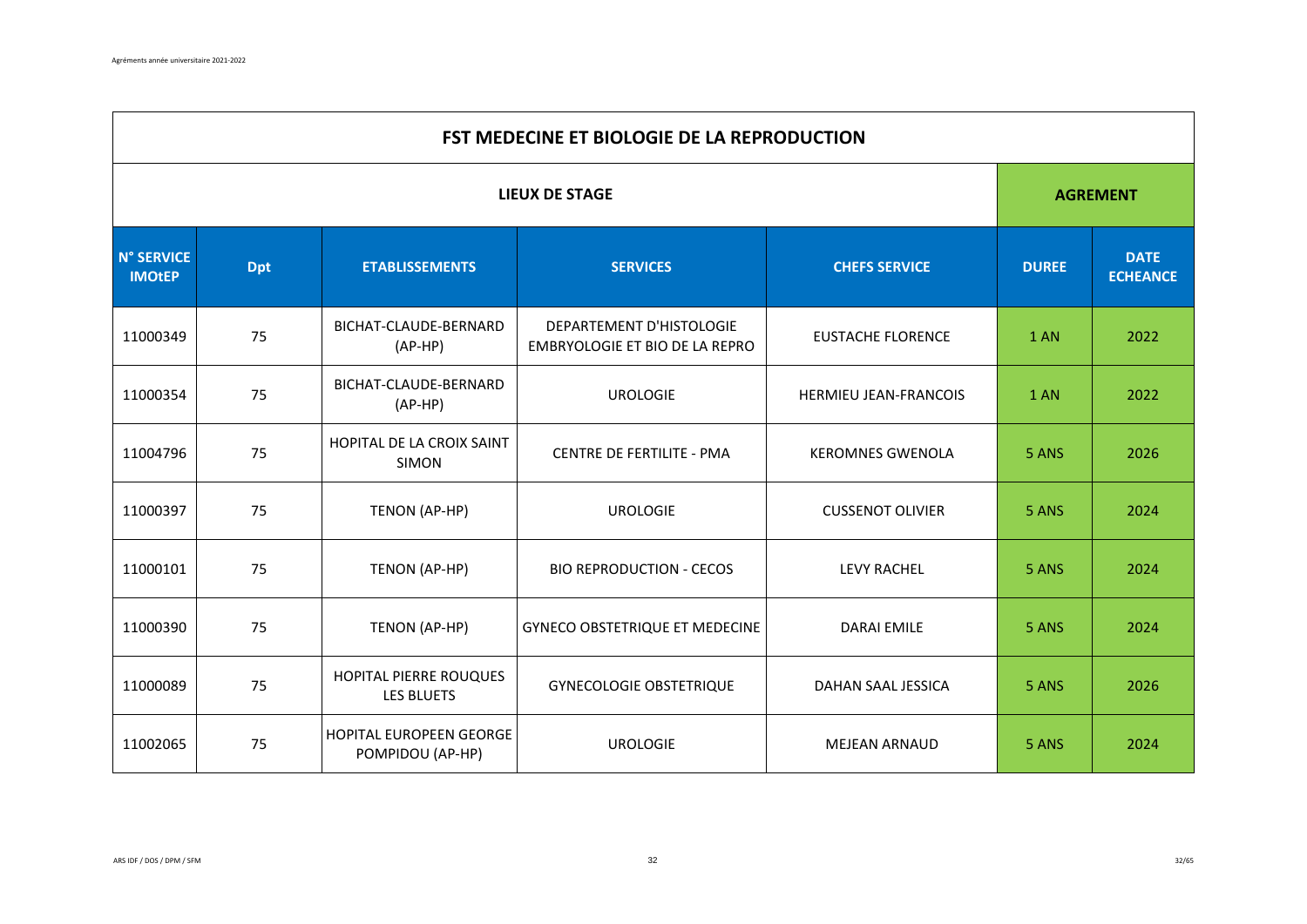|                                    | FST MEDECINE ET BIOLOGIE DE LA REPRODUCTION                                    |                                                |                                                                             |                                |       |                 |  |  |
|------------------------------------|--------------------------------------------------------------------------------|------------------------------------------------|-----------------------------------------------------------------------------|--------------------------------|-------|-----------------|--|--|
|                                    |                                                                                |                                                | <b>LIEUX DE STAGE</b>                                                       |                                |       | <b>AGREMENT</b> |  |  |
| <b>N° SERVICE</b><br><b>IMOtEP</b> | <b>SERVICES</b><br><b>Dpt</b><br><b>ETABLISSEMENTS</b><br><b>CHEFS SERVICE</b> |                                                | <b>DUREE</b>                                                                | <b>DATE</b><br><b>ECHEANCE</b> |       |                 |  |  |
| 11004797                           | 77                                                                             | CH DE MEAUX SITE SAINT<br><b>FARON</b>         | <b>CENTRE ASSISTANCE MEDICALE</b><br><b>PROCREATRION</b>                    | <b>BOULARD VERONIQUE</b>       | 5 ANS | 2024            |  |  |
| 11000360                           | 78                                                                             | CHI POISSY ST GERMAIN SITE<br><b>DE POISSY</b> | <b>BIOLOGIE DE LA REPRO.</b><br>PRESERVATION DE LA FERTILITE-<br>ANDROLOGIE | SELVA JACQUELINE (POISSY)      | 5 ANS | 2026            |  |  |
| 11000592                           | 78                                                                             | CHI POISSY ST GERMAIN SITE<br>DE POISSY        | GYNECOLOGIE-OBSTETRIQUE                                                     | FAUCONNIER ARNAUD (POISSY)     | 5 ANS | 2024            |  |  |
| 11000853                           | 92                                                                             | CH DES QUATRE VILLES SITE<br>ST CLOUD          | <b>GYNECOLOGIE OBSTETRIQUE</b>                                              | <b>BELAISCH ALLART JOELLE</b>  | 5 ANS | 2024            |  |  |
| 11000881                           | 92                                                                             | <b>HOPITAL FOCH</b>                            | <b>UROLOGIE</b>                                                             | <b>LEBRET THIERRY</b>          | 5 ANS | 2024            |  |  |
| 11000880                           | 92                                                                             | <b>HOPITAL FOCH</b>                            | <b>GYNECOLOGIE OBSTETRIQUE</b>                                              | AYOUBI JEAN-MARC               | 5 ANS | 2024            |  |  |
| 11005081                           | 92                                                                             | <b>HOPITAL FOCH</b>                            | <b>BIOLOGIE DE LA REPRODUCTION</b>                                          | <b>VASSE MARC</b>              | 5 ANS | 2026            |  |  |
| 11000781                           | 92                                                                             | ANTOINE BECLERE (AP-HP)                        | <b>GYNECOLOGIE OBSTETRIQUE</b>                                              | BENACHI ALEXANDRA              | 5 ANS | 2024            |  |  |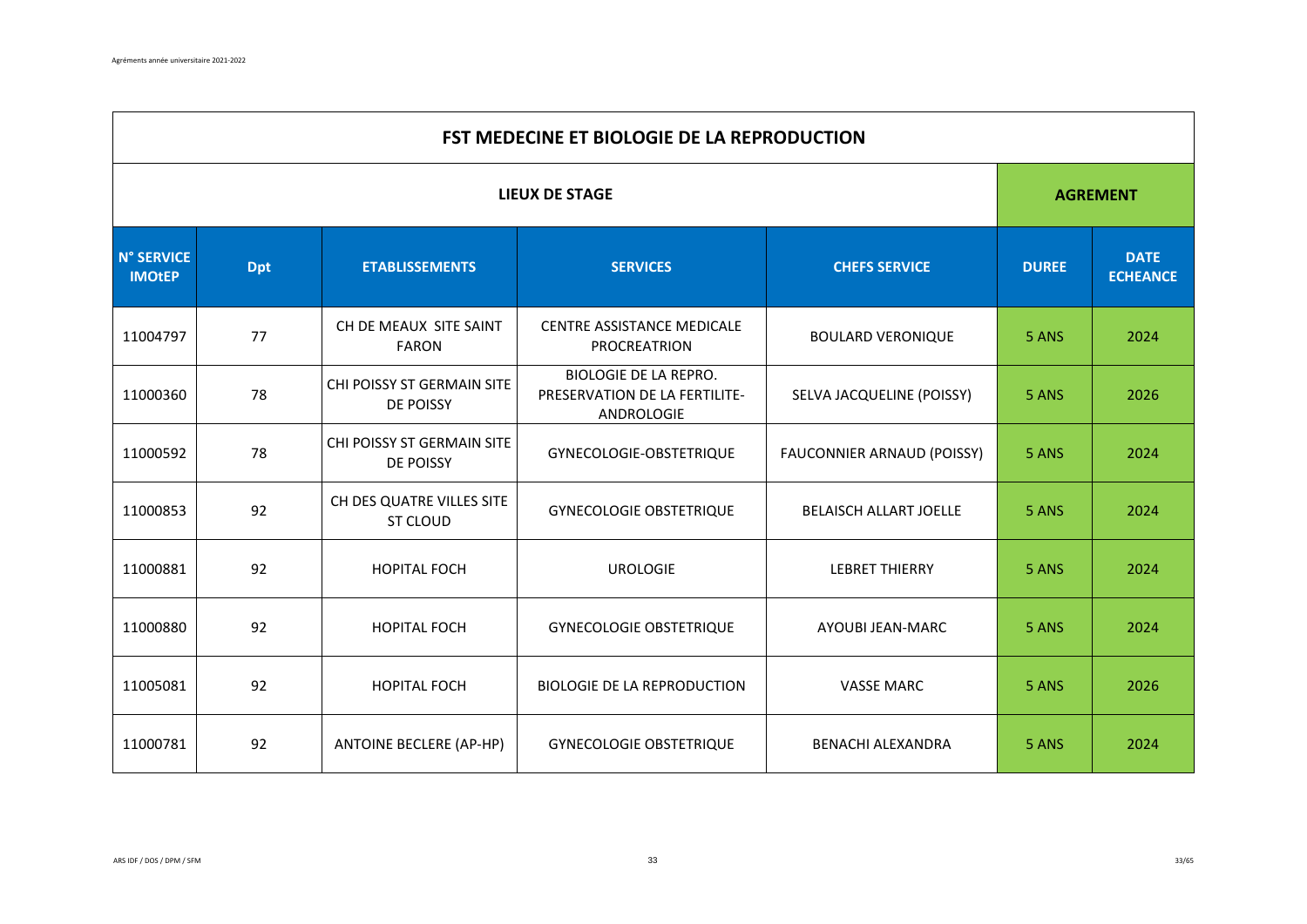|                                    | <b>FST MEDECINE ET BIOLOGIE DE LA REPRODUCTION</b>     |                         |                                                                                |                                           |                                |                 |  |  |
|------------------------------------|--------------------------------------------------------|-------------------------|--------------------------------------------------------------------------------|-------------------------------------------|--------------------------------|-----------------|--|--|
|                                    |                                                        |                         | <b>LIEUX DE STAGE</b>                                                          |                                           |                                | <b>AGREMENT</b> |  |  |
| <b>N° SERVICE</b><br><b>IMOtEP</b> | <b>Dpt</b><br><b>ETABLISSEMENTS</b><br><b>SERVICES</b> |                         | <b>CHEFS SERVICE</b>                                                           | <b>DUREE</b>                              | <b>DATE</b><br><b>ECHEANCE</b> |                 |  |  |
| 11004079                           | 92                                                     | ANTOINE BECLERE (AP-HP) | MEDECINE REPRODUCTION ET<br>PRESERVATION FERTILITE                             | <b>GRYNBERG MICHAEL</b>                   | 5 ANS                          | 2024            |  |  |
| 11004364                           | 92                                                     | ANTOINE BECLERE (AP-HP) | <b>BIOLOGIE DE LA REPRODUCTION</b><br><b>CECOS</b>                             | ACHOUR FRYDMAN NELLY                      | 5 ANS                          | 2026            |  |  |
| 11000996                           | 93                                                     | JEAN-VERDIER (AP-HP)    | GYNECOLOGIE-OBSTETRIQUE                                                        | <b>CARBILLON LIONEL</b>                   | 5 ANS                          | 2024            |  |  |
| 11001684                           | 93                                                     | JEAN-VERDIER (AP-HP)    | MEDECINE DE LA REPRODUCTION                                                    | <b>GRYNBERG MICHAEL</b>                   | 5 ANS                          | 2024            |  |  |
| 11001554                           | 93                                                     | JEAN-VERDIER (AP-HP)    | HISTOLOGIE EMBRYONNAIRE<br>CYTOGENETTIQUE BIOLOGIE DE LA<br>REPRODUCTION CECOS | <b>BENZACKEN BRIGITTE</b>                 | 1 AN                           | 2022            |  |  |
| 11005158                           | 93                                                     | CH GENERAL DELAFONTAINE | UNITE D'ASSISTANCE MEDICALE A LA<br>PROCREATION                                | <b>CHAO COLINE</b>                        | 1 AN                           | 2022            |  |  |
| 11001125                           | 94                                                     | CHI DE CRETEIL          | <b>GYNECOLOGIE OBSTETRIQUE</b><br>REPRODUCTION CENTRE AMP                      | HADDAD BASSAM / MASSIN<br><b>NATHALIE</b> | <b>1 AN</b>                    | 2022            |  |  |
| 11001308                           | 94                                                     | <b>BICETRE (AP-HP)</b>  | <b>UROLOGIE</b>                                                                | <b>IRANI JACQUES</b>                      | 5 ANS                          | 2024            |  |  |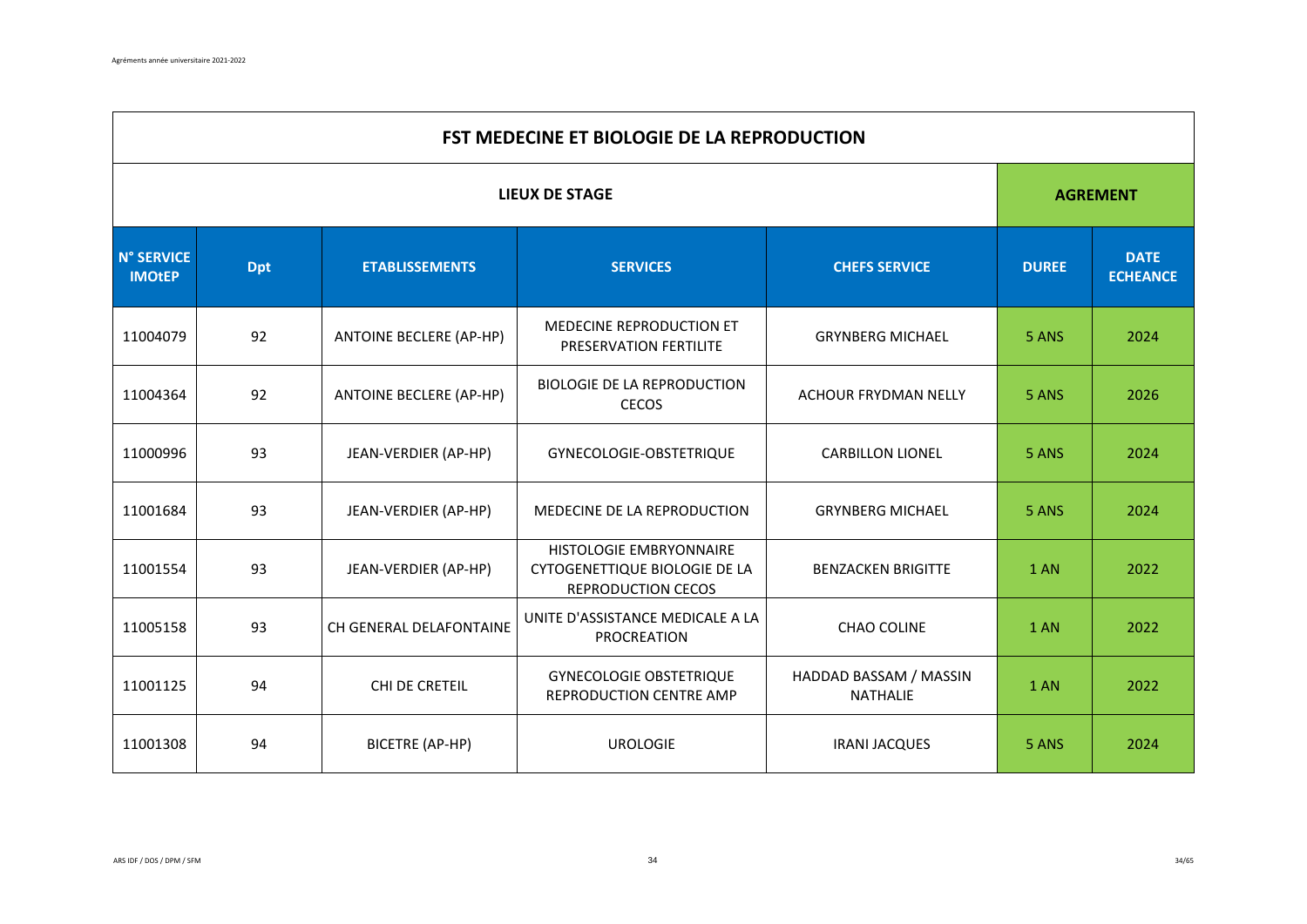|                                                                    | <b>FST MEDECINE ET BIOLOGIE DE LA REPRODUCTION</b> |                 |                                   |                         |                                |      |  |  |
|--------------------------------------------------------------------|----------------------------------------------------|-----------------|-----------------------------------|-------------------------|--------------------------------|------|--|--|
| LIEUX DE STAGE                                                     |                                                    |                 |                                   |                         | <b>AGREMENT</b>                |      |  |  |
| N° SERVICE<br><b>ETABLISSEMENTS</b><br><b>Dpt</b><br><b>IMOtEP</b> |                                                    | <b>SERVICES</b> | <b>CHEFS SERVICE</b>              | <b>DUREE</b>            | <b>DATE</b><br><b>ECHEANCE</b> |      |  |  |
| 11001085                                                           | 94                                                 | BICETRE (AP-HP) | <b>ENDOCRINOLOGIE ET MALADIES</b> | <b>CHANSON PHILIPPE</b> | 5 ANS                          | 2024 |  |  |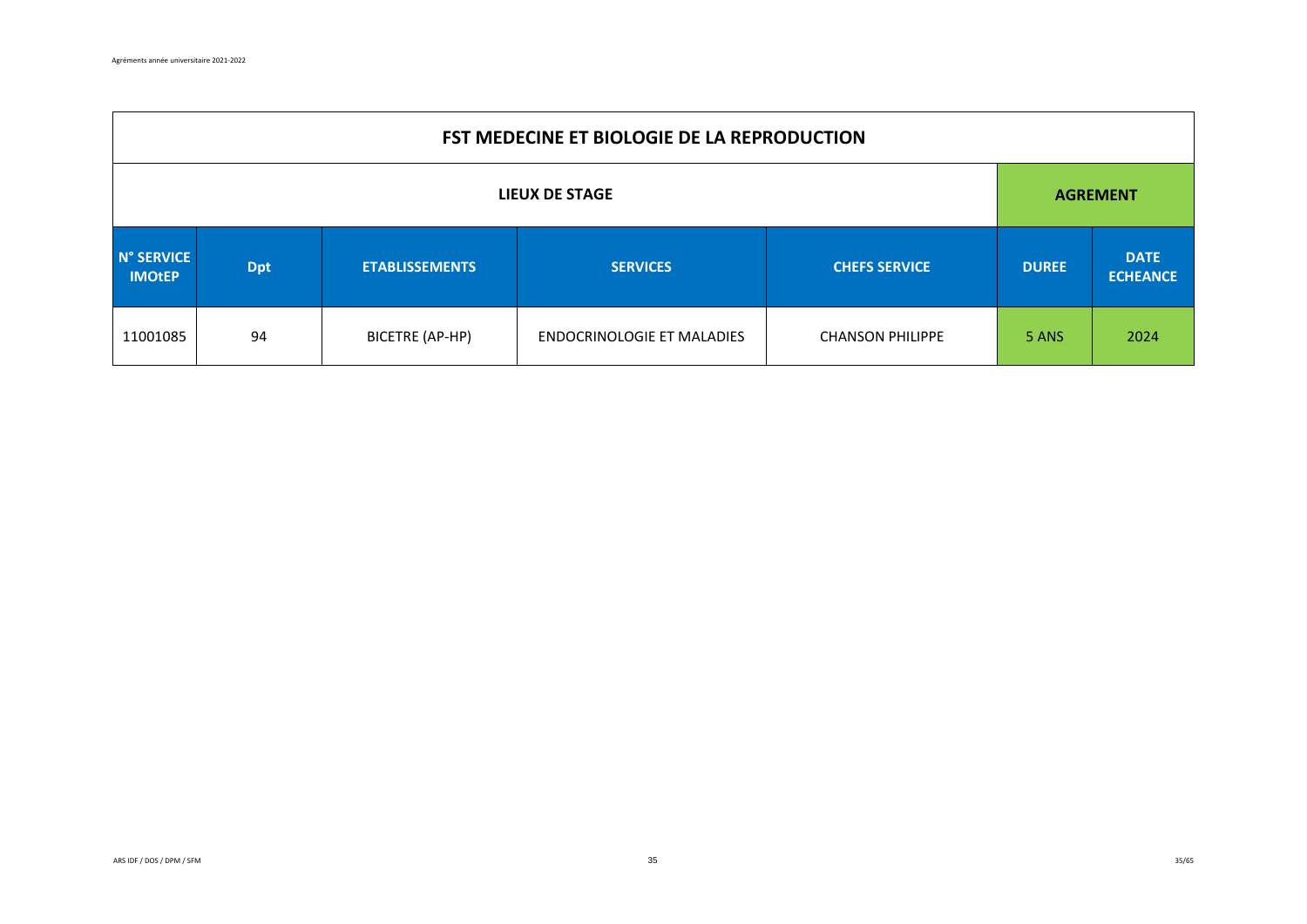|                                    | <b>FST MEDECINE SCOLAIRE</b>                                                    |                                |                                                                                                  |                                       |              |                                |  |  |
|------------------------------------|---------------------------------------------------------------------------------|--------------------------------|--------------------------------------------------------------------------------------------------|---------------------------------------|--------------|--------------------------------|--|--|
|                                    |                                                                                 |                                | <b>LIEUX DE STAGE</b>                                                                            |                                       |              | <b>AGREMENT</b>                |  |  |
| <b>N° SERVICE</b><br><b>IMOtEP</b> | <b>DEPT</b><br><b>ETABLISSEMENTS</b><br><b>SERVICES</b><br><b>CHEFS SERVICE</b> |                                |                                                                                                  |                                       | <b>DUREE</b> | <b>DATE</b><br><b>ECHEANCE</b> |  |  |
|                                    | 75                                                                              | <b>EDUCATION NATIONALE</b>     | <b>ACADEMIE DE PARIS</b>                                                                         | <b>FREY NATHALIE</b>                  | 5 ANS        | 2024                           |  |  |
|                                    | 78                                                                              | <b>EDUCATION NATIONALE</b>     | DIRECTION DES SERVICES DEPARTEMENTAUX DE<br>L'EDUCATION NATIONALE DES YVELINES                   | <b>BENOIT JAYA</b>                    | 5 ANS        | 2024                           |  |  |
|                                    | 91                                                                              | <b>EDUCATION NATIONALE</b>     | DIRECTION DES SERVICES DEPARTEMENTAUX DE<br>L'EDUCATION NATIONALE DE L'ESSONNE                   | <b>COLLONGUES</b><br><b>FRANCOISE</b> | 5 ANS        | 2024                           |  |  |
| 11000784                           | 92                                                                              | <b>ANTOINE BECLERE (AP-HP)</b> | PEDIATRIE GENERALE                                                                               | <b>LABRUNE PHILIPPE</b>               | 5 ANS        | 2024                           |  |  |
|                                    | 92                                                                              | <b>EDUCATION NATIONALE</b>     | DIRECTION DES SERVICES DEPARTEMENTAUX DE<br>L'EDUCATION NATIONALE DES HAUTS-DE-SEINE             | GOLDSTEIN-<br><b>BRAMLY LOUISE</b>    | 5 ANS        | 2024                           |  |  |
| 11000998                           | 93                                                                              | JEAN-VERDIER (AP-HP)           | PEDIATRIE ET URGENCES PEDIATRIQUES                                                               | DE PONTUAL LOIC                       | 5 ANS        | 2024                           |  |  |
|                                    | 93                                                                              | <b>EDUCATION NATIONALE</b>     | DIRECTION DES SERVICES DEPARTEMENTAUX DE<br>L'EDUCATION NATIONALE DE SEINE SAINT<br><b>DENIS</b> | <b>GINIOUX CHANTAL</b>                | 5 ANS        | 2024                           |  |  |
| 11001127                           | 94                                                                              | CHI DE CRETEIL                 | PEDIATRIE                                                                                        | <b>EPAUD RALPH</b>                    | 5 ANS        | 2024                           |  |  |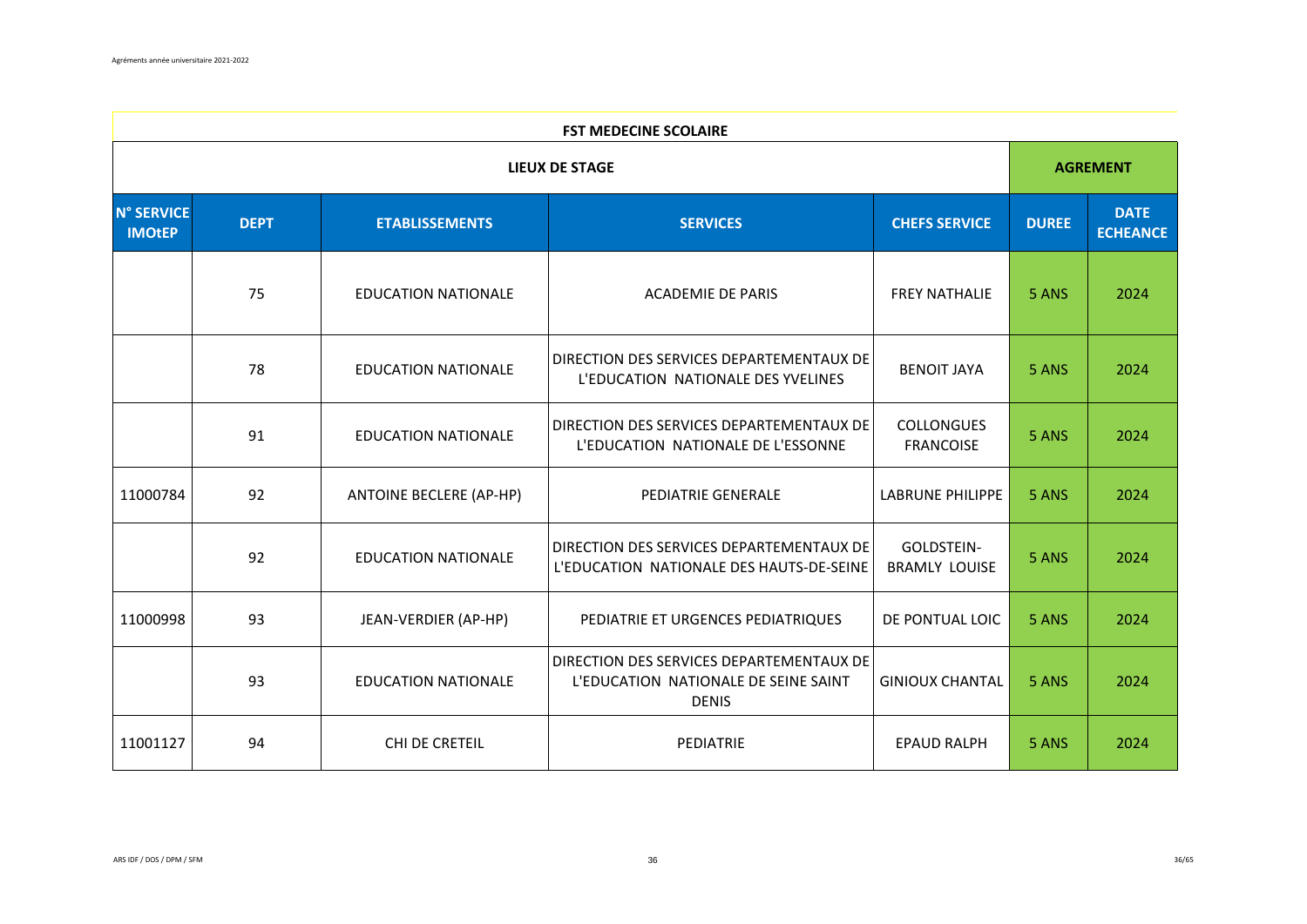| 94 | EDUCATION NATIONALE | DIRECTION DES SERVICES DEPARTEMENTAUX DE l<br>L'EDUCATION NATIONALE DU VAL DE MARNE | <b>GROUSSET</b><br><b>JOCELYNE</b> | 5 ANS | 2024 |
|----|---------------------|-------------------------------------------------------------------------------------|------------------------------------|-------|------|
| 94 | EDUCATION NATIONALE | SERVICE DE LA PROMOTION DE LA SANTE EN<br><b>FAVEUR DES ELEVES</b>                  | SAVETIER-LEROY<br><b>CATHERINE</b> | 5 ANS | 2024 |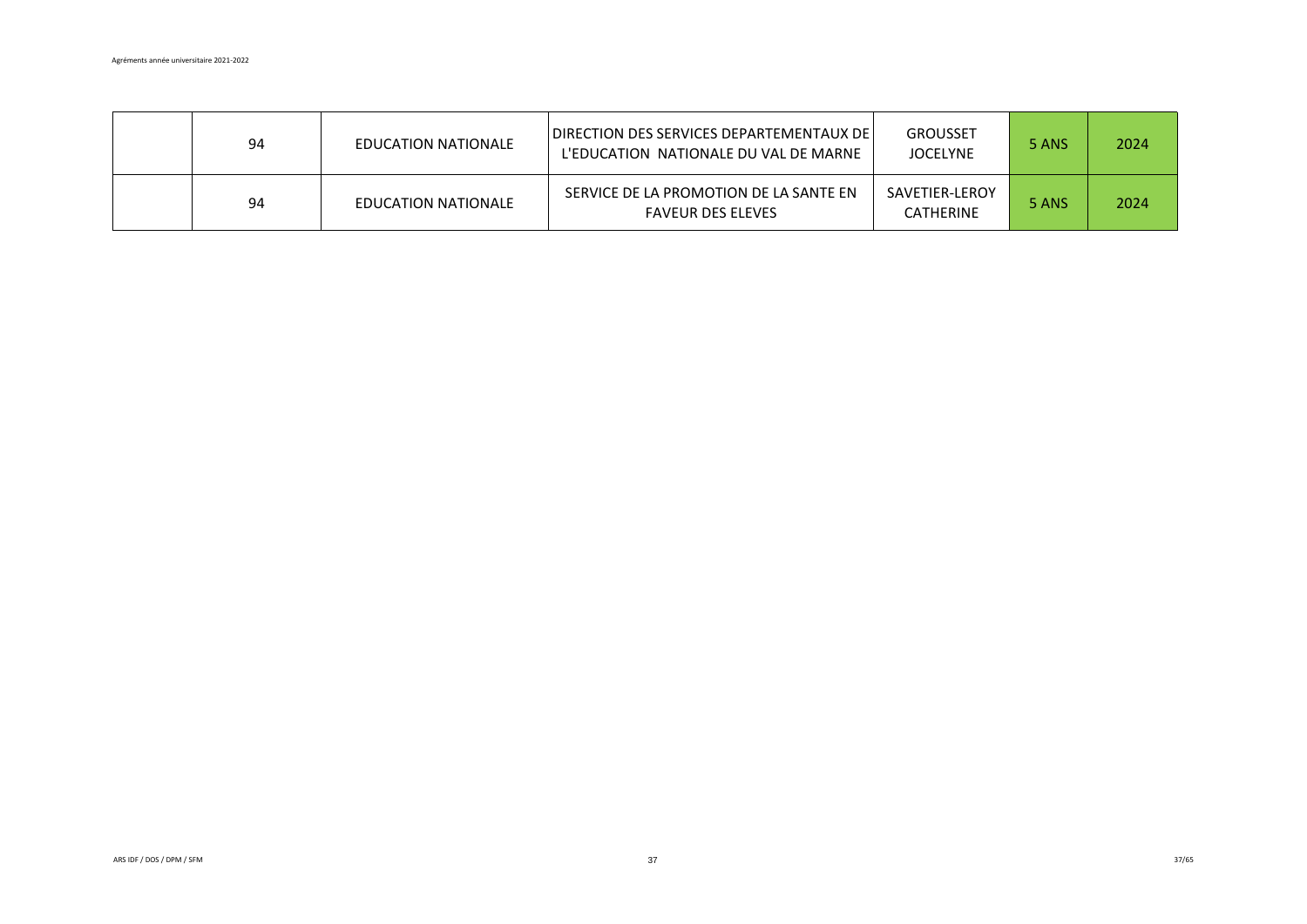|                                    |             | <b>LIEUX DE STAGE</b>                             |                                                 |                                                    | <b>AGREMENT</b> |                                |  |  |  |
|------------------------------------|-------------|---------------------------------------------------|-------------------------------------------------|----------------------------------------------------|-----------------|--------------------------------|--|--|--|
| <b>N° SERVICE</b><br><b>IMOtEP</b> | <b>Dépt</b> | <b>ETABLISSEMENTS</b>                             | <b>SERVICES</b>                                 | <b>CHEFS SERVICE</b>                               | <b>DUREE</b>    | <b>DATE</b><br><b>ECHEANCE</b> |  |  |  |
| 11000460                           | 75          | <b>GROUPE HOSP. PARIS SAINT-</b><br><b>JOSEPH</b> | <b>DIABETOLOGIE</b><br><b>ENDOCRINOLOGIE</b>    | <b>DUPUY OLIVIER</b>                               | 5 ANS           | 2024                           |  |  |  |
| 11000167                           | 75          | <b>LARIBOISIERE FERNAND</b><br>WIDAL (AP-HP)      | DIABETOLOGIE-<br><b>ENDOCRINOLOGIE</b>          | <b>GAUTIER JEAN-</b><br><b>FRANCOIS</b>            | 5 ANS           | 2024                           |  |  |  |
| 11000207                           | 75          | ARMAND TROUSSEAU (AP-<br>HP)                      | <b>NUTRITION ET</b><br><b>GASTROENTEROLOGIE</b> | <b>TOUNIAN PATRICK</b>                             | 5 ANS           | 2024                           |  |  |  |
| 11000102                           | 75          | PITIE SALPETRIERE (AP-HP)                         | <b>NUTRITION</b>                                | <b>OPPERT JEAN-MICHEL</b>                          | 5 ANS           | 2024                           |  |  |  |
| 11000257                           | 75          | PITIE SALPETRIERE (AP-HP)                         | <b>DIABETOLOGIE</b>                             | <b>HARTEMANN AGNES</b>                             | 5 ANS           | 2024                           |  |  |  |
| 11000121                           | 75          | <b>COCHIN (AP-HP)</b>                             | <b>DIABETOLOGIE ET</b><br><b>IMMUNOLOGIE</b>    | <b>LARGER ETIENNE</b>                              | 5 ANS           | 2024                           |  |  |  |
| 11005204                           | 75          | <b>COCHIN (AP-HP)</b>                             | Maison de Solenn-Maison<br>des Adolescents      | <b>MORO MARIE-ROSE</b>                             | 5 ANS           | 2026                           |  |  |  |
| 11000340                           | 75          | <b>NECKER ENFANTS MALADES</b><br>$(AP-HP)$        | GASTRO/HEPATOLOGIE/NU<br><b>TRITION</b>         | <b>GOULET OLIVIER</b>                              | 5 ANS           | 2024                           |  |  |  |
| 11001325                           | 75          | <b>BICHAT CLAUDE BERNARD</b><br>$(AP-HP)$         | <b>ENDOCRINOLOGIE</b><br><b>DIABETOLOGIE</b>    | <b>MARRE MICHEL</b>                                | 5 ANS           | 2024                           |  |  |  |
| 11001717                           | 75          | <b>BICHAT CLAUDE BERNARD</b><br>$(AP-HP)$         | <b>DEPARTEMENT DE</b><br><b>GERIATRIE</b>       | RAYNAUD-SIMON<br><b>AGATHE</b>                     | 5 ANS           | 2024                           |  |  |  |
| 11000480                           | 75          | HOPITAL EUROPEEN GEORGE<br>POMPIDOU (AP-HP)       | <b>NUTRITION</b>                                | <b>CZERNICHOW</b><br><b>SEBASTIEN</b>              | 5 ANS           | 2024                           |  |  |  |
| 11000380                           | 75          | <b>ROBERT DEBRE (AP-HP)</b>                       | <b>MALADIES DIGESTIVES</b>                      | <b>VIALA JEROME ex</b><br><b>HUGOT JEAN-PIERRE</b> | 1 AN            | 2022                           |  |  |  |

### **FST NUTRITION APPLIQUEE**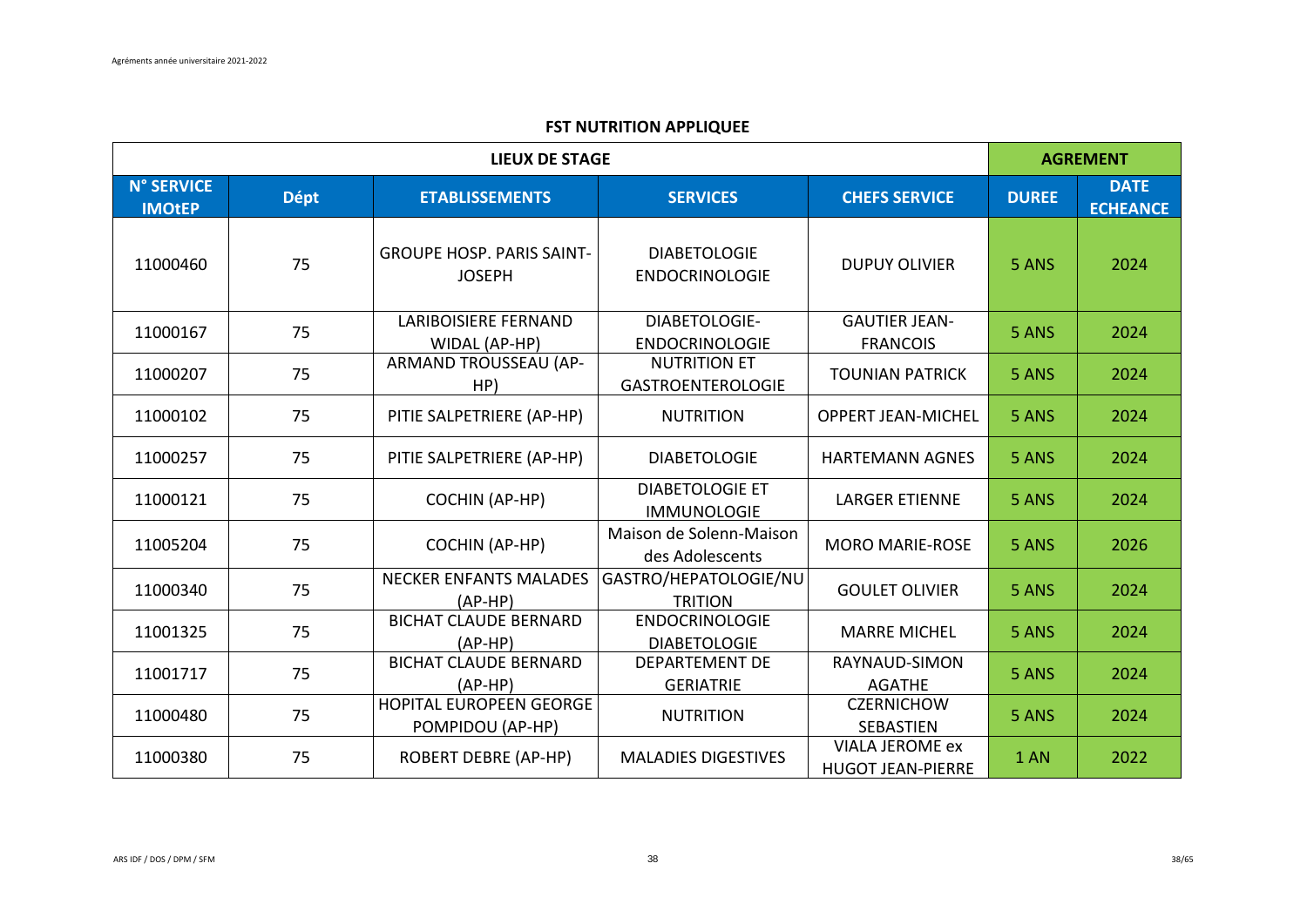|                                    |             | <b>LIEUX DE STAGE</b>                         |                                                             |                                                                        | <b>AGREMENT</b> |                                |  |  |
|------------------------------------|-------------|-----------------------------------------------|-------------------------------------------------------------|------------------------------------------------------------------------|-----------------|--------------------------------|--|--|
| <b>N° SERVICE</b><br><b>IMOtEP</b> | <b>Dépt</b> | <b>ETABLISSEMENTS</b>                         | <b>SERVICES</b>                                             | <b>CHEFS SERVICE</b>                                                   | <b>DUREE</b>    | <b>DATE</b><br><b>ECHEANCE</b> |  |  |
| 11004847                           | 91          | JEAN-VERDIER (AP-HP)                          | DIABETOLOGIE/ENDOCRIN<br><b>OLOGIE</b>                      | <b>PENFORNIS ALFRED</b>                                                | 5 ANS           | 2024                           |  |  |
| 11002014                           | 92          | <b>AMBROISE PARE (AP-HP)</b>                  | <b>ENDOCRINO -</b><br><b>DIABETOLOGIE</b>                   | RAFFIN-SANSON<br><b>MARIE LAURE</b>                                    | 5 ANS           | 2024                           |  |  |
| 11000772                           | 92          | <b>ANTOINE BECLERE (AP-HP)</b>                | HEPATO-GASTRO-<br><b>ENTEROLOGIE</b>                        | PERLEMUTER GABRIEL                                                     | 5 ANS           | 2024                           |  |  |
| 11001551                           | 92          | <b>BEAUJON (AP-HP)</b>                        | GASTROENTEROLOGIE,<br><b>MICI</b>                           | <b>BOUHNIK YORAM/JOLY</b><br><b>FRANCISCA</b>                          | 5 ANS           | 2024                           |  |  |
| 11001285                           | 93          | <b>AVICENNE (AP-HP)</b>                       | ENDOCRINO-DIABETO-<br><b>MALADIES</b>                       | <b>VALENSI PAUL/</b><br><b>COSSON EMMANUEL/</b><br><b>BIHAN HELENE</b> | 5 ANS           | 2024                           |  |  |
| 11001412                           | 93          | <b>AVICENNE (AP-HP)</b>                       | UF NUTRITION ET SANTE<br><b>PUBLIQUE</b>                    | <b>HERCBERG SERGE</b>                                                  | 5 ANS           | 2024                           |  |  |
| 11001447                           | 93          | JEAN-VERDIER (AP-HP)                          | ENDOCRINO-DIABETO-<br><b>NUTRITION</b>                      | <b>VALENSI PAUL</b>                                                    | 5 ANS           | 2024                           |  |  |
| 11001023                           | 94          | HENRI MONDOR CHENEVIER<br><b>APHP</b>         | SOINS DE SUITE ET<br><b>READAPTATION</b>                    | <b>CAMPILLO BERNARD</b>                                                | 5 ANS           | 2024                           |  |  |
| 11002579                           | 94          | <b>CLCC INSTITUT GUSTAVE</b><br><b>ROUSSY</b> | UNITE TRANSVERSALE DE<br><b>DIETETIQUE</b>                  | <b>RAYNARD BRUNO</b>                                                   | 5 ANS           | 2024                           |  |  |
| 11000723                           | 94          | PAUL BROUSSE (AP-HP)                          | UNITE NUTRITION<br><b>CLINIQUE</b>                          | <b>ANNACHI MOUNA</b>                                                   | 5 ANS           | 2024                           |  |  |
| 11001108                           | 94          | PAUL BROUSSE (AP-HP)                          | <b>UNITE TROUBLES DES</b><br><b>CONDUITES ALIMENTAIRES</b>  | <b>BENYAMINA AMINE</b>                                                 | 5 ANS           | 2024                           |  |  |
| 11001904                           | 92          | LOUIS-MOURIER (AP-HP)                         | <b>Explorations Fonctionnelles</b><br>- centre de l'obésité | <b>LEDOUX SEVERINE</b>                                                 | 5 ANS           | 2026                           |  |  |

### **FST NUTRITION APPLIQUEE**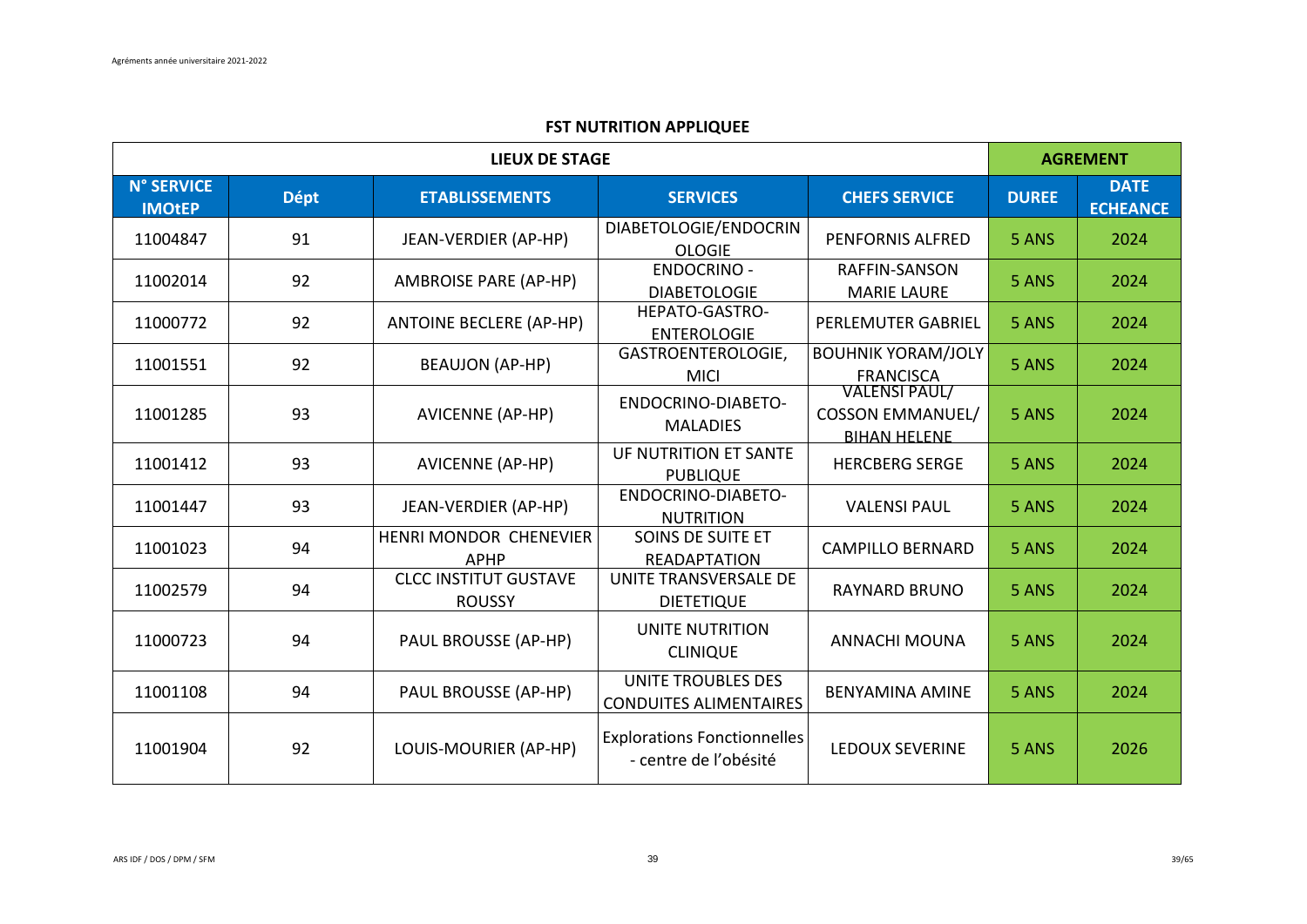$\Gamma$ 

|                                    | <b>FST PHARMACOLOGIE MEDICALE / THÉRAPEUTIQUE</b> |                                                                |                                                                                                                         |                                      |                 |                      |  |  |  |  |
|------------------------------------|---------------------------------------------------|----------------------------------------------------------------|-------------------------------------------------------------------------------------------------------------------------|--------------------------------------|-----------------|----------------------|--|--|--|--|
|                                    |                                                   | <b>LIEUX DE STAGE</b>                                          |                                                                                                                         |                                      | <b>AGREMENT</b> |                      |  |  |  |  |
| <b>N° SERVICE</b><br><b>IMOtEP</b> | <b>DEPT</b>                                       | <b>ETABLISSEMENTS</b>                                          | <b>SERVICES</b>                                                                                                         | <b>FST</b>                           | <b>DUREE</b>    | <b>DATE ECHEANCE</b> |  |  |  |  |
| 11001154                           | 75                                                | <b>COCHIN (AP-HP)</b>                                          | CANCEROLOGIE                                                                                                            | <b>GOLDWASSER</b><br><b>FRANCOIS</b> | 5 ANS           | 2024                 |  |  |  |  |
|                                    | 75                                                | <b>COCHIN (AP-HP)</b>                                          | <b>CENTRE DE LA</b><br><b>DOULEUR ET</b><br><b>D'EDUCATION</b>                                                          | <b>PERROT SERGE</b>                  | 5 ANS           | 2024                 |  |  |  |  |
|                                    | 75                                                | <b>COCHIN (AP-HP)</b>                                          | <b>REANIMATION</b>                                                                                                      | <b>JEAN PAUL MIRA</b>                | 5 ANS           | 2024                 |  |  |  |  |
|                                    | 75                                                | <b>COCHIN (AP-HP)</b>                                          | <b>MEDECINE INTERNE</b>                                                                                                 | LEJEUNE CLAIRE                       | 5 ANS           | 2024                 |  |  |  |  |
| 11000832                           | 75                                                | <b>COCHIN (AP-HP)</b>                                          | PHARMACOLOGIE<br><b>CLINIQUE</b>                                                                                        | <b>TRELUYER JEAN-</b><br><b>MARC</b> | 5 ANS           | 2024                 |  |  |  |  |
| 11002607                           | 75                                                | <b>HOPITAL EUROPEEN</b><br><b>GEORGE POMPIDOU</b><br>$(AP-HP)$ | <b>CENTRE INVESTIGATION</b><br><b>CLINIQUE</b>                                                                          | <b>AZIZI MICHEL</b>                  | 5 ANS           | 2024                 |  |  |  |  |
| 11001749                           | 75                                                | <b>HOPITAL EUROPEEN</b><br><b>GEORGE POMPIDOU</b><br>$(AP-HP)$ | UF PHARMACOLOGIE<br><b>CLINIQUE</b>                                                                                     | <b>BOUTOUYRIE</b><br><b>PIERRE</b>   | 5 ANS           | 2024                 |  |  |  |  |
| 11005105                           | 75                                                | HOTEL-DIEU (AP-HP)                                             | UNITE DE RECHERCHE<br>EN ECONOMIE DE LA                                                                                 | DURAND-ZALESKI<br><b>ISABELLE</b>    | 5 ANS           | 2024                 |  |  |  |  |
|                                    | 75                                                | LARIBOISIERE<br>FERNAND WIDAL (AP-<br>HP)                      | <u>CENTRE AN הכבודות CENTRE AN</u><br><b>PARIS - CONSULTATION</b><br><b>DE PATHOLOGIE</b><br><b>PROFESSIONNELLE FT.</b> | LANGRAND<br><b>JEROME</b>            | 5 ANS           | 2024                 |  |  |  |  |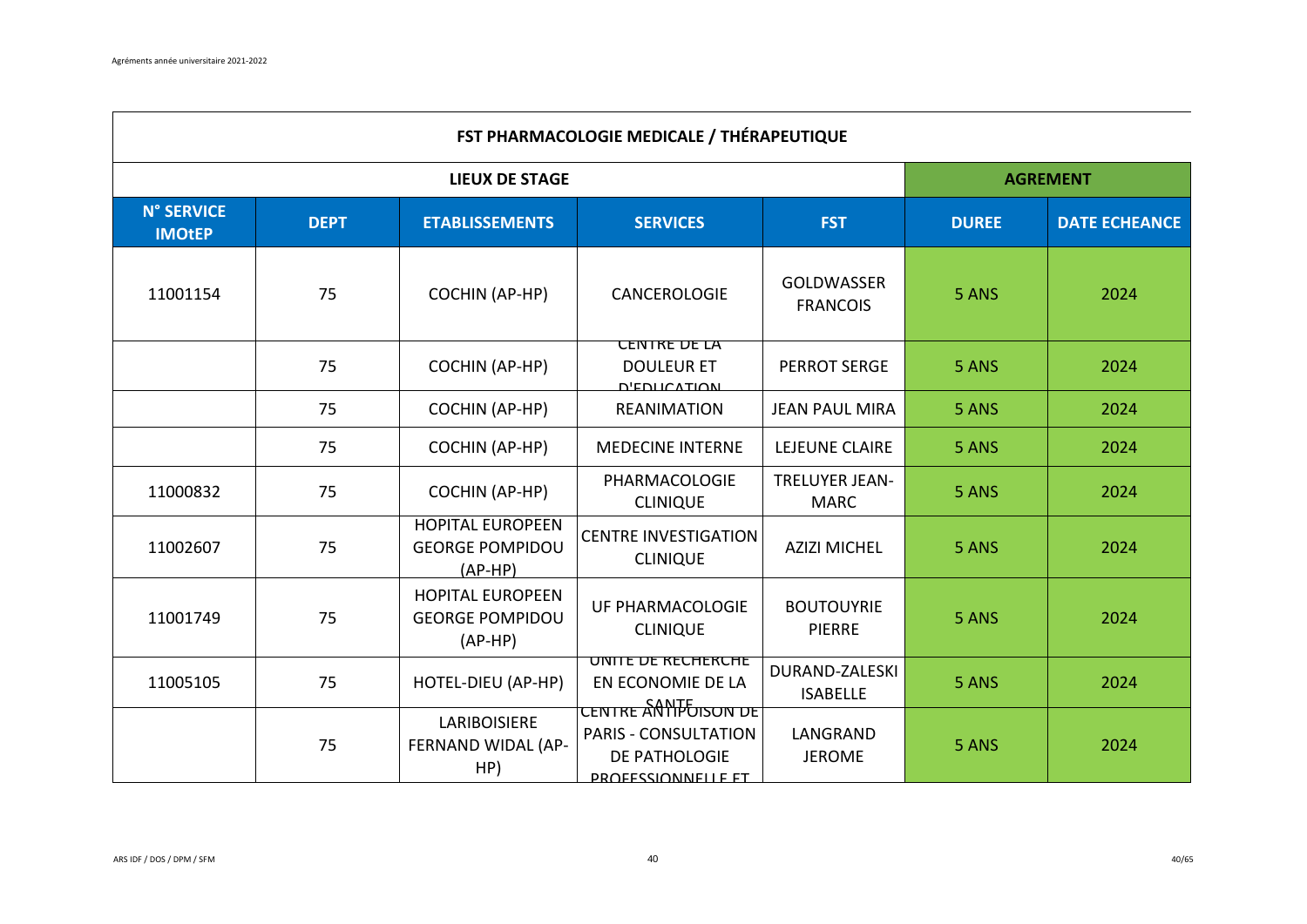| 11000135 | 75 | LARIBOISIERE<br>FERNAND WIDAL (AP-<br>HP) | <b>DEPARTEMENT DE</b><br><b>MEDECINE INTERNE</b>                          | <b>MOULY STEPHANE</b><br>ex:BERGMANN                        | 5 ANS | 2025 |
|----------|----|-------------------------------------------|---------------------------------------------------------------------------|-------------------------------------------------------------|-------|------|
|          | 75 | LARIBOISIERE<br>FERNAND WIDAL (AP-<br>HP) | <b>PSYCHIATRIE</b><br><b>ADDICTOLOGIE</b>                                 | <b>FLORENCE</b><br><b>VORSPAN</b>                           | 5 ANS | 2024 |
| 11001411 | 75 | LARIBOISIERE<br>FERNAND WIDAL (AP-<br>HP) | <b>REANIMATION</b><br><b>MEDICALE</b>                                     | <b>MEGARBANE</b><br><b>BRUNO</b>                            | 5 ANS | 2024 |
| 11000527 | 75 | PITIE SALPETRIERE (AP-<br>HP)             | <b>CENTRE</b><br><b>D'INVESTIGATIONS</b>                                  | <b>CORVOL JEAN-</b><br><b>CHRISTOPHE</b>                    | 5 ANS | 2024 |
|          | 75 | PITIE SALPETRIERE (AP-<br>HP)             | <b>DEPT BIOSTATISTIQUE</b><br><b>SANTE PUBLIQUE</b><br><b>INFORMATION</b> | <b>TUBACH</b><br><b>FLORENCE</b>                            | 5 ANS | 2024 |
| 11000224 | 75 | PITIE SALPETRIERE (AP-<br>HP)             | PHARMACOLOGIE<br><b>MEDICALE</b>                                          | <b><i>LEBRUN-VIGNES</i></b><br>ex:FUNCK-<br><b>DDENTANO</b> | 5 ANS | 2024 |
| 11001485 | 75 | <b>ROBERT DEBRE (AP-</b><br>HP)           | PHARMACOLOGIE<br>PEDIATRIQUE                                              | JACQZ-AIGRAIN<br><b>EVELYNE</b>                             | 5 ANS | 2024 |
| 11000192 | 75 | SAINT-ANTOINE (AP-<br>HP)                 | PHARMACOLOGIE<br><b>CLINIQUE</b>                                          | <b>SIMON</b><br><b>TABASSOME</b>                            | 5 ANS | 2024 |
| 11001687 | 75 | SAINT-LOUIS (AP-HP)                       | <b>CENTRE</b><br>D'INVESTIGATIONS                                         | KILADJIAN JEAN-<br><b>JACQUES</b>                           | 5 ANS | 2024 |
| 11000070 | 92 | LOUIS-MOURIER (AP-<br>HP)                 | INTERNE/PHARMACOLO<br>GIE THERADELITIOLIE                                 | <b>MAHE ISABELLE</b>                                        | 5 ANS | 2024 |
|          | 92 | <b>RAYMOND POINCARE</b><br>$(AP-HP)$      | <b>CIC 1429</b>                                                           | <b>ORLIKOWSKI</b><br><b>DAVID</b>                           | 5 ANS | 2024 |
|          | 92 | <b>RAYMOND POINCARE</b><br>$(AP-HP)$      | <b>SERVICE DE MEDECINE</b><br><b>INTENSIVE-</b><br><b>DEANIMATION</b>     | <b>DJILALI ANANE</b>                                        | 5 ANS | 2025 |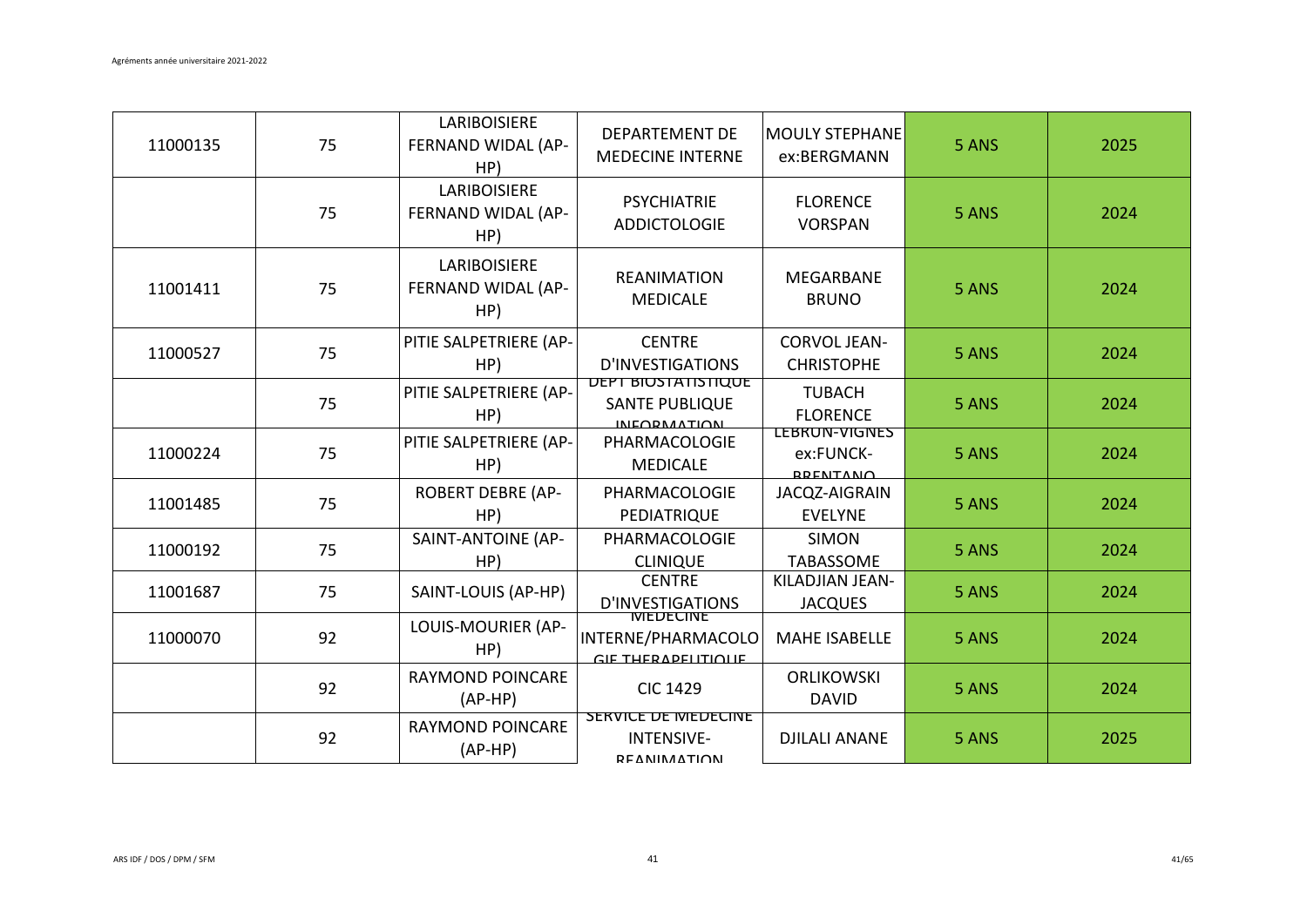|          | 92 | <b>CLCC RENE HUGUENIN</b><br><b>INSTITUT CURIE</b>   | <b>DEPARTEMENT DE</b><br>RADIO-<br>PHARMACOLOGIE                | <b>MADAR OLIVIER</b>                              | 5 ANS | 2025 |
|----------|----|------------------------------------------------------|-----------------------------------------------------------------|---------------------------------------------------|-------|------|
|          | 94 | BICETRE (AP-HP)                                      | <b>IVIEDECINE INTERNE ET</b><br><b>IMMUNOLOGIE</b>              | <b>GOUJARD CECILE</b>                             | 5 ANS | 2024 |
|          | 94 | <b>BICETRE (AP-HP)</b>                               | PSYCHIAHRIEPHARIVIAC<br><b>OLOGIE</b><br><b>THERADELITIOLIE</b> | <b>CORRUBLE</b><br><b>EMMANUELLE</b>              | 5 ANS | 2024 |
|          | 94 | <b>HENRI MONDOR SITE</b><br><b>HENRI MONDOR APHP</b> | <b>CENTRE</b><br>D'INVESTIGATION<br><b>CLINIQUE</b>             | LE CORVOISIER<br><b>PHILIPPE</b>                  | 5 ANS | 2024 |
|          | 94 | <b>HENRI MONDOR SITE</b><br><b>HENRI MONDOR APHP</b> | <b>DERMATOLOGIE</b>                                             | <b>WOLKENSTEIN</b><br><b>PIERRE</b>               | 5 ANS | 2024 |
| 11001038 | 94 | <b>HENRI MONDOR SITE</b><br><b>HENRI MONDOR APHP</b> | PHARMACOLOGIE ET<br><b>INNOVATION</b>                           | <b>GHALEH-</b><br>MARZBAN Bijan                   | 5 ANS | 2024 |
|          | 94 | <b>CLCC INSTITUT</b><br><b>GUSTAVE ROUSSY</b>        | PHARMACOLOGIE                                                   | <b>PACI ANGELO</b>                                | 5 ANS | 2024 |
| 11002086 | 94 | <b>CLCC INSTITUT</b><br><b>GUSTAVE ROUSSY</b>        | <b>SITEP AMBULATOIRE</b>                                        | <b><i>CAPUCINE</i></b><br>BALDINI /<br>CHRICTODHE | 5 ANS | 2026 |
| 11002602 | 75 | <b>ARMAND TROUSSEAU</b><br>$(AP-HP)$                 | <b>CRAT</b>                                                     | <b>ELEFANT</b>                                    | 5 ANS | 2025 |
|          | 75 | <b>HENRI MONDOR SITE</b><br><b>HENRI MONDOR APHP</b> | LABO PHARMACO BIO                                               | <b>HULIN</b>                                      | 5 ANS | 2025 |
| 11001034 | 94 | <b>HENRI-MONDOR (AP-</b><br>HP)                      | <b>ONCOLOGIE MEDICALE</b>                                       | <b>TOURNIGAND</b><br><b>CHRISTOPHE</b>            | 5 ANS | 2026 |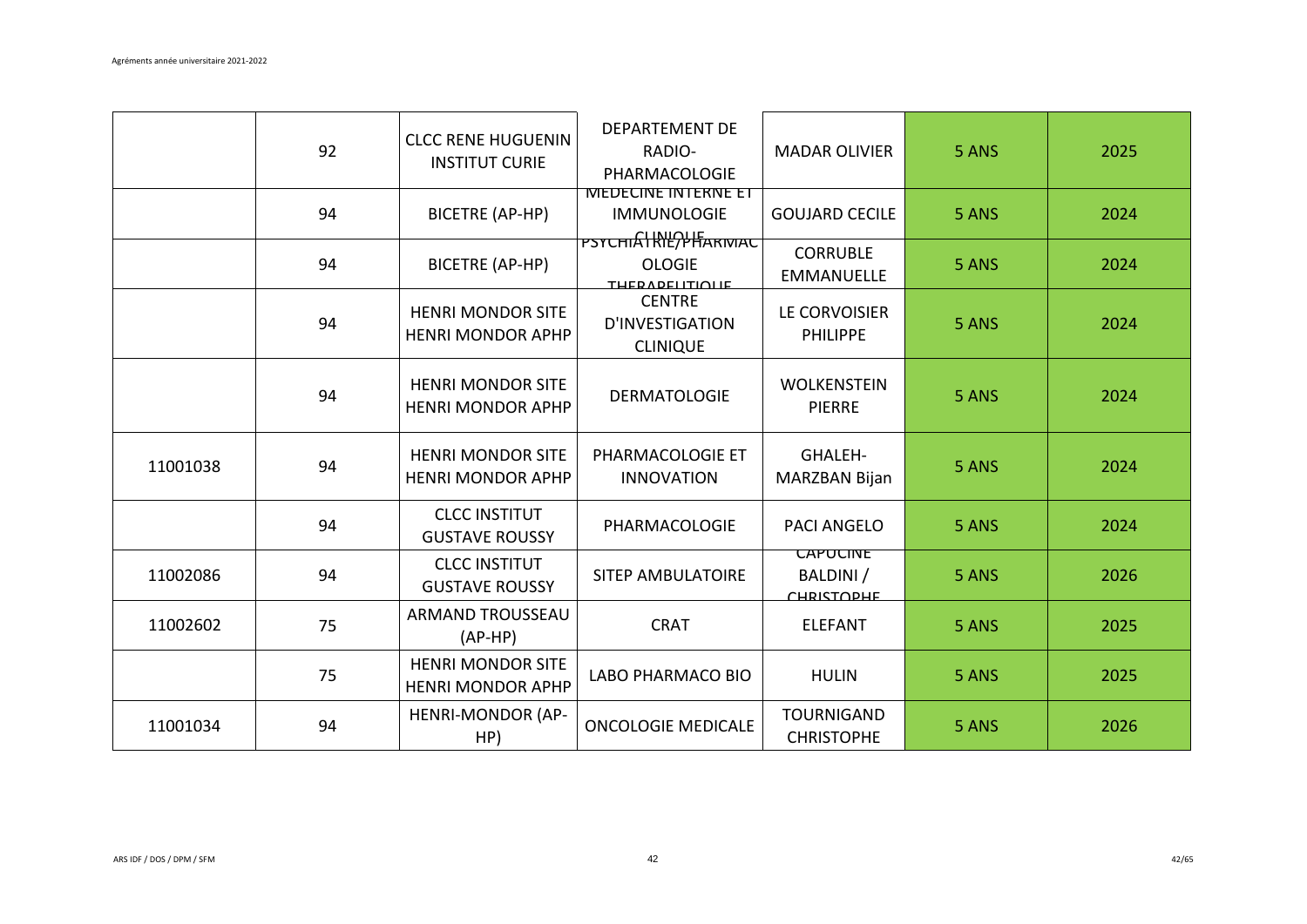| 94 | <b>HOPITAL EUROPEEN</b><br><b>GEORGE POMPIDOU</b><br>$(AP-HP)$                | ONCOLOGIE MEDICALE<br><b>CEPEC</b>                                | MEDIONI Jacques              | 5 ANS | 2026 |
|----|-------------------------------------------------------------------------------|-------------------------------------------------------------------|------------------------------|-------|------|
| 93 | Agence Nationale de<br>Sécurité du<br>Médicaments et des<br>produits de santé | Direction Médicale<br>Médicament 2<br>Pôle Antalgie<br>Anesthésie | VELLA / ABOU-<br><b>TAAM</b> | 1 AN  | 2022 |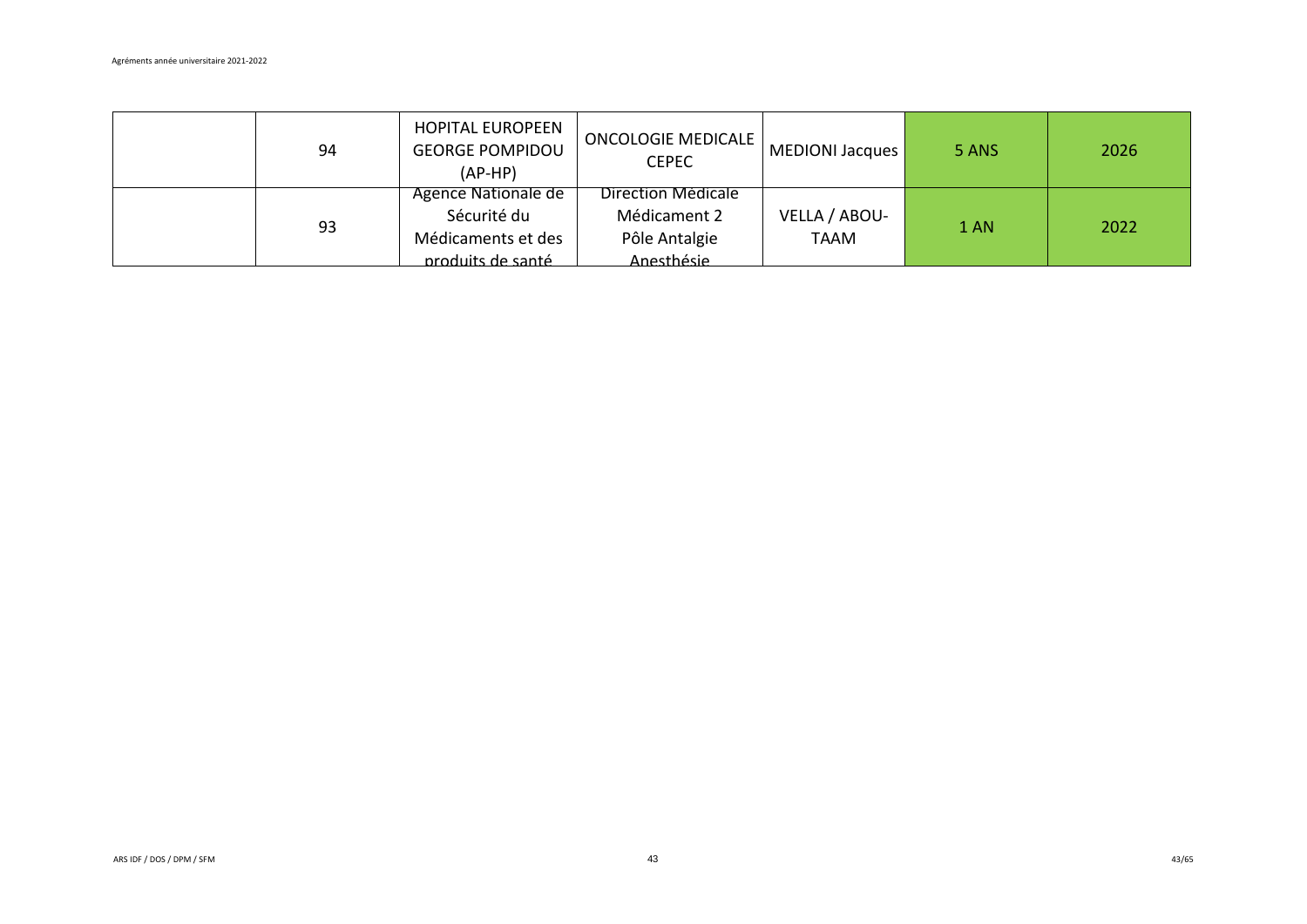|                   | <b>FST SOINS PALLIATIFS</b> |                                      |                                                                                              |                             |              |                                |  |  |  |  |
|-------------------|-----------------------------|--------------------------------------|----------------------------------------------------------------------------------------------|-----------------------------|--------------|--------------------------------|--|--|--|--|
|                   |                             | <b>AGREMENT</b>                      |                                                                                              |                             |              |                                |  |  |  |  |
| N° SERVICE IMOtEP | <b>DEPT</b>                 | <b>ETABLISSEMENTS</b>                | <b>SERVICES</b>                                                                              | <b>CHEFS SERVICE</b>        | <b>DUREE</b> | <b>DATE</b><br><b>ECHEANCE</b> |  |  |  |  |
| 11001836          | 75                          | <b>BRETONNEAU (AP-HP)</b>            | <b>GERIATRIE</b>                                                                             | <b>FOSSEY-DIAZ VIRGINIE</b> | 5 ANS        | 2024                           |  |  |  |  |
| 11001886          | 75                          | LARIBOISIERE-FERNAND-<br>WIDAL(APHP) | UF MEDECINE DE LA DOULEUR ET MEDECINE<br>PALLIATIVE                                          | SERRIE ALAIN                | 5 ANS        | 2026                           |  |  |  |  |
| 11005178          | 75                          | SAINT-LOUIS                          | UNITE FONCTIONNELLE DE SOINS PALLAITIFS                                                      | <b>SERRIE ALAIN</b>         | <b>1 AN</b>  | 2022                           |  |  |  |  |
| 11002118          | 75                          | PITIE-SALPETRIERE (AP-HP)            | UNITE MOBILE D'ACCOMPAGNEMENT                                                                | LEVY-SOUSSAN MICHELE        | 5 ANS        | 2024                           |  |  |  |  |
| 11002111          | 75                          | COCHIN (AP-HP)                       | MEDECINE PALLIATIVE COCHIN OU HEGP                                                           | <b>VINANT PASCALE</b>       | 5 ANS        | 2026                           |  |  |  |  |
| 11002152          | 75                          | NECKER-ENFANTS-MALADES (AP-HP)       | UF MEDECINE PALLIATIVE ET                                                                    | <b>GRECO Céline</b>         | 5 ANS        | 2026                           |  |  |  |  |
| 11001972          | 75                          | SAINTE-PERINE (AP-HP)                | SERVICE DE MEDECINE PALLIATIFS -<br>COORDINATION DES SOINS DE SUPPORT<br>ST Perine et A Paré | <b>DENIS MICHEL</b>         | 5 ANS        | 2026                           |  |  |  |  |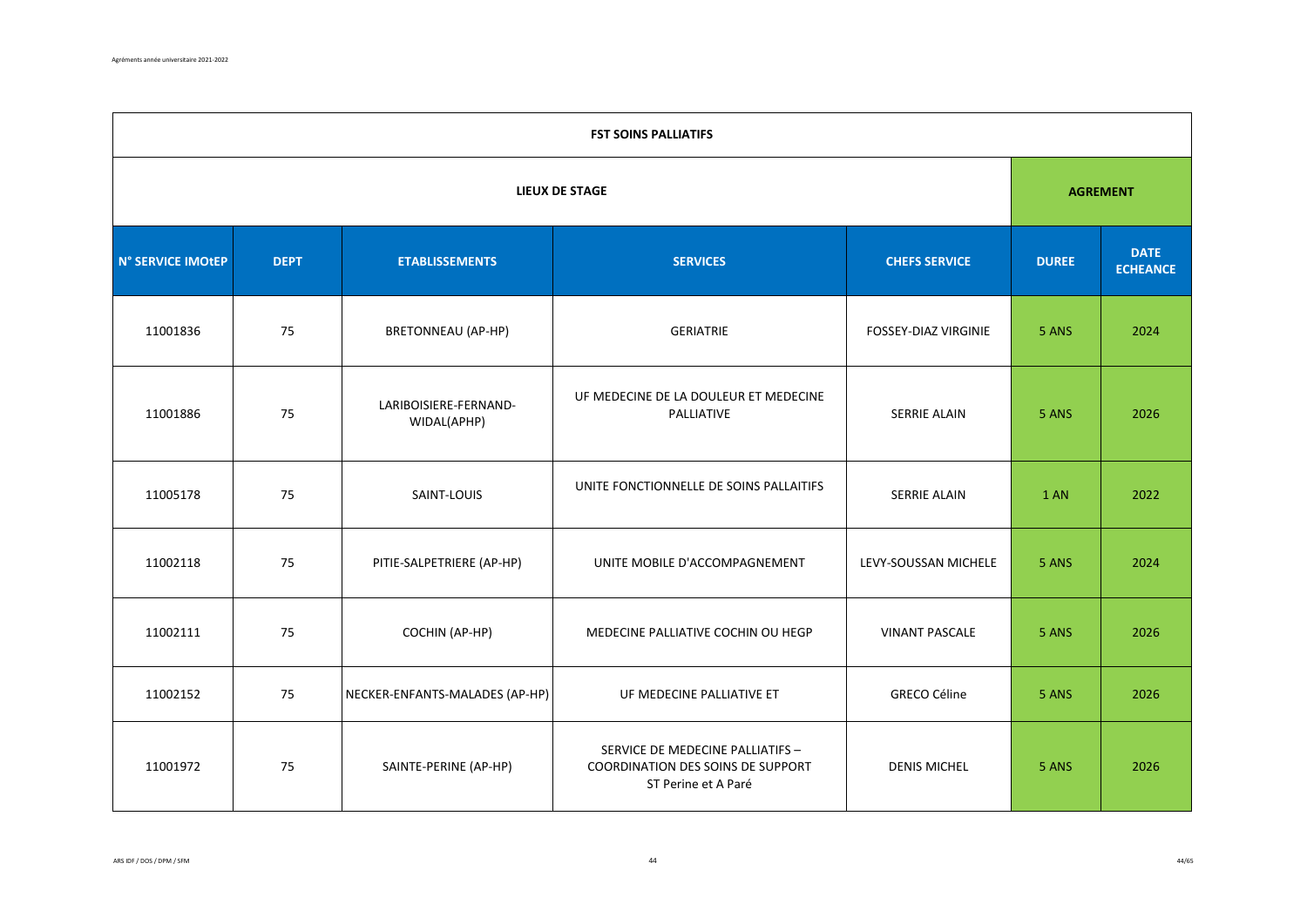|                   | <b>FST SOINS PALLIATIFS</b> |                                    |                                        |                       |              |                                |  |  |  |  |
|-------------------|-----------------------------|------------------------------------|----------------------------------------|-----------------------|--------------|--------------------------------|--|--|--|--|
|                   | <b>LIEUX DE STAGE</b>       |                                    |                                        |                       |              |                                |  |  |  |  |
| N° SERVICE IMOtEP | <b>DEPT</b>                 | <b>ETABLISSEMENTS</b>              | <b>SERVICES</b>                        | <b>CHEFS SERVICE</b>  | <b>DUREE</b> | <b>DATE</b><br><b>ECHEANCE</b> |  |  |  |  |
| 11002107          | 75                          | MAISON MEDICALE JEANNE-<br>GARNIER | UNITE SOINS PALLIATIFS                 | RICHARD JEAN-FRANCOIS | 5 ANS        | 2024                           |  |  |  |  |
| 11001853          | 75                          | GH DIACONESSES-CROIX-ST-SIMON      | UNITE DE SOINS PALLIATIFS              | <b>COPEL LAURE</b>    | 5 ANS        | 2024                           |  |  |  |  |
| 11002533          | 75                          | HOPITAL COGNACQ-JAY                | SOINS PALLIATIFS                       | MARCHE VERONIQUE      | 5 ANS        | 2026                           |  |  |  |  |
| 11001851          | 75                          | <b>INSTITUT CURIE PARIS</b>        | SOINS DE SUPPORT / MEDECINE PALLIATIVE | <b>BOULEUC CAROLE</b> | 5 ANS        | 2024                           |  |  |  |  |
| 11005069          | 75                          | CENTRE HOSPITALIER VERSAILLES      | EQUIPE MOBILE ACCOMPAGNEMENT           | MICHENOT NATHALIE     | 5 ANS        | 2026                           |  |  |  |  |
| 11002605          | 77                          | CENTRE MEDICAL FORCILLES           | UNITE DE SOINS PALLIATIFS              | SINCLAIR CATHERINE    | 5 ANS        | 2024                           |  |  |  |  |
| 11001924          | 78                          | CHI POISSY-ST-GERMAIN              | DEPARTEMENT DOULEUR ET                 | <b>ARASSUS LAURA</b>  | 5 ANS        | 2024                           |  |  |  |  |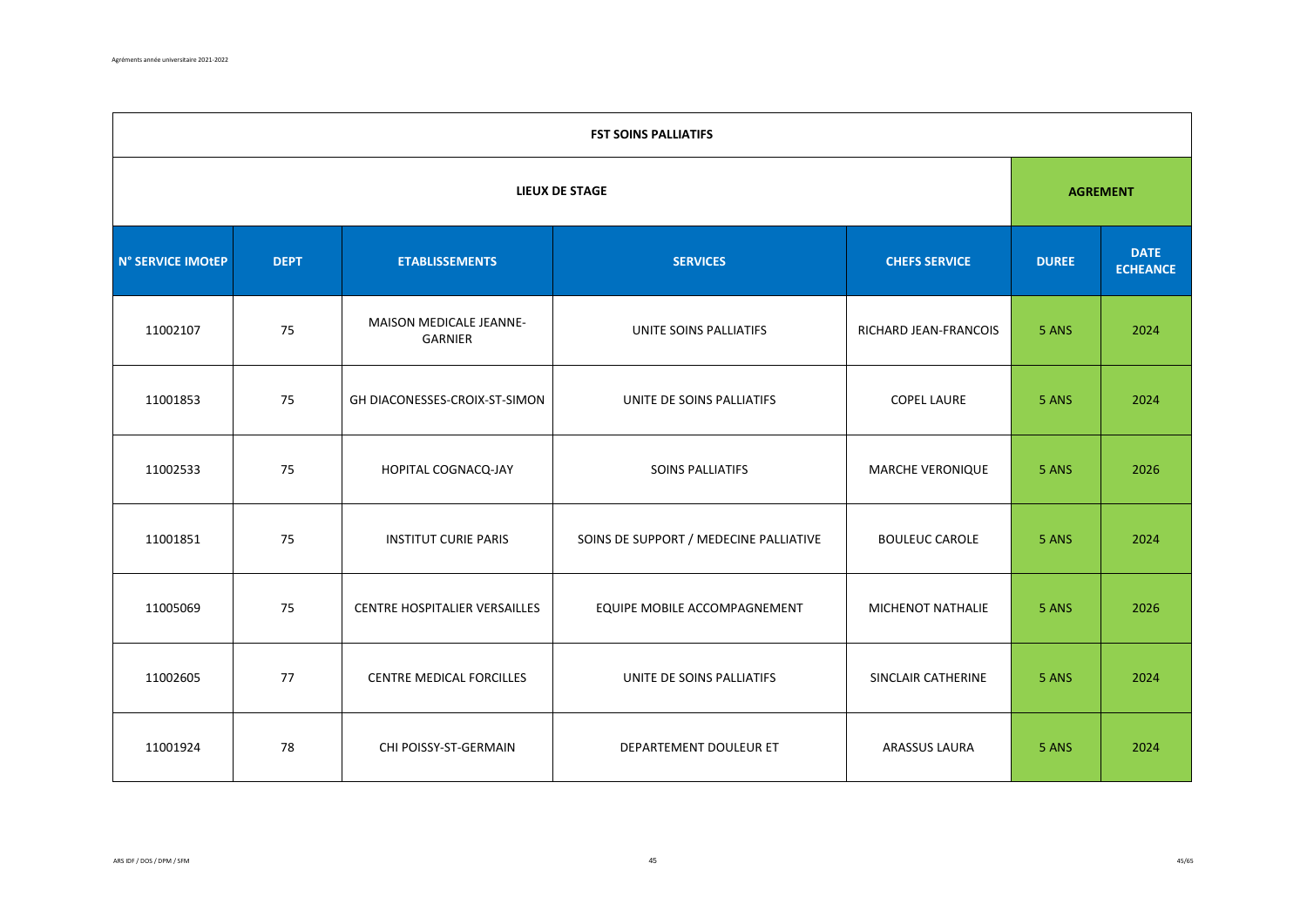|                   | <b>FST SOINS PALLIATIFS</b> |                                                                            |                           |                         |              |                                |  |  |  |  |
|-------------------|-----------------------------|----------------------------------------------------------------------------|---------------------------|-------------------------|--------------|--------------------------------|--|--|--|--|
|                   | <b>LIEUX DE STAGE</b>       |                                                                            |                           |                         |              |                                |  |  |  |  |
| N° SERVICE IMOtEP | <b>DEPT</b>                 | <b>ETABLISSEMENTS</b>                                                      | <b>SERVICES</b>           | <b>CHEFS SERVICE</b>    | <b>DUREE</b> | <b>DATE</b><br><b>ECHEANCE</b> |  |  |  |  |
| 11002429          | 78                          | MAISON DE SANTE CLAIRE-<br><b>DEMEURE</b>                                  | UNITE DE SOINS PALLIATIFS | <b>ROMEFORT BERNARD</b> | 5 ANS        | 2024                           |  |  |  |  |
| 11002338          | 78                          | HOP. GERIATRIQUE DENIS-<br><b>FORESTIER</b>                                | UNITE SOINS PALLIATIFS    | <b>MICHENOT SYLVAIN</b> | 5 ANS        | 2024                           |  |  |  |  |
| 11005179          | 78                          | <b>CENTRE HOSPITALIER</b><br>INTERCOMMUNAL DE MEULAN LES<br><b>MUREAUX</b> | UNITE DE SOINS PALLIATIFS | <b>DESTREE ESTELLE</b>  | 1 AN         | 2022                           |  |  |  |  |
| 11005180          | 78                          | HOUDAN                                                                     | UNITE DE SOINS PALLIATIFS | <b>MIDOUN HOURIA</b>    | 1 AN         | 2022                           |  |  |  |  |
| 11002383          | 91                          | GH NORD ESSONNE - SITE JUVISY                                              | SOINS PALLIATIFS          | AL SAYADI HANAN         | 5 ANS        | 2024                           |  |  |  |  |
| 11003292          | 91                          | JOFFRE-DUPUYTREN (AP-HP)                                                   | UNITE SOINS LONGUE DUREE  | PALISSON MURIEL         | 5 ANS        | 2024                           |  |  |  |  |
| 11004355          | 91                          | CENTRE HOSPITALIER DE BLIGNY                                               | UNITE DE SOINS PALLIATIFS | LARUE FRANCOIS          | 5 ANS        | 2024                           |  |  |  |  |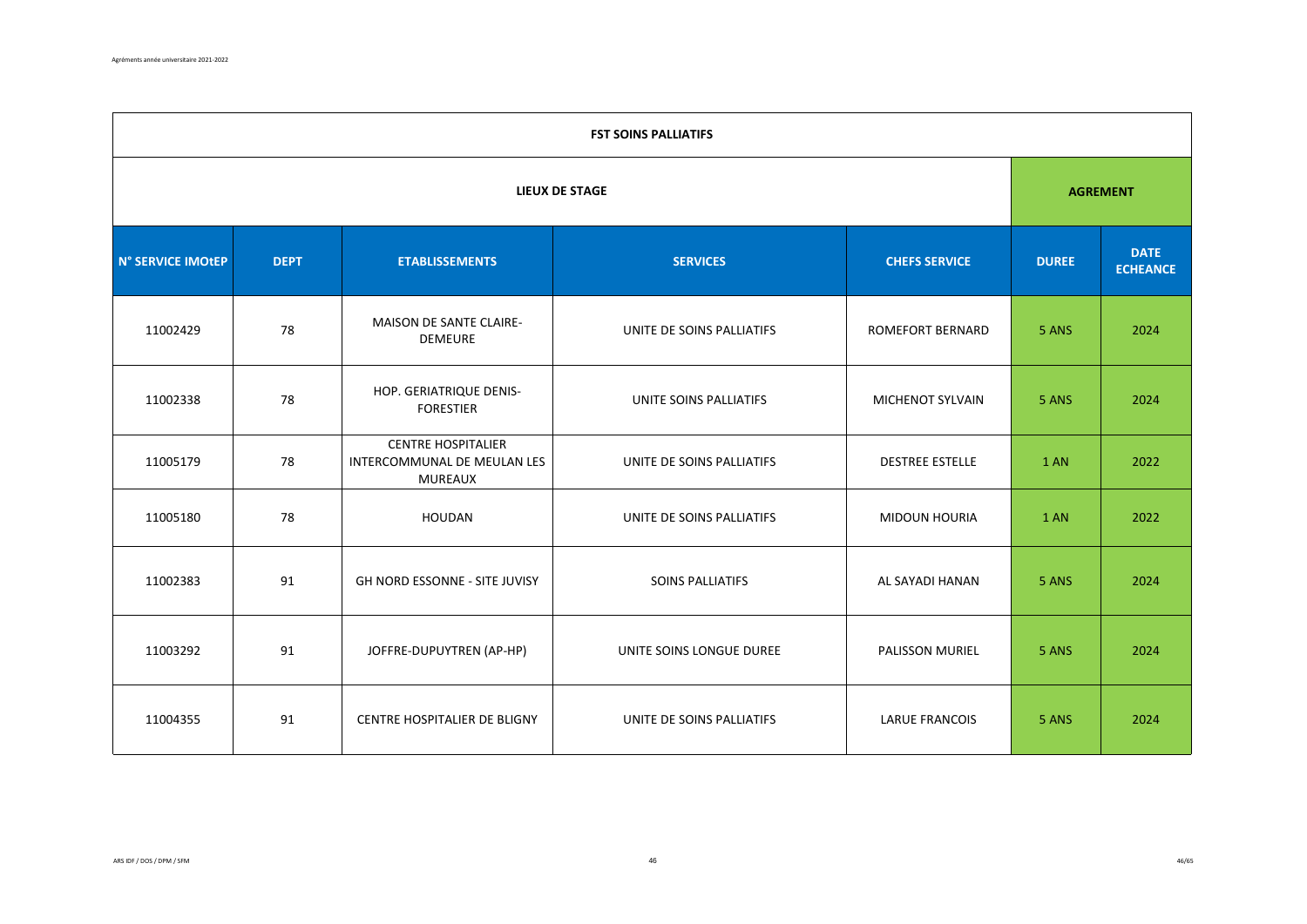|                   | <b>FST SOINS PALLIATIFS</b> |                                                       |                                                   |                        |              |                                |  |  |  |  |
|-------------------|-----------------------------|-------------------------------------------------------|---------------------------------------------------|------------------------|--------------|--------------------------------|--|--|--|--|
|                   |                             | <b>AGREMENT</b>                                       |                                                   |                        |              |                                |  |  |  |  |
| N° SERVICE IMOtEP | <b>DEPT</b>                 | <b>ETABLISSEMENTS</b>                                 | <b>SERVICES</b>                                   | <b>CHEFS SERVICE</b>   | <b>DUREE</b> | <b>DATE</b><br><b>ECHEANCE</b> |  |  |  |  |
| 11005070          | 92                          | BEAUJON (CLICHY) (APHP)                               | EQUIPE MOBILE ACCOMPAGNEMENT DOULEUR DU<br>CANCER | <b>VINCENT BRUNO</b>   | 5 ANS        | 2026                           |  |  |  |  |
| 11002697          | 92                          | <b>INSTITUT CURIE ST-CLOUD</b>                        | UNITE DE MEDECINE PALLIATIVE                      | <b>BOULEUC CAROLE</b>  | 5 ANS        | 2024                           |  |  |  |  |
| 11003291          | 92                          | CH DES RIVES DE SEINE<br>(COURBEVOIE-NEUILLY-PUTEAUX) | UNITE SOINS PALLIATIFS                            | SEGOLENE PERRUCHIO     | 5 ANS        | 2025                           |  |  |  |  |
| 11002011          | 92                          | MAISON MEDICALE NOTRE-DAME-<br>DU-LAC                 | SOINS PALLIATIFS                                  | <b>GARROUSTE MAITE</b> | 5 ANS        | 2026                           |  |  |  |  |
| 11005182          | 92                          | <b>CORENTIN-CELTON</b>                                | EQUIPE MOBILE DOULEUR SOIN PALLIATIF              | MORIZE VERONIQUE       | 1 AN         | 2022                           |  |  |  |  |
| 11004830          | 93                          | CHI LE RAINCY-MONTFERMEIL                             | UNITE SOINS PALLIATIFS                            | POUPARDIN CECILE       | 5 ANS        | 2024                           |  |  |  |  |
| 11002083          | 94                          | PAUL-BROUSSE (VILLEJUIF) (AP-HP)                      | UF SOINS PALLIATIFS                               | TRIOL ISABELLE         | 5 ANS        | 2024                           |  |  |  |  |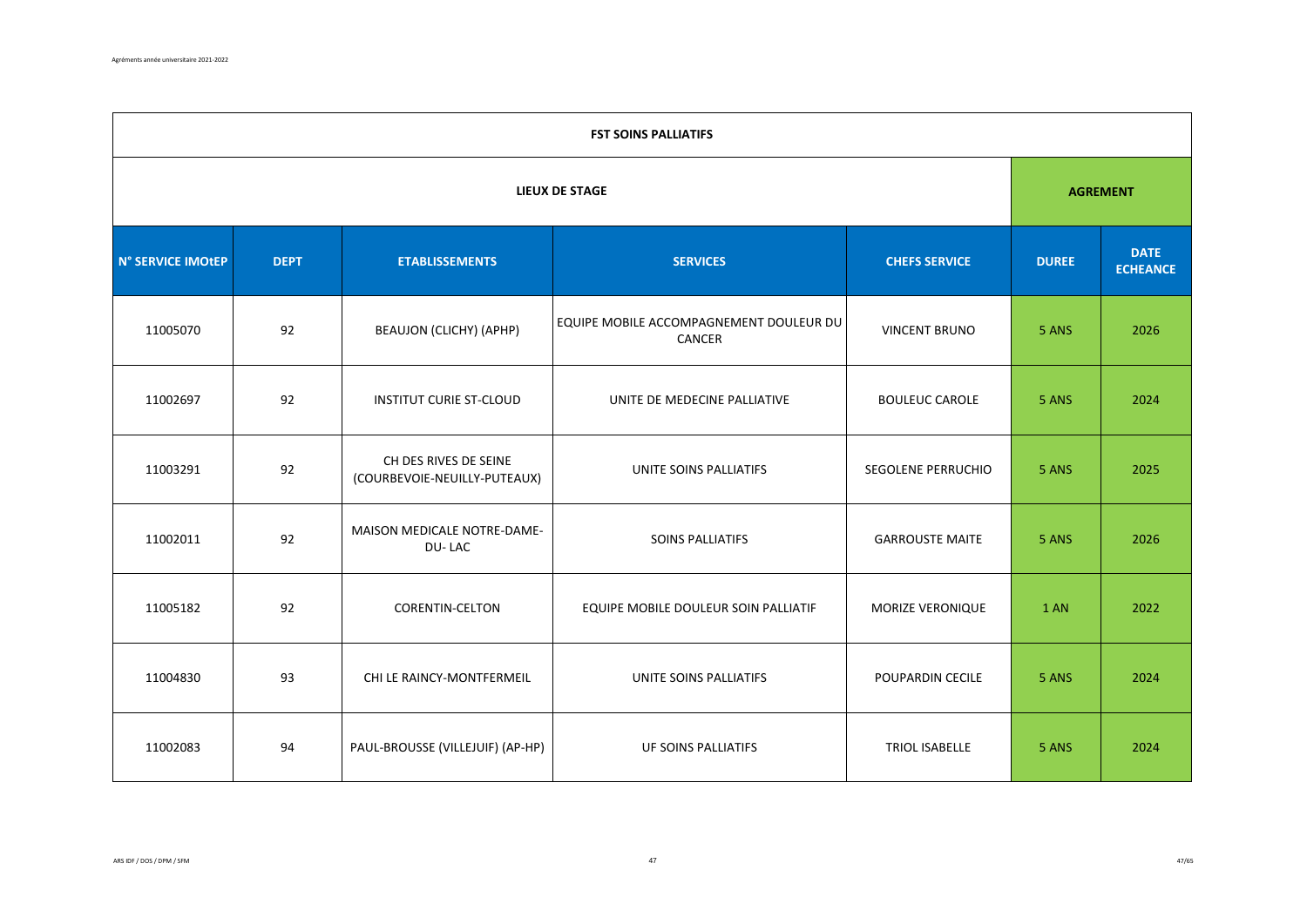|                   | <b>FST SOINS PALLIATIFS</b> |                               |                                |                         |              |                                |  |  |  |  |
|-------------------|-----------------------------|-------------------------------|--------------------------------|-------------------------|--------------|--------------------------------|--|--|--|--|
|                   |                             | <b>AGREMENT</b>               |                                |                         |              |                                |  |  |  |  |
| N° SERVICE IMOtEP | <b>DEPT</b>                 | <b>ETABLISSEMENTS</b>         | <b>SERVICES</b>                | <b>CHEFS SERVICE</b>    | <b>DUREE</b> | <b>DATE</b><br><b>ECHEANCE</b> |  |  |  |  |
| 11002578          | 94                          | INST. CANCERO GUSTAVE-ROUSSY  | EQUIPE MOBILE ACCOMPAGNEMENT   | <b>MATEUS CHRISTINE</b> | 5 ANS        | 2024                           |  |  |  |  |
| 11002195          | 95                          | CH VICTOR-DUPOUY (ARGENTEUIL) | SOINS PALLIATIFS ET DOULEURS   | DE LA TOUR ANNE         | 5 ANS        | 2024                           |  |  |  |  |
| 11002246          | 95                          | GHI DU VEXIN (MAGNY)          | MEDECINE POLYVALENTE ET SOINS  | <b>AKPAN THOMAS</b>     | 5 ANS        | 2024                           |  |  |  |  |
| 11002451          | 95                          | HOP. RENE-DUBOS (PONTOISE)    | MEDECINE PALLIATIVE            | RODENBUCHER NOELLA      | 1 AN         | 2022                           |  |  |  |  |
| 11002385          | 95                          | HOP. S.-VEIL (SITE EAUBONNE)  | MEDECINE PALLIATIVE ET DOULEUR | <b>TAURAND PHILIPPE</b> | 5 ANS        | 2024                           |  |  |  |  |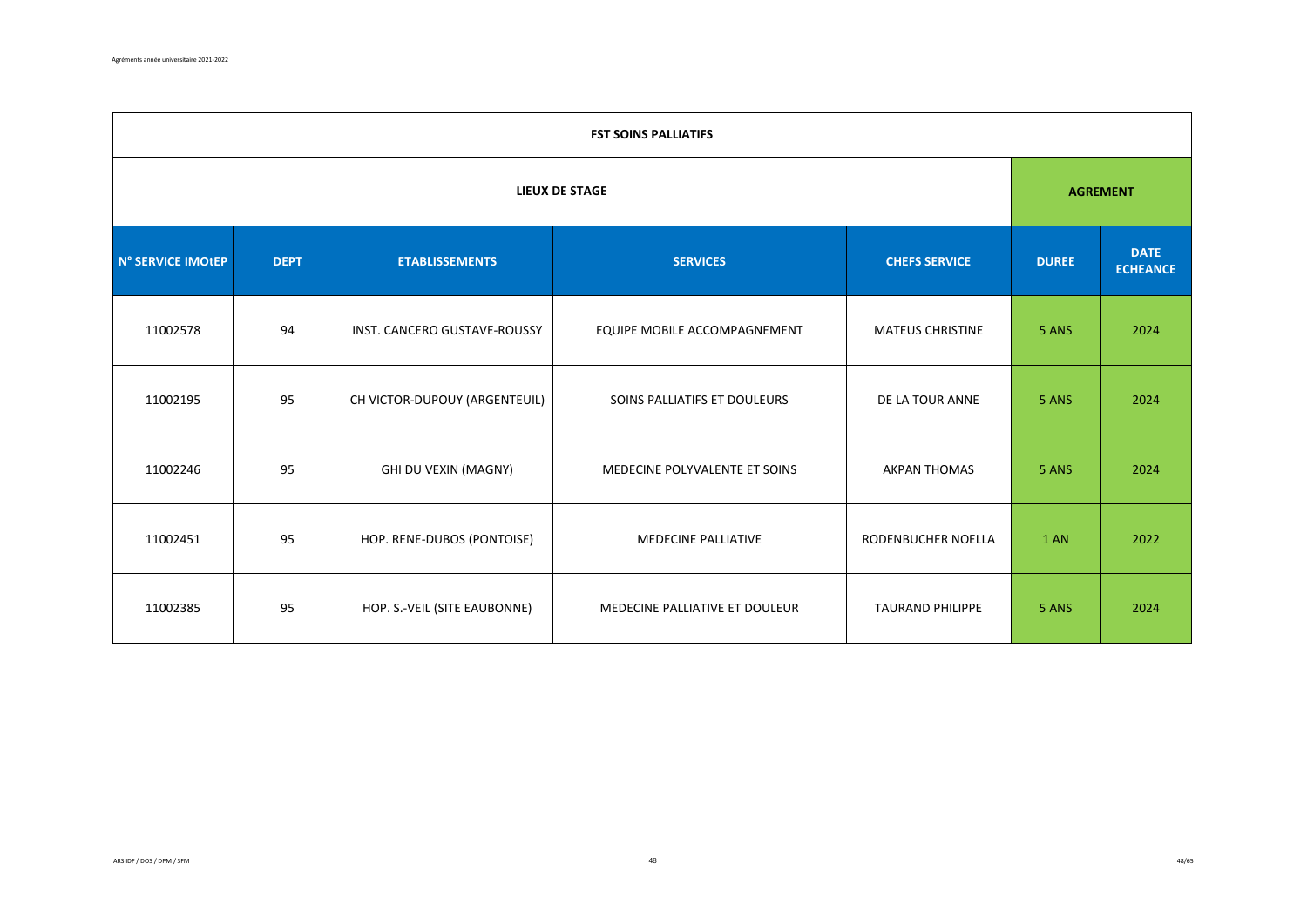# **FST SOMMEIL**

|                             | <b>LIEUX DE STAGE</b> |                                                |                                                                               |                                      |              |                                |  |
|-----------------------------|-----------------------|------------------------------------------------|-------------------------------------------------------------------------------|--------------------------------------|--------------|--------------------------------|--|
| N° SERVICE<br><b>IMOtEP</b> | <b>DEPT</b>           | <b>ETABLISSEMENTS</b>                          | <b>SERVICES</b>                                                               | <b>CHEFS SERVICE</b>                 | <b>DUREE</b> | <b>DATE</b><br><b>ECHEANCE</b> |  |
| 11004313                    | 75                    | <b>HU PARIS NORD SITE</b><br><b>BICHAT</b>     | <b>PSYCHATRIE ADDICTOLOGIE</b>                                                | MICHEL LEJOYEUX                      | 5 ANS        | 2025                           |  |
| 11004599                    | 75                    | <b>HOPITAL BICHAT</b><br><b>CLAUDE BERNARD</b> | PHYSIOLOGIE EXPLORATION<br><b>FONCTIONNELLES</b>                              | <b>MARIE PIA D'ORTHO</b>             | 5 ANS        | 2024                           |  |
|                             | 75                    | <b>HOPITAL ROBERT</b><br><b>DEBRE</b>          | <b>CENTRE PEDIATRIQUE DES</b><br>PATHOLOGIES DU SOMMEIL CPPS                  | <b>CHRISTOPHE</b><br><b>DELCLAUX</b> | 5 ANS        | 2024                           |  |
| 11001881                    | 75                    | <b>HOTEL DIEU</b>                              | PATHOLOGIE PROFESSIONNELLE ET<br><b>ENVIRONNEMENTALE CENTRE DU</b><br>SOMMEIL | <b>DAMIEN LEGER</b>                  | 5 ANS        | 2024                           |  |
| 11000232                    | 75                    | PITIE SALPETRIERE                              | <b>NEUROPHYSIOLOGIE</b>                                                       | <b>LIONEL NACCACHE</b>               | 5 ANS        | 2026                           |  |
| 11005119                    | 75                    | PITIE SALPETRIERE<br><b>CHARLES FOIX</b>       | UNITE D'EXPLORATION<br><b>FONCTIONNELLE DU SUJET AGE</b>                      | <b>EMMANUEL</b><br><b>FOURNIER</b>   | 5 ANS        | 2026                           |  |
| 11000258                    | 75                    | PITIE SALPETRIERE<br><b>CHARLES FOIX</b>       | <b>PSYCHIATRIE ADULTE</b>                                                     | PHILIPPE FOSSATI                     | 5 ANS        | 2025                           |  |
|                             | 75                    | PITIE SALPETRIERE                              | <b>EXPLORATIONS FONCTIONNELLES</b><br><b>RESPIRATOIRES</b>                    | <b>CHRISTIAN STRAUSS</b>             | 1 AN         | 2022                           |  |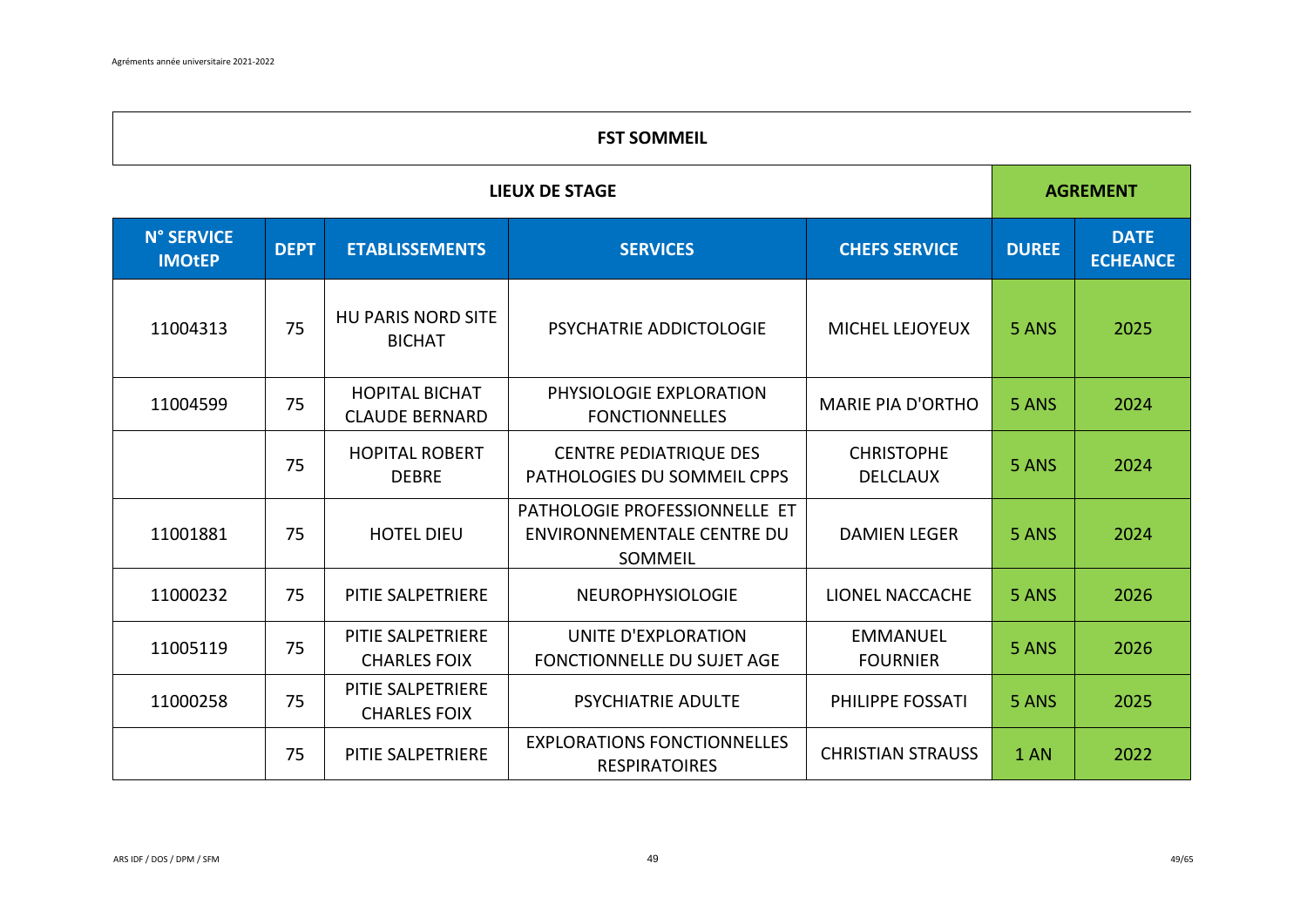| 11002081 | 75 | PITIE SALPETRIERE                                                                         | <b>PATHOLOGIE DU SOMMEIL</b>                            | <b>ISABELLE ARNULF</b>                 | 5 ANS | 2024 |
|----------|----|-------------------------------------------------------------------------------------------|---------------------------------------------------------|----------------------------------------|-------|------|
|          | 75 | <b>PARIS SAINT JOSEPH</b>                                                                 | PNEUMOLOGIE ALLERGOLOGIE<br><b>ONCOLOGIE THORACIQUE</b> | <b>SERGIO SALMERON</b>                 | 1 AN  | 2022 |
|          | 78 | <b>CENTRE HOSPITALIER</b><br><b>DE VERSAILLE</b><br><b>HOPITAL ANDRE</b><br><b>MIGNOT</b> | PNEUMOLOGIE                                             | AZARIAN REZA                           | 5 ANS | 2024 |
|          | 92 | <b>ANTOINE BECLERE</b>                                                                    | <b>MEDECINE DU SOMMEIL</b>                              | <b>GABRIEL ROISMAN</b>                 | 5 ANS | 2025 |
|          | 92 | <b>RAYMOND POINCARE</b>                                                                   | PHISIOLOGIE EXPLORATIONS<br><b>FONCTIONNELLES</b>       | <b>FREDERIC LOFASO</b>                 | 5 ANS | 2024 |
| 11002488 | 92 | <b>RAYMOND POINCARE</b>                                                                   | <b>NEUROLOGIE</b>                                       | <b>GUILLAUME NICOLAS</b>               | 1 AN  | 2022 |
|          | 94 | <b>HENRI MONDOR</b>                                                                       | <b>CONSULTATION ORL</b>                                 | ANDRE COSTE EMILIE<br><b>BEQUIGNON</b> | 5 ANS | 2025 |
|          | 94 | <b>HENRI MONDOR</b>                                                                       | PHYSIOLOGIE EXPLORATIONS<br><b>FONCTIONNELLES</b>       | <b>GENEVIEVE DERUMEAUX</b>             | 1 AN  | 2022 |
|          | 94 | <b>CHIC</b>                                                                               | PNEUMOLOGIE                                             | <b>BERNARD MAITRE</b>                  | 1 AN  | 2022 |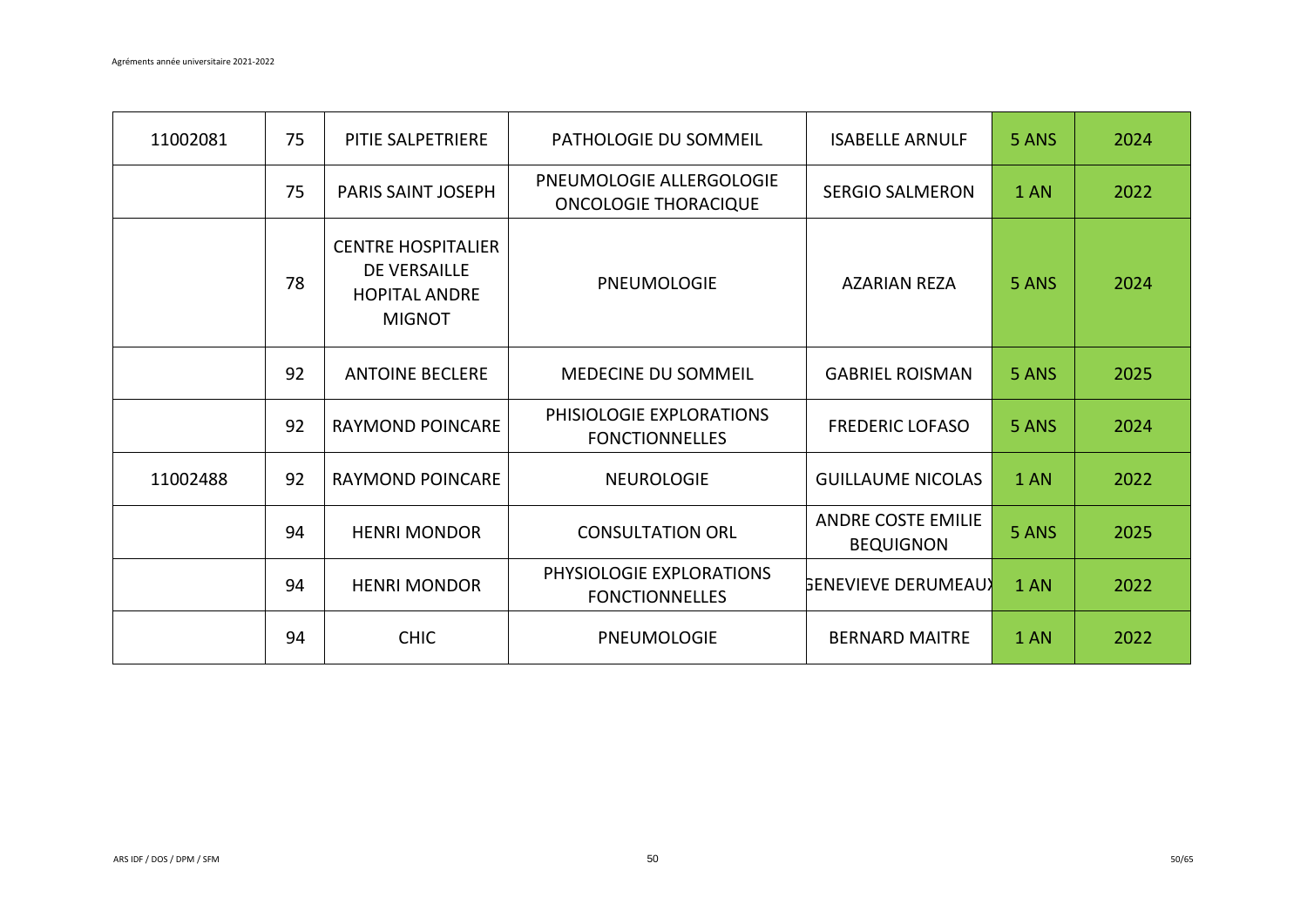|                                    | FST MEDECINE DU SPORT |                                          |                                                            |                           |              |                                |  |  |  |
|------------------------------------|-----------------------|------------------------------------------|------------------------------------------------------------|---------------------------|--------------|--------------------------------|--|--|--|
|                                    | <b>LIEUX DE STAGE</b> |                                          |                                                            |                           |              |                                |  |  |  |
| <b>N° SERVICE</b><br><b>IMOtEP</b> | <b>DEPT</b>           | <b>ETABLISSEMENTS</b>                    | <b>SERVICES</b>                                            | <b>CHEFS SERVICE</b>      | <b>DUREE</b> | <b>DATE</b><br><b>ECHEANCE</b> |  |  |  |
| 11002005                           | 75                    | INSTITUT NATIONAL DU SPORT               | DEPARTEMENT MEDICAL                                        | LE GARREC SEBASTIEN       | 5 ANS        | 2024                           |  |  |  |
| 11000408                           | 75                    | COCHIN (AP-HP)                           | REEDUCATION READAPTATION RACHIS                            | <b>RANNOU FRANCOIS</b>    | 5 ANS        | 2024                           |  |  |  |
| 11005183                           | 75                    | COCHIN (AP-HP)                           | CHIRURGIE ORTHOPEDIQUE                                     | <b>ANRACT PHILIPPE</b>    | 1 AN         | 2022                           |  |  |  |
| 11002426                           | 75                    | HOTEL-DIEU (AP-HP)                       | <b>CENTRE INVESTIGATIONS</b>                               | <b>THOREUX PATRICIA</b>   | 5 ANS        | 2024                           |  |  |  |
| 11000154                           | 75                    | LARIBOISIERE FERNAND WIIDAL<br>$(AP-HP)$ | MEDECINE PHYSIQUE ET READAPTATION                          | YELNIK ALAIN              | 5 ANS        | 2024                           |  |  |  |
| 11005184                           | 75                    | PITIE                                    | CHIRURGIE ORTHOPEDIQUE ET TRAUMATOLOGIE<br><b>DU SPORT</b> | PASCAL-MOUSSELLARD HUGUES | 1 AN         | 2022                           |  |  |  |
| 11004805                           | 77                    | <b>CNDS FONTAINEBLEAU</b>                | <b>ANTENNE MEDICALE</b>                                    | MALGOYRE TANGUY           | 5 ANS        | 2024                           |  |  |  |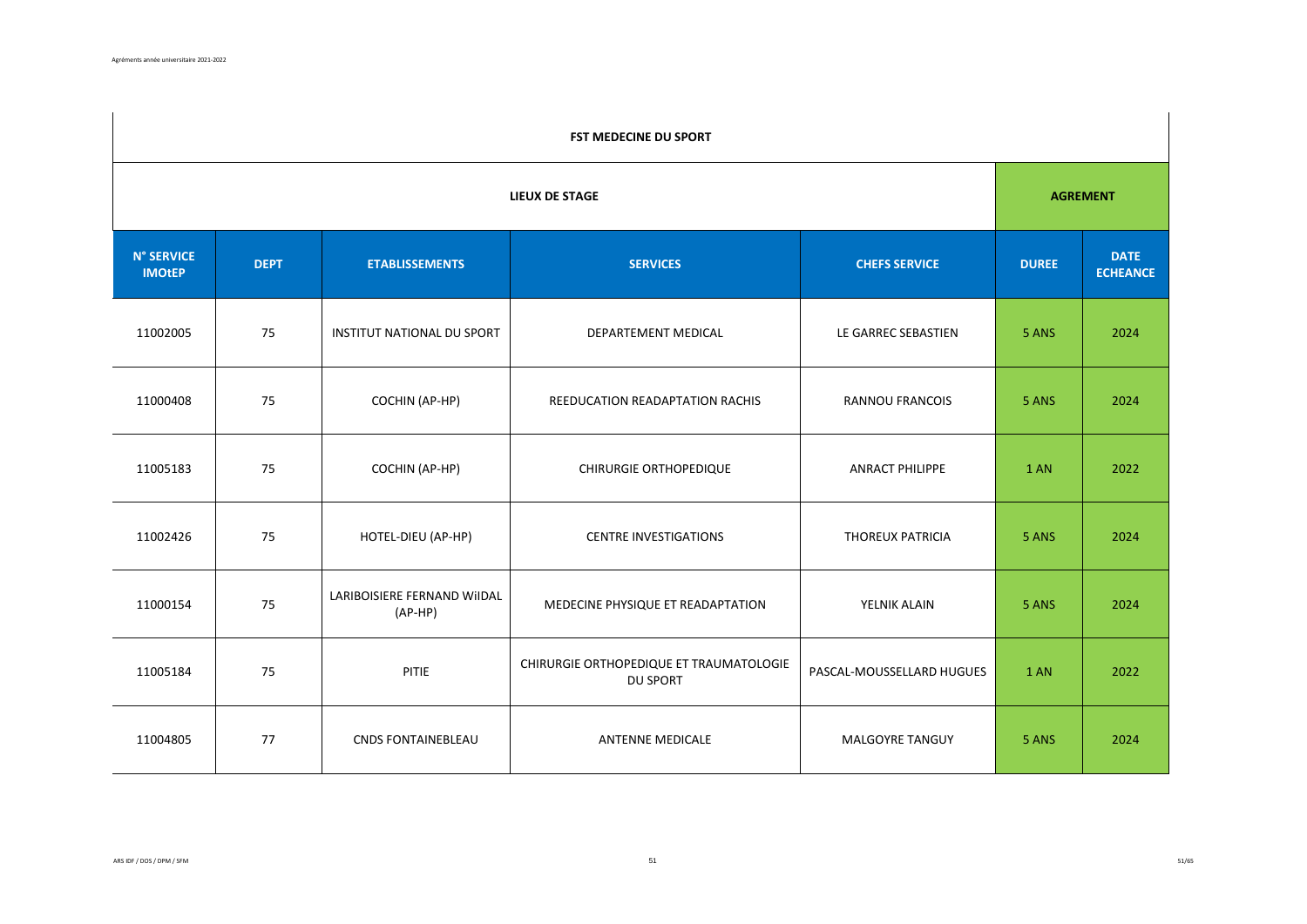|                                    | FST MEDECINE DU SPORT |                                              |                                         |                         |              |                                |  |  |  |
|------------------------------------|-----------------------|----------------------------------------------|-----------------------------------------|-------------------------|--------------|--------------------------------|--|--|--|
|                                    | <b>LIEUX DE STAGE</b> |                                              |                                         |                         |              |                                |  |  |  |
| <b>N° SERVICE</b><br><b>IMOtEP</b> | <b>DEPT</b>           | <b>ETABLISSEMENTS</b>                        | <b>SERVICES</b>                         | <b>CHEFS SERVICE</b>    | <b>DUREE</b> | <b>DATE</b><br><b>ECHEANCE</b> |  |  |  |
| 11005244                           | 77                    | <b>GHEF</b>                                  | MEDECINE ET TRAUMATOLOGIE DU SPORT      | <b>BILLARD PIERRE</b>   | 5 ANS        | 2026                           |  |  |  |
| 11001964                           | 78                    | CHI POISSY-ST-GERMAIN                        | UNITE HOSPITALIERE DE MEDECINE          | NEDELEC-JAFFUEL ANNE    | 5 ANS        | 2024                           |  |  |  |
| 11002001                           | 78                    | CENTRE DE SANTE DU CTN DU<br><b>FOOTBALL</b> | <b>CENTRE MEDICAL</b>                   | <b>MAILLE PASCAL</b>    | 5 ANS        | 2024                           |  |  |  |
| 11005185                           | 78                    | CH VERSAILLES                                | CHIRURGIE ORTHOPEDIQUE ET TRAUMATOLOGIE | PUJOL NICOLAS           | 5 ANS        | 2026                           |  |  |  |
| 11002529                           | 91                    | FEDERATION FRANCAISE DE<br><b>RUGBY</b>      | SERVICE MEDICAL CENTRE                  | <b>GIRARDIN JACQUES</b> | 5 ANS        | 2024                           |  |  |  |
| 11000874                           | 92                    | HOPITAL FOCH (SURESNES)                      | MEDECINE PHYSIQUE                       | <b>BARIZIEN NICOLAS</b> | 5 ANS        | 2024                           |  |  |  |
| 11000025                           | 92                    | HIA PERCY (CLAMART)                          | CARDIOLOGIE-MALADIES VASCULAIRE         | <b>BONNEVIE LIONEL</b>  | 5 ANS        | 2024                           |  |  |  |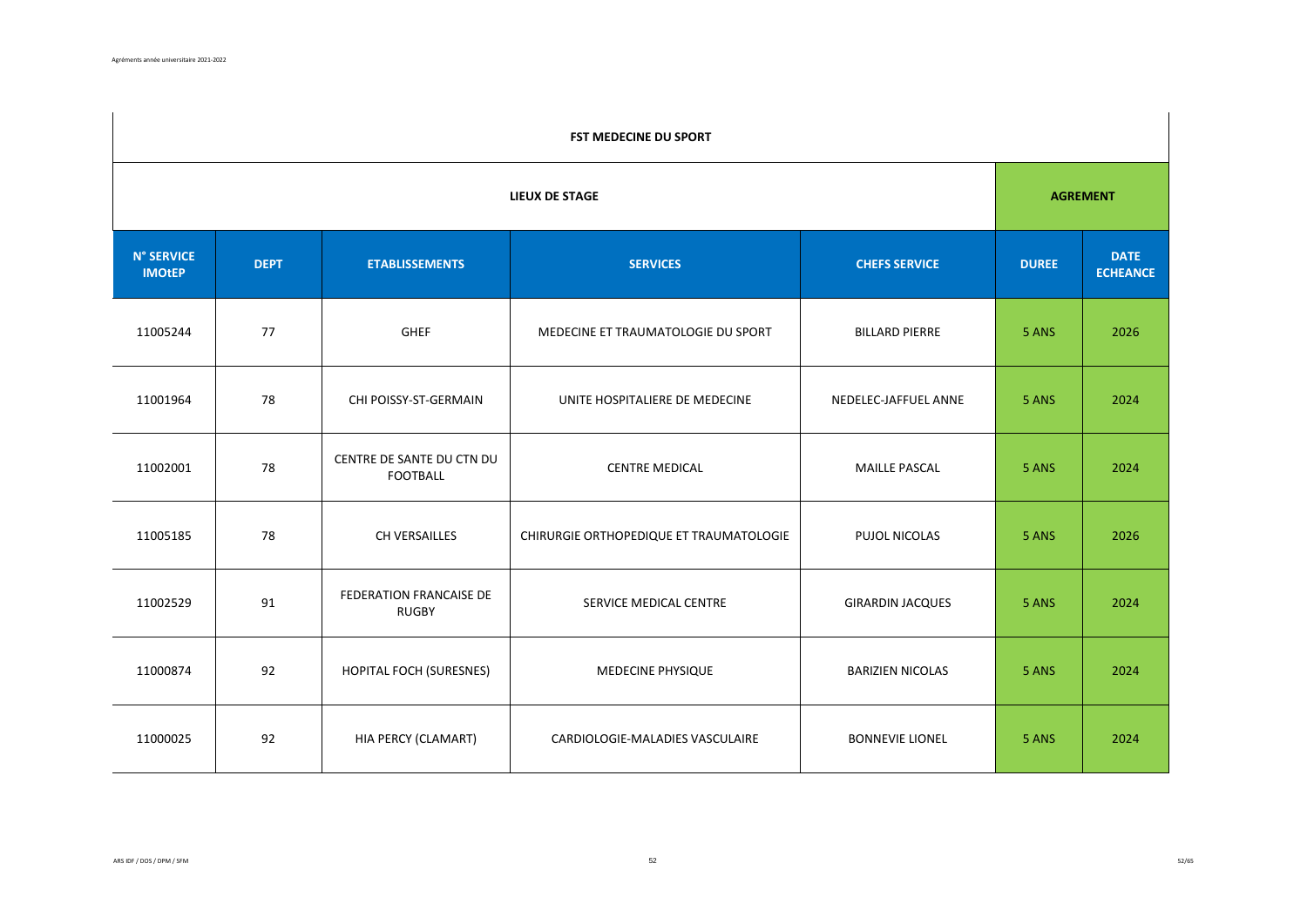|                                    | <b>FST MEDECINE DU SPORT</b> |                               |                                                              |                            |              |                                |  |  |  |
|------------------------------------|------------------------------|-------------------------------|--------------------------------------------------------------|----------------------------|--------------|--------------------------------|--|--|--|
|                                    | <b>LIEUX DE STAGE</b>        |                               |                                                              |                            |              |                                |  |  |  |
| <b>N° SERVICE</b><br><b>IMOtEP</b> | <b>DEPT</b>                  | <b>ETABLISSEMENTS</b>         | <b>SERVICES</b>                                              | <b>CHEFS SERVICE</b>       | <b>DUREE</b> | <b>DATE</b><br><b>ECHEANCE</b> |  |  |  |
| 11000855                           | 92                           | HIA PERCY (CLAMART)           | MEDECINE PHYSIQUE                                            | ROGEZ DAVID                | 5 ANS        | 2025                           |  |  |  |
| 11005186                           | 92                           | <b>AMBROISE PARE</b>          | <b>CHIRURGIE ORTHOPEDIQUE</b>                                | <b>BAUER THOMAS</b>        | 1 AN         | 2022                           |  |  |  |
| 11000898                           | 93                           | JEAN-VERDIER (BONDY) (AP-HP)  | MEDECINE DE L'EXCERCICE ET DU SPORT                          | THOREUX PATRICIA           | 5 ANS        | 2024                           |  |  |  |
| 11005187                           | 94                           | <b>HOPITAUX SAINT MAURICE</b> | SSR NEUROLOGIQUE / ACTIVITE SPORT SANTE                      | <b>COLLE FLORENCE</b>      | 1 AN         | 2022                           |  |  |  |
| 11000075                           | 94                           | <b>HOPITAUX SAINT MAURICE</b> | REEDUCATION ORTHOPEDIQUE ET<br><b>TRAUMATOLOGIE DU SPORT</b> | ROBERTO PURELLO D'AMBRESIO | 5 ANS        | 2026                           |  |  |  |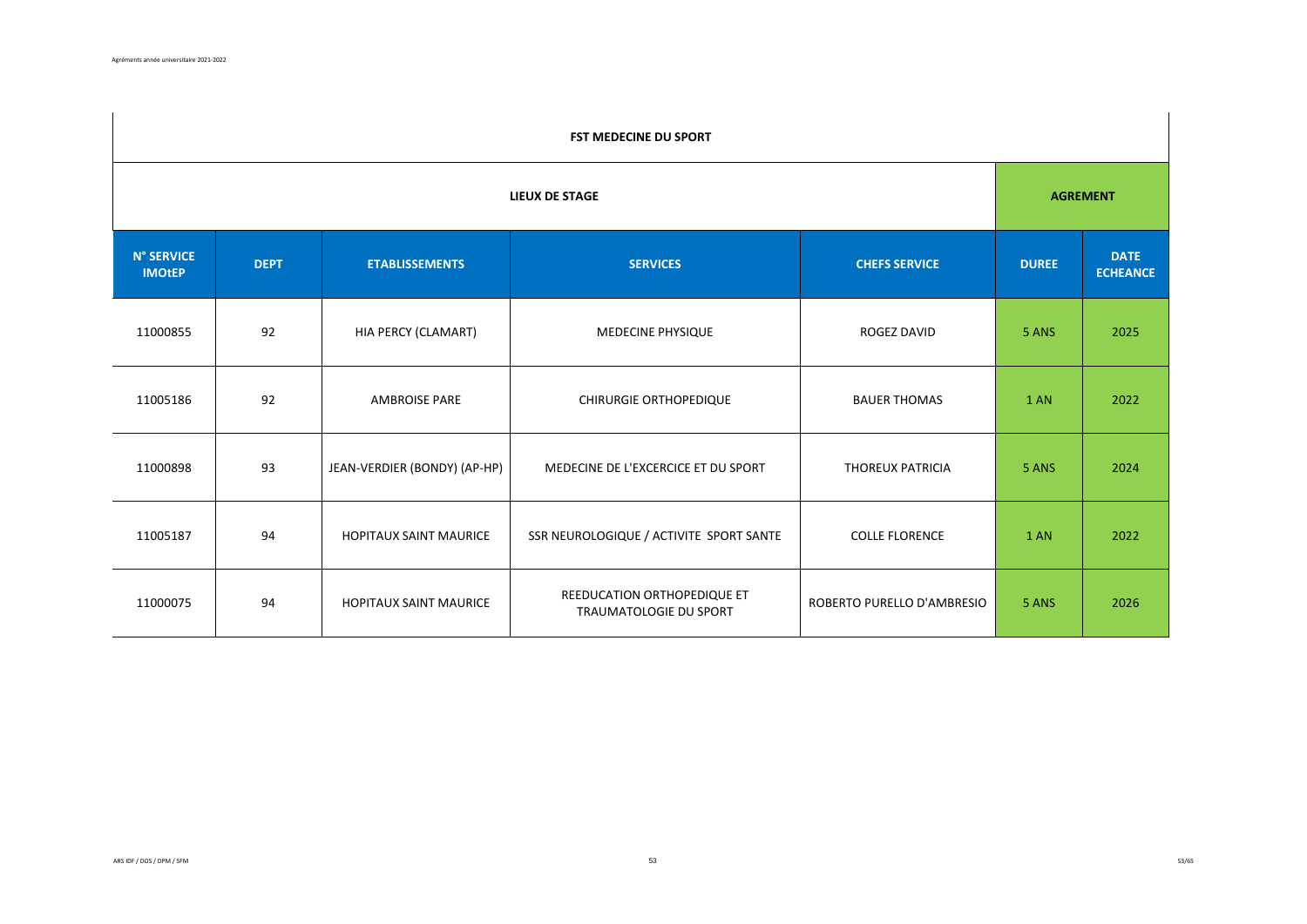|                                    | <b>FST THERAPIE CELLULAIRE ET TRANSFUSION</b> |                                                                  |                                                          |                                            |              |                                |  |  |  |
|------------------------------------|-----------------------------------------------|------------------------------------------------------------------|----------------------------------------------------------|--------------------------------------------|--------------|--------------------------------|--|--|--|
|                                    | <b>LIEUX DE STAGE</b>                         |                                                                  |                                                          |                                            |              |                                |  |  |  |
| <b>N° SERVICE</b><br><b>IMOtEP</b> | <b>DEPT</b>                                   | <b>ETABLISSEMENTS</b>                                            | <b>SERVICES</b>                                          | <b>CHEFS SERVICE</b>                       | <b>DUREE</b> | <b>DATE</b><br><b>ECHEANCE</b> |  |  |  |
| 11004986                           | 75                                            | <b>NECKER-ENFANTS</b><br>MALADES (AP-HP)                         | <b>LABORATOIRE THERAPIE</b><br><b>CELLULAIRE GENIQUE</b> | CAVAZZANA MARINA                           | 5 ANS        | 2024                           |  |  |  |
| 11004987                           | 75                                            | SAINT-LOUIS (AP-HP)                                              | <b>THERAPIE CELLULAIRE</b>                               | <b>LARGHERO JEROME</b>                     | 5 ANS        | 2024                           |  |  |  |
| 11004989                           | 75                                            | <b>ETABLISSEMENT</b><br><b>FRANCAIS DU SANG</b><br>(SAINT LOUIS) | ETABLISSEMENT FRANCAIS DU<br><b>SANG (SAINT LOUIS)</b>   | LEPRETRE ANNE-CLAIRE                       | 5 ANS        | 2024                           |  |  |  |
| 11005188                           | 75                                            | PITIE-SALPETRIERE                                                | HEMATOLOGIE CLINIQUE                                     | <b>CHOQUET SYLVAIN</b>                     | 1 AN         | 2022                           |  |  |  |
| 11005189                           | 75                                            | PITIE-SALPETRIERE                                                | UNITE REQPHARM PHARMACIE<br>A USAGE INTERIEUR            | <b>CHARBONNIER</b><br><b>BEAUPEL FANNY</b> | 1 AN         | 2022                           |  |  |  |
| 11000623                           | 78                                            | <b>CHG ANDRE-MIGNOT</b><br>(VERSAILLES)                          | HEMATOLOGIE ET ONCOLOGIE                                 | <b>ROUSSELOT PHILIPPE</b>                  | 5 ANS        | 2024                           |  |  |  |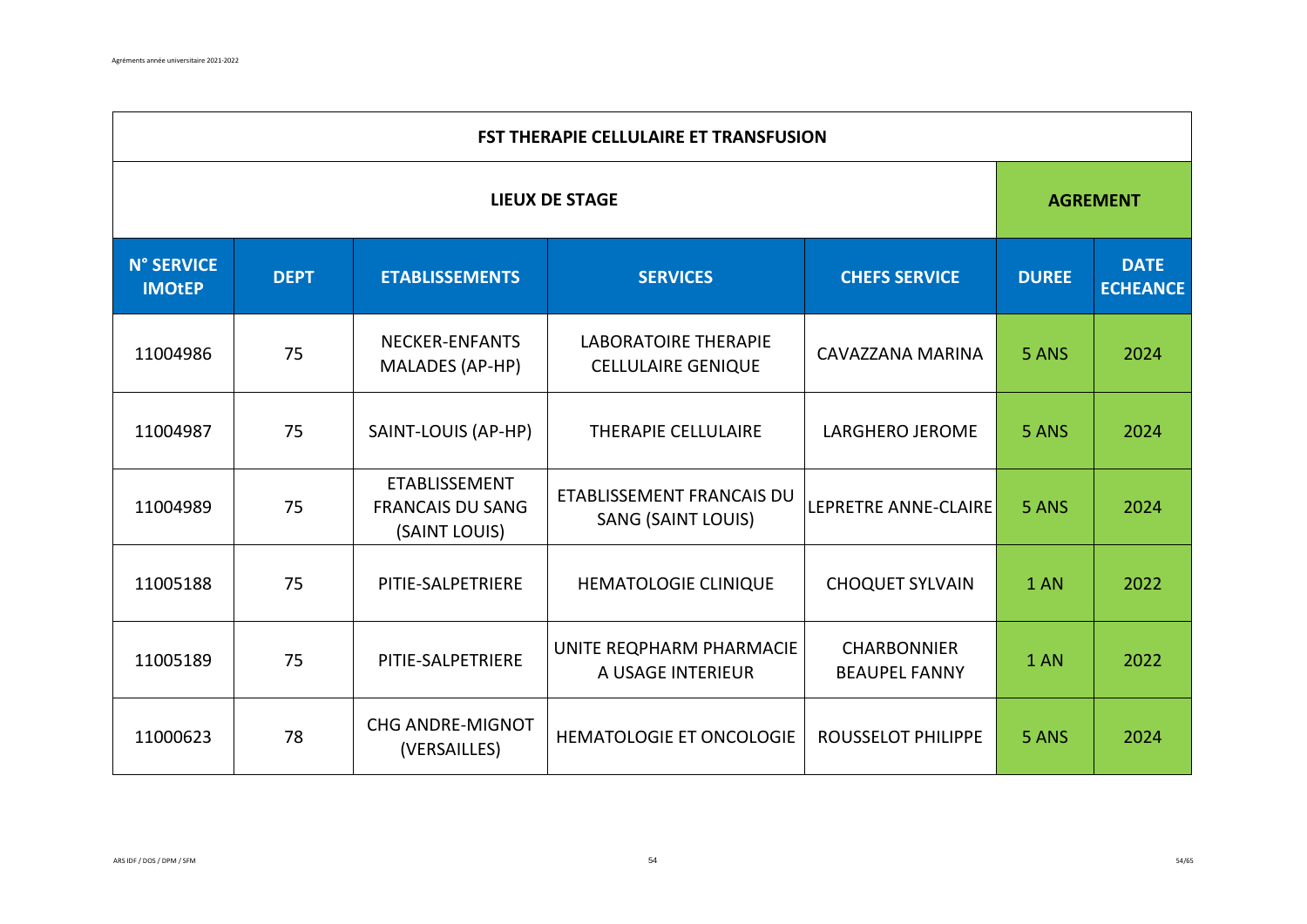|                                    | <b>FST THERAPIE CELLULAIRE ET TRANSFUSION</b> |                                                                      |                                                      |                                         |              |                                |  |  |  |
|------------------------------------|-----------------------------------------------|----------------------------------------------------------------------|------------------------------------------------------|-----------------------------------------|--------------|--------------------------------|--|--|--|
| <b>LIEUX DE STAGE</b>              |                                               |                                                                      |                                                      |                                         |              | <b>AGREMENT</b>                |  |  |  |
| <b>N° SERVICE</b><br><b>IMOtEP</b> | <b>DEPT</b>                                   | <b>ETABLISSEMENTS</b>                                                | <b>SERVICES</b>                                      | <b>CHEFS SERVICE</b>                    | <b>DUREE</b> | <b>DATE</b><br><b>ECHEANCE</b> |  |  |  |
| 11000757                           | 92                                            | <b>AMBROISE-PARE</b><br>(BOULOGNE) (AP-HP)                           | HEMATOLOGIE IMMUNOLOGIE<br><b>TRANSFUSION</b>        | <b>BARDET VALERIE</b>                   | 5 ANS        | 2024                           |  |  |  |
| 11004990                           | 92                                            | <b>CENTRE DE</b><br><b>TRANSFUSION</b><br><b>SANGUINE DES ARMEES</b> | <b>THERAPIE CELLULAIRE</b>                           | <b>MENDES ANNE-</b><br><b>CHRISTINE</b> | 5 ANS        | 2024                           |  |  |  |
| 11004991                           | 94                                            | <b>ETABLISSEMENT</b><br><b>FRANCAIS DU SANG</b><br>(HENRI MONDOR)    | <b>SITE TRANSFUSIONNEL</b>                           | <b>PIRENNE FRANCE</b>                   | 5 ANS        | 2024                           |  |  |  |
| 11004992                           | 94                                            | ETABLISSEMENT<br><b>FRANCAIS DU SANG</b><br>(HENRI MONDOR)           | <b>INGENIERIE TISSULAIRE ET</b><br><b>CELLULAIRE</b> | <b>ROUARD HELENE</b>                    | 5 ANS        | 2024                           |  |  |  |
| 11004993                           | 94                                            | <b>INST. CANCERO</b><br><b>GUSTAVE ROUSSY</b>                        | <b>LABORATOIRE THERAPIE</b><br><b>CELLULAIRE</b>     | <b>CHAPUT NATHALIE</b>                  | 5 ANS        | 2024                           |  |  |  |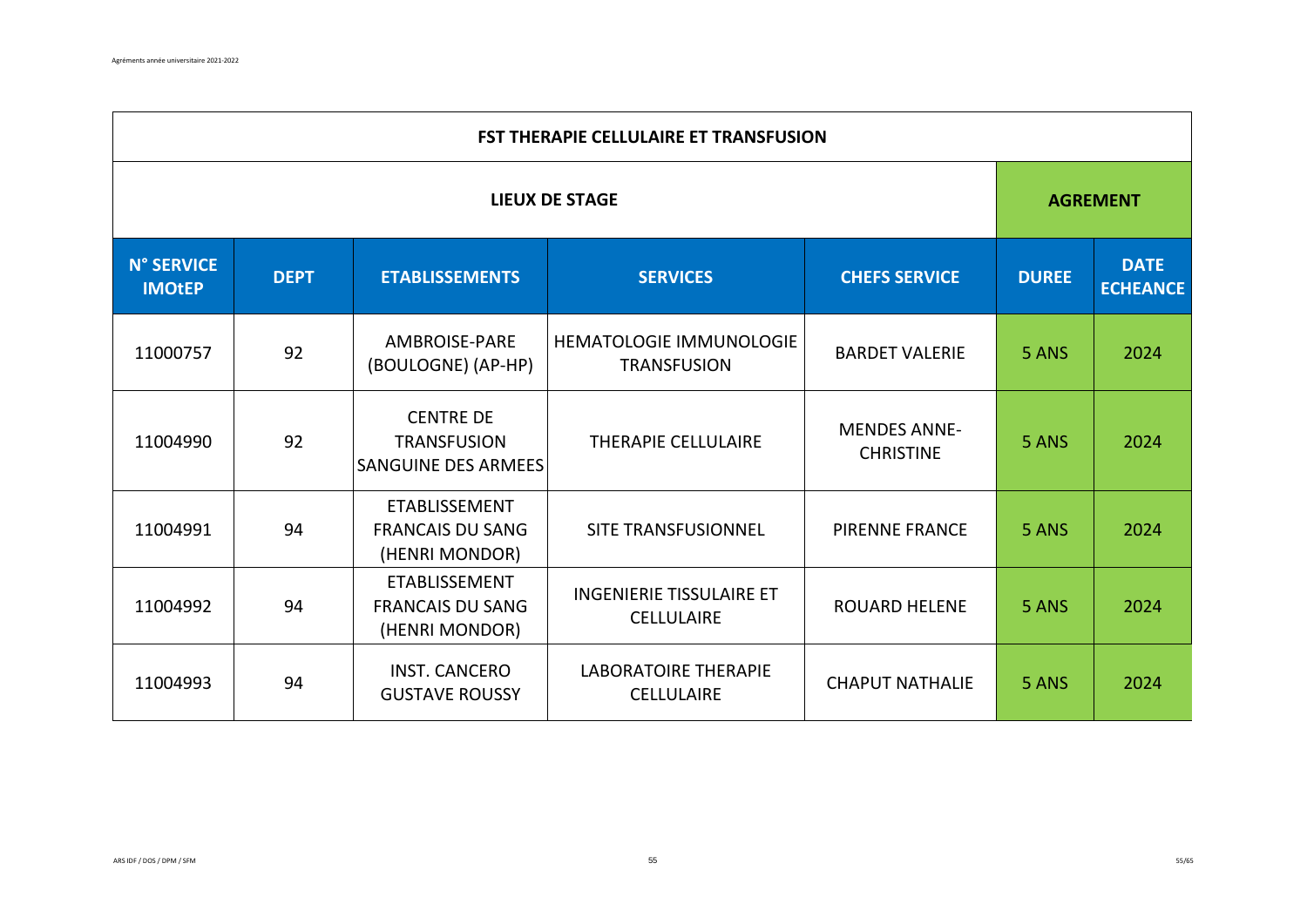## **FST URGENCES PEDIATRIQUES**

|                   | <b>AGREMENT</b> |                                          |                                                                                                               |                         |              |                                |
|-------------------|-----------------|------------------------------------------|---------------------------------------------------------------------------------------------------------------|-------------------------|--------------|--------------------------------|
| N° SERVICE IMOtEP | <b>DEPT</b>     | <b>ETABLISSEMENTS</b>                    | <b>SERVICES</b>                                                                                               | <b>CHEFS SERVICE</b>    | <b>DUREE</b> | <b>DATE</b><br><b>ECHEANCE</b> |
| 11004835          | 75              | ROBERT-DEBRE (APHP)                      | <b>SMUR PEDIATRIQUE</b>                                                                                       | <b>NOELLA LODE</b>      | 5 ANS        | 2024                           |
| 11000377          | 75              | ROBERT-DEBRE (APHP)                      | <b>URGENCE PEDIATRIQUE</b>                                                                                    | <b>TITOMANLIO</b>       | 5 ANS        | 2024                           |
| 11000303          | 75              | NECKER-ENFANTS-<br><b>MALADES (APHP)</b> | <b>ANESTHESIE REANIMATION</b><br>PEDIATRIQUE ET OBSTETRICALE                                                  | <b>GILLES ORLIAGUET</b> | 5 ANS        | 2024                           |
| 11000325          | 75              | NECKER-ENFANTS-<br><b>MALADES (APHP)</b> | <b>URGENCES PEDIATRIQUES</b>                                                                                  | <b>CHAPPUY HELENE</b>   | 5 ANS        | 2026                           |
|                   | 75              | NECKER-ENFANTS-<br>MALADES (APHP)        | Service de Réanimation et<br>Surveillance Continue Médico-<br>Chirurgcales Pédiatriques - SMUR<br>Pédiatrique | Sylvain RENOLLEAU       | 5 ANS        | 2026                           |
| 11000214          | 75              | ARMAND-TROUSSEAU<br>(APHP)               | <b>URGENCES PEDIATRIQUES</b>                                                                                  | <b>RICARDO CARBAJAL</b> | 5 ANS        | 2024                           |
| 11000379          | 75              | ROBERT-DEBRE (APHP)                      | <b>REANIMATION PEDIATRIQUE</b>                                                                                | <b>STEPHANE DAUGER</b>  | 5 ANS        | 2025                           |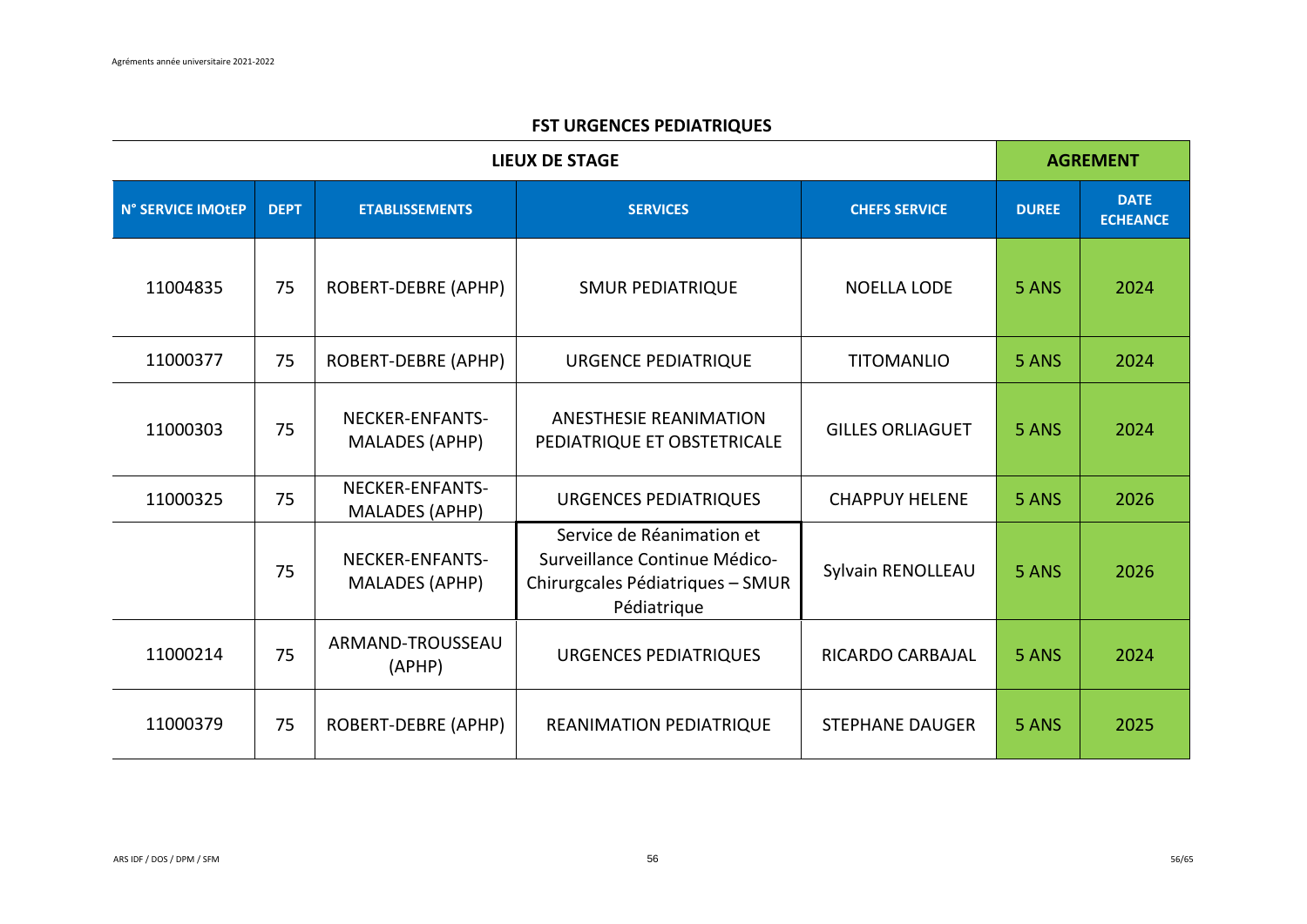| 11000333 | 75 | NECKER-ENFANTS-<br><b>MALADES (APHP)</b>    | REANIMATION PEDIATRIQUE                          | <b>SYLVAIN RENOLLEAU</b>                         | 5 ANS | 2025 |
|----------|----|---------------------------------------------|--------------------------------------------------|--------------------------------------------------|-------|------|
| 11000203 | 75 | ARMAND-TROUSSEAU<br>(APHP)                  | REANIMATION PEDIATRIQUE                          | PIERRE LOUIS LEGER                               | 5 ANS | 2025 |
|          | 78 | CHI POISSY-ST-GERMAIN                       | PEDIATRIE ET MEDECINE POUR<br><b>ADOLOSCENTS</b> | PHILIPPE BLANC                                   | 5 ANS | 2024 |
|          | 78 | <b>CHG ANDRE-MIGNOT</b><br>(VERSAILLES)     | URGENCES PEDIATRIQUES UHCD                       | <b>SYLVIE NATHANSON</b>                          | 5 ANS | 2024 |
|          | 92 | <b>ANTOINE-BECLERE</b><br>(CLAMART) (AP-HP) | <b>PEDIATRIE URGENCES</b><br><b>PEDIATRIQUES</b> | <b>PHILIPPE LABRUNE</b><br><b>VINCENT GAJDOS</b> | 5 ANS | 2024 |
| 11000771 | 92 | <b>ANTOINE-BECLERE</b><br>(CLAMART) (AP-HP) | <b>SMUR PEDIATRIQUE</b>                          | <b>GILLES JOURDAIN</b>                           | 5 ANS | 2024 |
|          | 92 | LOUIS-MOURIER<br>(COLOMBES) (AP-HP)         | <b>PEDIATRIE URGENCES</b><br>PEDIATRIQUES        | <b>ROMAIN BASMACI</b>                            | 5 ANS | 2024 |
|          | 92 | <b>GARCHES</b>                              | REANIMATION PEDIATRIQUE                          | <b>JEAN BERGOUGNIOUX</b>                         | 5 ANS | 2026 |
|          | 92 | <b>AMBROISE-PARE</b><br>(BOULOGNE) (AP-HP)  | <b>URGENCE PEDIATRIQUE</b>                       | <b>VINCENT GAJDOS</b>                            | 5 ANS | 2026 |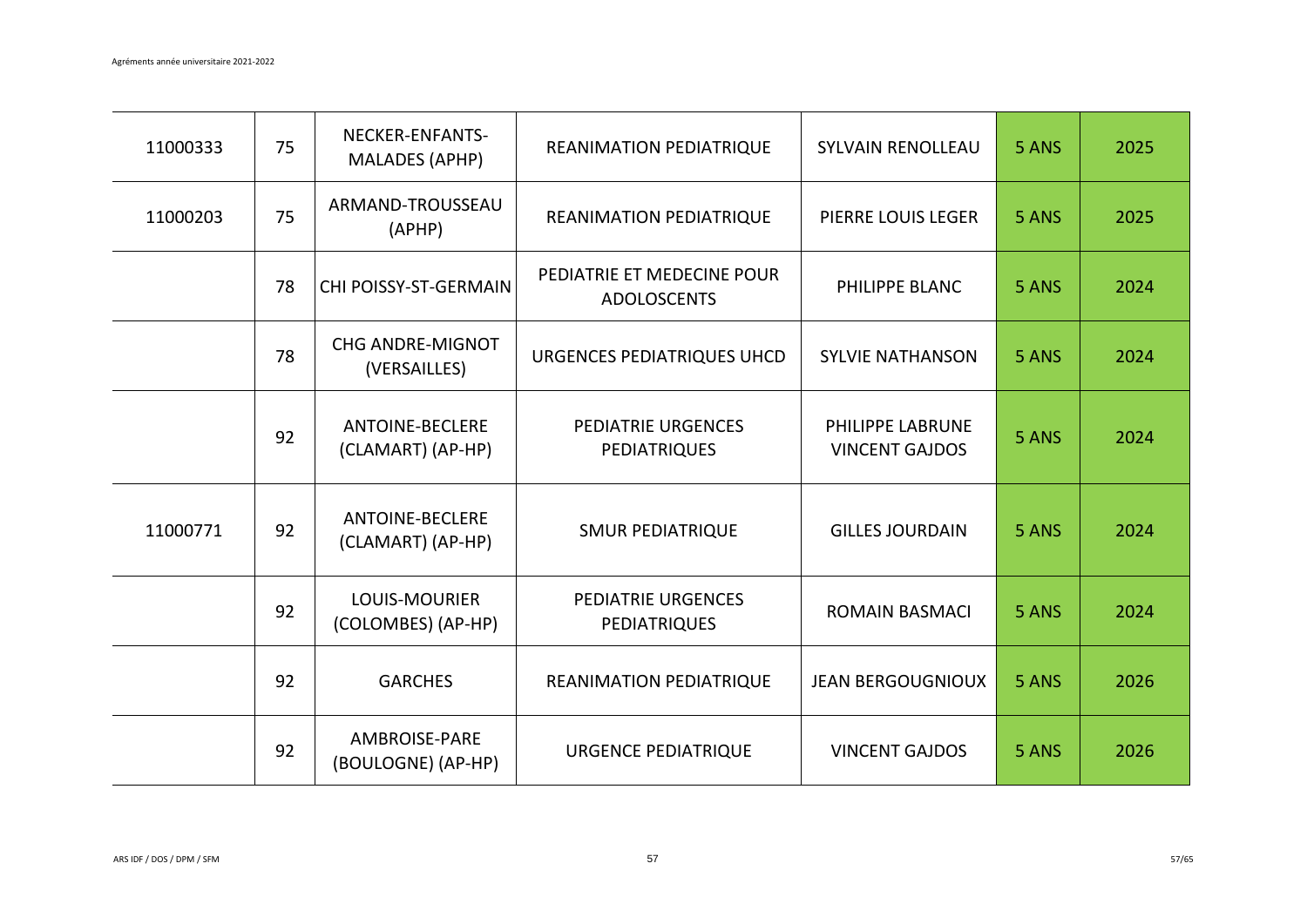|          | 93 | JEAN-VERDIER (BONDY)<br>$(AP-HP)$           | URGENCE PEDIATRIQUE                          | LOIC DE PONTUAL         | 5 ANS | 2024 |
|----------|----|---------------------------------------------|----------------------------------------------|-------------------------|-------|------|
|          | 93 | <b>CHG DELAFONTAINE (ST-</b><br>DENIS)      | PEDIATRIE ET URGENCE<br>PEDIATRIQUE          | <b>SIMON ESCODA</b>     | 5 ANS | 2026 |
|          | 94 | BICETRE (AP-HP)                             | SAU PEDIATRIE PEDIATRIE AIGUE<br>POLYVALENTE | MARC DUVAL ARNOULD      | 5 ANS | 2024 |
|          | 94 | <b>CHI CRETEIL</b>                          | <b>URGENCE PEDIATRIQUE</b>                   | <b>RALPH EPAUD</b>      | 5 ANS | 2024 |
| 11000024 | 94 | BICETRE (AP-HP)                             | <b>REANIMATION PEDIATRIQUE</b>               | <b>PIERRE TISSIERES</b> | 5 ANS | 2025 |
|          | 94 | <b>CHI VILLENEUVE-ST-</b><br><b>GEORGES</b> | <b>URGENCE</b>                               | <b>CHACE</b>            | 5 ANS | 2024 |
|          | 95 | <b>HOP. RENE-DUBOS</b><br>(PONTOISE)        | URGENCE PEDIATRIQUE ET USC<br>PEDIATRIQUE    | LAETITIA PANTALONE      | 5 ANS | 2024 |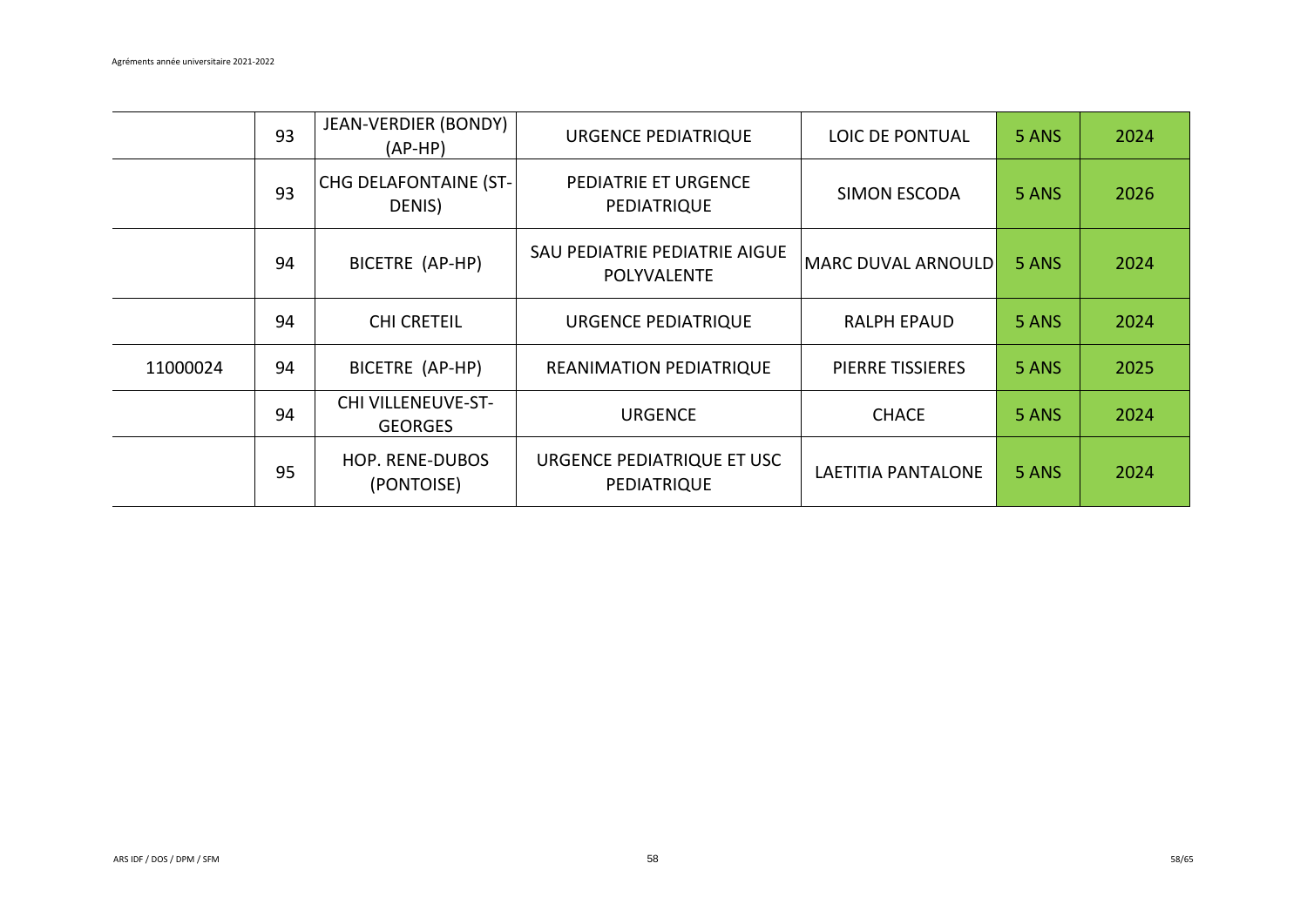$\overline{\phantom{a}}$ 

|                                    | <b>FST CHIRURGIE EN SITUATION DE GUERRE OU DE CATASTROPHE</b> |                                                    |                                                                                        |                         |              |                                |  |  |  |
|------------------------------------|---------------------------------------------------------------|----------------------------------------------------|----------------------------------------------------------------------------------------|-------------------------|--------------|--------------------------------|--|--|--|
| <b>LIEUX DE STAGE</b>              |                                                               |                                                    |                                                                                        |                         |              | <b>AGREMENT</b>                |  |  |  |
| <b>N° SERVICE</b><br><b>IMOtEP</b> | <b>Dept</b>                                                   | <b>Etablissements</b>                              | <b>Services</b>                                                                        | <b>Chefs de service</b> | <b>DUREE</b> | <b>DATE</b><br><b>ECHEANCE</b> |  |  |  |
| 11000220                           | 75                                                            | PITIE SALPETRIERE (AP-HP)                          | CHIR. MAXILLO-FACIALE ET STOM BERTOLUS CHLOE                                           |                         | 5 ANS        | 2024                           |  |  |  |
| 11002064                           | 75                                                            | <b>HOPITAL EUROPEEN GEORGE</b><br>POMPIDOU (AP-HP) | CHIR. GENERALE ET DIGESTIVE                                                            | <b>KAROUI MEHDI</b>     | 5 ANS        | 2026                           |  |  |  |
| 11000263                           | 75                                                            | PITIE SALPETRIERE (AP-HP)                          | CHIRURGIE VASCULAIRE ET<br><b>ENDOVASCULAIRE - CENTRE</b><br><b>AORTIQUE TERTIAIRE</b> | <b>CHICHE LAURENT</b>   | 5 ANS        | 2026                           |  |  |  |
| 11000788                           | 75                                                            | <b>BICHAT CLAUDE BERNARD</b><br>$(AP-HP)$          | CHIRURGIE VASCULAIRE ET<br>THORACIQUE                                                  | <b>CASTIER YVES</b>     | 5 ANS        | 2026                           |  |  |  |
| 11001381                           | 92                                                            | <b>HIA PERCY</b>                                   | CHIR ORTHO ET TRAUMATO                                                                 | MATHIEU LAURENT         | 5 ANS        | 2025                           |  |  |  |
| 11002594                           | 92                                                            | <b>HIA PERCY</b>                                   | CHIR THORACIQUE ET VASCULAIR BODDAERT GUILLAUME                                        |                         | 5 ANS        | 2024                           |  |  |  |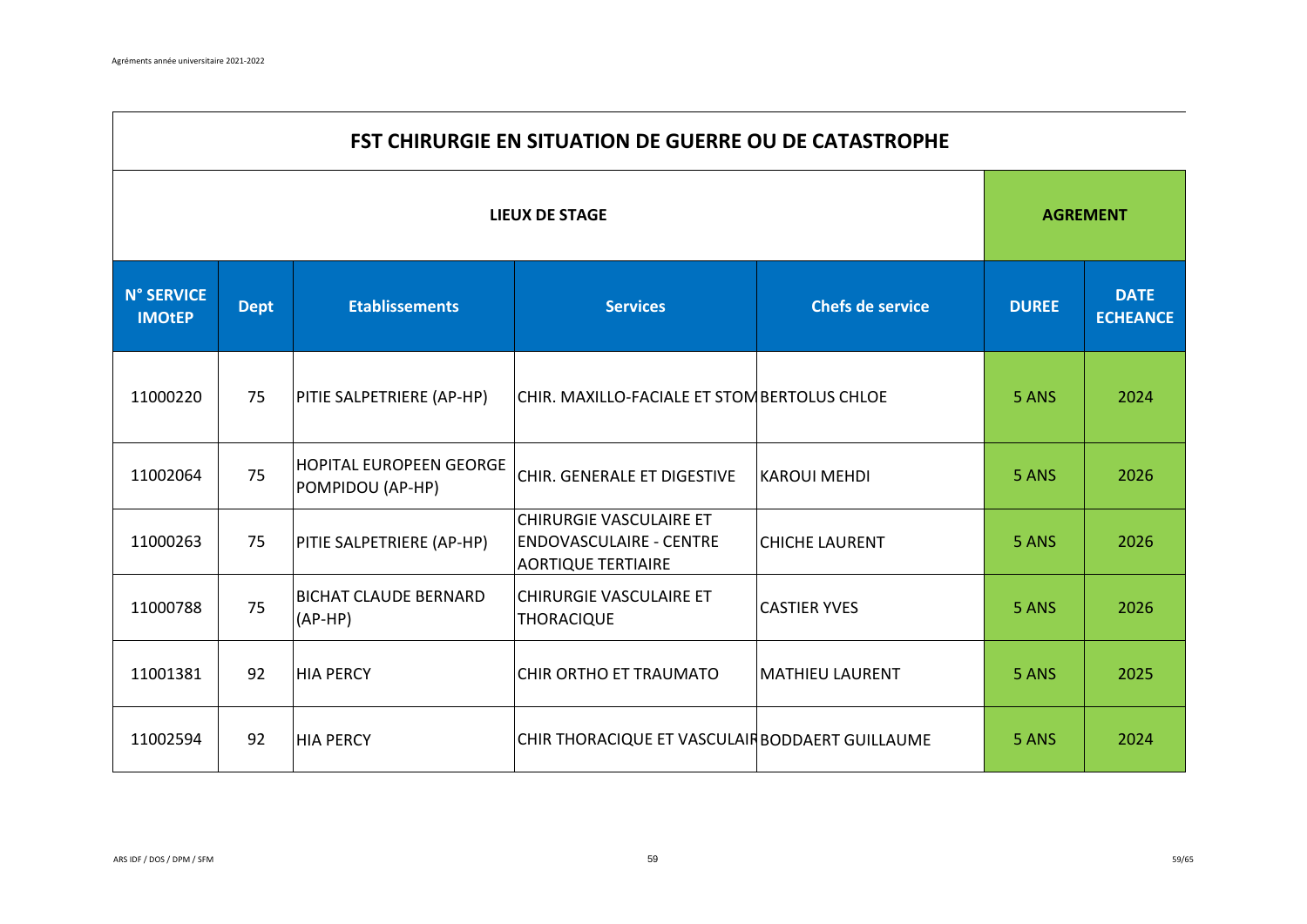$\Gamma$ 

|                                    | <b>FST CHIRURGIE EN SITUATION DE GUERRE OU DE CATASTROPHE</b> |                       |                              |                             |              |                                |  |  |  |  |
|------------------------------------|---------------------------------------------------------------|-----------------------|------------------------------|-----------------------------|--------------|--------------------------------|--|--|--|--|
| <b>LIEUX DE STAGE</b>              |                                                               |                       |                              |                             |              | <b>AGREMENT</b>                |  |  |  |  |
| <b>N° SERVICE</b><br><b>IMOtEP</b> | <b>Dept</b>                                                   | <b>Etablissements</b> | <b>Services</b>              | <b>Chefs de service</b>     | <b>DUREE</b> | <b>DATE</b><br><b>ECHEANCE</b> |  |  |  |  |
| 11000424                           | 92                                                            | <b>HIA PERCY</b>      | CHIR. VISCERALE ET DIGESTIVE | <b>HORNEZ EMMANUEL</b>      | 5 ANS        | 2025                           |  |  |  |  |
| 11001680                           | 92                                                            | <b>HIA PERCY</b>      | <b>CHIRURGIE PLASTIQUE</b>   | <b>BEY ERIC</b>             | 5 ANS        | 2024                           |  |  |  |  |
| 11001284                           | 93                                                            | AVICENNE (AP-HP)      | CHIR. GENERALE ET DIGESTIVE  | <b>TRESALLET CHRISTOPHE</b> | 5 ANS        | 2025                           |  |  |  |  |
| 11001083                           | 94                                                            | BICETRE (AP-HP)       | CHIR. GENERALE ET DIGESTIVE  | <b>PENNA CHRISTOPHE</b>     | 5 ANS        | 2026                           |  |  |  |  |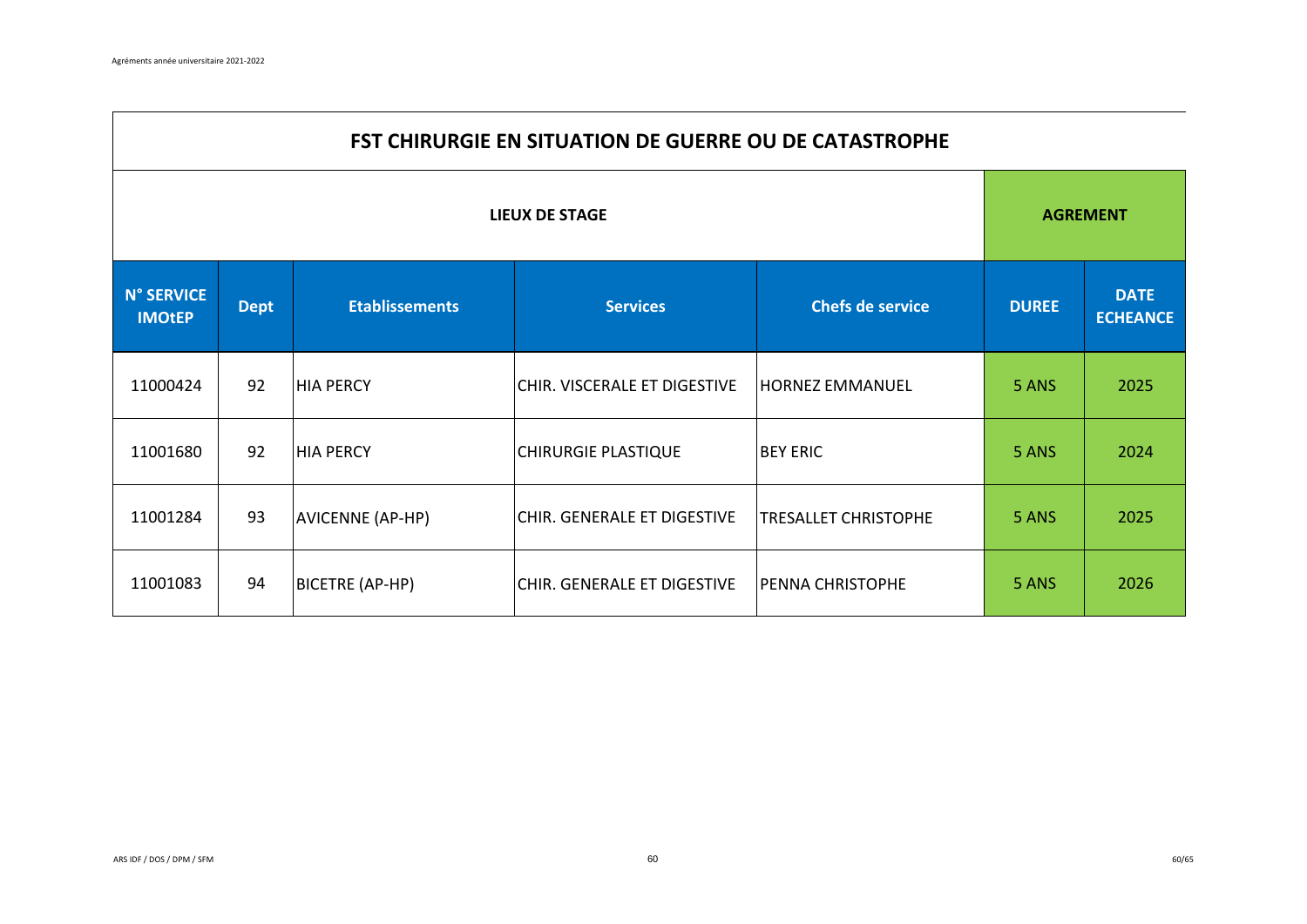$\mathbf{r}$ 

| <b>FST CHIRURGIE DE LA MAIN</b>    |             |                                                    |                                                  |                           |                 |                                |
|------------------------------------|-------------|----------------------------------------------------|--------------------------------------------------|---------------------------|-----------------|--------------------------------|
| <b>LIEUX DE STAGE</b>              |             |                                                    |                                                  |                           | <b>AGREMENT</b> |                                |
| <b>N° SERVICE</b><br><b>IMOtEP</b> | <b>Dept</b> | <b>Etablissements</b>                              | <b>Services</b>                                  | <b>Chefs de service</b>   | <b>DUREE</b>    | <b>DATE</b><br><b>ECHEANCE</b> |
| 11001320                           | 75          | <b>ROBERT DEBRE (AP-HP)</b>                        | <b>CHIR ORTHO INFANTILE</b>                      | <b>ILHARREBORDE BRICE</b> | 5 ANS           | 2024                           |
| 11001734                           | 75          | <b>HOPITAL EUROPEEN GEORGE</b><br>POMPIDOU (AP-HP) | CHIR ORTHO ET TRAUMATO                           | <b>MASMEJEAN EMMANUEL</b> | 5 ANS           | 2024                           |
| 11000209                           | 75          | ARMAND TROUSSEAU (AP-<br>HP)                       | CHIR. ORTHO ET REPARATRICE<br><b>DE L'ENFANT</b> | <b>VIALLE RAPHAEL</b>     | 5 ANS           | 2024                           |
| 11000180                           | 75          | SAINT-ANTOINE (AP-HP)                              | <b>CHIR ORTHO TRAUMATO</b>                       | <b>SAUTET ALAIN</b>       | 5 ANS           | 2025                           |
| 11001287                           | 93          | AVICENNE (AP-HP)                                   | CHIR ORTHO ET TRAUMATO                           | <b>GREGORY THOMAS</b>     | 5 ANS           | 2025                           |
| 11002450                           | 94          | HOP. PRIVE PAUL-D'EGINE                            | CHIR MAIN ET MEMBRE SUP                          | <b>DUBERT THIERRY</b>     | 5 ANS           | 2024                           |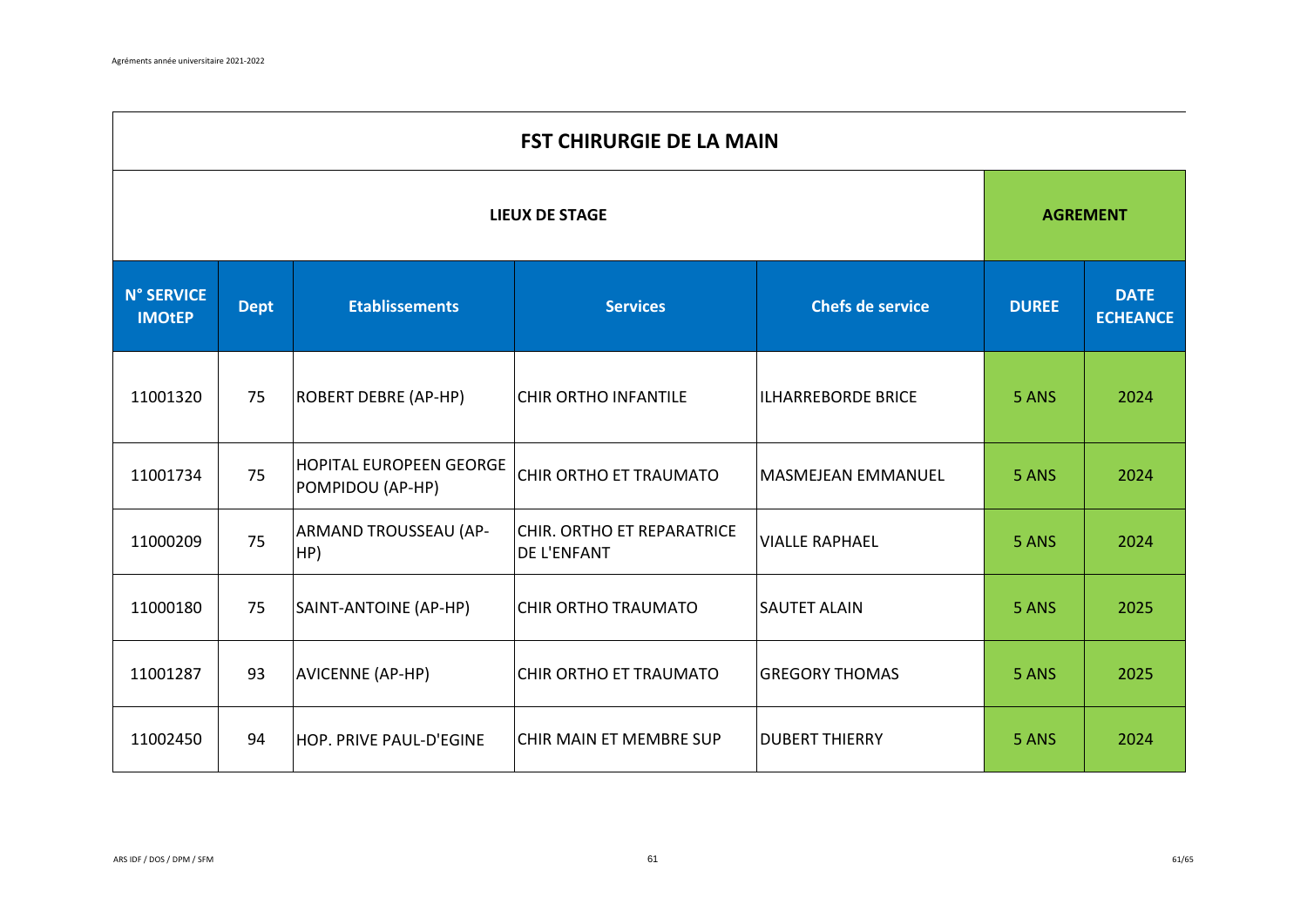$\blacksquare$ 

| <b>FST OPL</b>                     |             |                                     |                                                         |                                                                  |                 |                                |  |  |
|------------------------------------|-------------|-------------------------------------|---------------------------------------------------------|------------------------------------------------------------------|-----------------|--------------------------------|--|--|
| <b>LIEUX DE STAGE</b>              |             |                                     |                                                         |                                                                  | <b>AGREMENT</b> |                                |  |  |
| <b>N° SERVICE</b><br><b>IMOtEP</b> | <b>Dept</b> | <b>Etablissements</b>               | <b>Services</b>                                         | <b>Chefs de service</b>                                          | <b>DUREE</b>    | <b>DATE</b><br><b>ECHEANCE</b> |  |  |
| 11000220                           | 75          | PITIE SALPETRIERE (AP-HP)           | CHIR. MAXILLO-FACIALE ET STOMBERTOLUS CHLOE             |                                                                  | 5 ANS           | 2025                           |  |  |
| 11000244                           | 75          | PITIE SALPETRIERE (AP-HP)           | <b>ORL - CHIR. PLASTIQUE</b>                            | <b>TANKERE FREDERIC</b>                                          | 5 ANS           | 2025                           |  |  |
| 1000392                            | 75          | TENON (AP-HP)                       | O.R.L. ET CHIRURGIE CERVICO                             | <b>BAUJAT BERTRAND</b>                                           | 5 ANS           | 2025                           |  |  |
| 11005062                           | 75          | NECKER ENFANTS MALADES (AP-HP)      | OPHTALMOLOGIE / ORL<br><b>CHIRURGIE CERVICO-FACIALE</b> | <b>BREMOND-GIGNAC</b><br><b>DOMINIQUE</b><br>DENOYELLE FRANÇOISE | 5 ANS           | 2025                           |  |  |
| 11000498                           | 75          | <b>CLCC INSTITUT CURIE</b>          | CHIR. ORL ET CERVICO-FACIALE                            | <b>CHOUSSY OLIVIER</b>                                           | 5 ANS           | 2025                           |  |  |
| 11001160                           | 94          | <b>CLCC INSTITUT GUSTAVE ROUSSY</b> | CANCEROLOGIE CERVICO-FACIAL TEMAM STEPHANE              |                                                                  | 5 ANS           | 2025                           |  |  |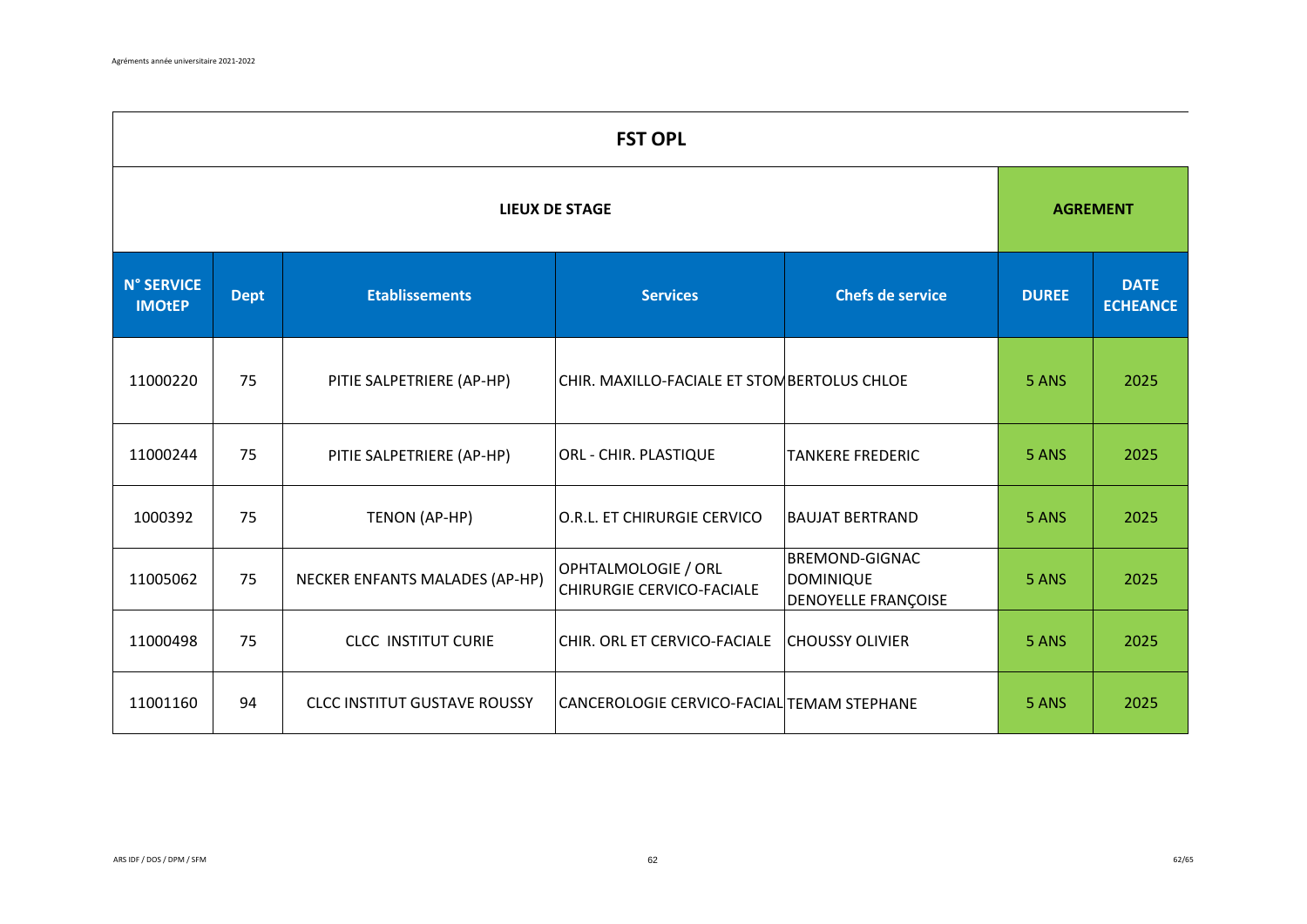## **FST ADDICTOLOGIE**

| <b>LIEUX DE STAGE</b>       |                 |                                                                                 |                                                   |                                                     | <b>AGREMENT</b> |                                     |
|-----------------------------|-----------------|---------------------------------------------------------------------------------|---------------------------------------------------|-----------------------------------------------------|-----------------|-------------------------------------|
| N° SERVICE<br><b>IMOtEP</b> | <b>DEP</b><br>Τ | <b>ETABLISSEMENTS</b>                                                           | <b>SERVICES</b>                                   | <b>CHEFS SERVICE</b>                                | <b>DUREE</b>    | <b>DATE</b><br><b>ECHEANC</b><br>E. |
| 11000575                    | 75              | BICHAT-CLAUDE-BERNARD (AP-HP)                                                   | <b>PSYCHIATRIE ET</b><br><b>ADDICTOLOGIE</b>      | LEJOYEUX MICHEL                                     | 5 ANS           | 2024                                |
| 11001790                    | 75              | COCHIN (AP-HP)                                                                  | <b>PSYCHIATRIE ET</b><br>ADDICTOLOGIE AMBULATOIRE | <b>GRANGER BERNARD</b>                              | 5 ANS           | 2024                                |
| 11000528                    | 75              | <b>CROIX-ROUGE FRANCAISE</b>                                                    | <b>CSAPA PIERRE NICOLE</b>                        | <b>MICHEL LAURENT</b>                               | 5 ANS           | 2024                                |
| 11000715                    | 75              | <b>GHU PARIS PSYCHIATRIE ET NEUROSCIENCES</b><br><b>SITE EPS MAISON-BLANCHE</b> | SECT. 75 T 00 - SOINS TOXICO                      | <b>BLAISE MARIO</b>                                 | 5 ANS           | 2024                                |
| 11000436                    | 75              | <b>GHU PARIS PSYCHIATRIE ET NEUROSCIENCES</b><br>SITE CH SAINTE-ANNE            | <b>CLINIQUE DES MALADIES</b><br><b>MENTALES</b>   | <b>GORWOOD PHILIPP</b>                              | 5 ANS           | 2024                                |
| 11001940                    | 75              | <b>GHU PARIS PSYCHIATRIE ET NEUROSCIENCES</b><br>SITE CH SAINTE-ANNE            | <b>ADDICTOLOGIE</b>                               | <b>LAQUEILLE XAVIER</b>                             | 5 ANS           | 2024                                |
| 11004507                    | 75              | <b>HEGP</b>                                                                     | <b>CENTRE AMBULATOIRE D'ADDIO</b>                 | LE FAOU ANNE-<br><b>LAURENCE</b>                    | 5 ANS           | 2024                                |
| 11001336                    | 75              | INST. MUTUALISTE MONTSOURIS                                                     | <b>PSYCHIATRIE DE</b><br>L'ADOLESCENT             | <b>CORCOS MAURICE</b>                               | 5 ANS           | 2024                                |
| 11000153                    | 75              | LARIBOISIERE-FERNAND-WIDAL(APHP)                                                | MEDECINE INTERNE A<br>ORIENTATION ADDICTOLOGIE    | <b>BELLIVIEK</b><br>FRANK/QUESTEL                   | 5 ANS           | 2024                                |
| 1105033                     | 75              | LARIBOISIERE-FERNAND-WIDAL(APHP)                                                | UF ADDICTOLOGIE<br><b>AMBULATOIRE</b>             | <b>BELLIVIER FRANK /</b><br><b>VORSPAN FLORENCE</b> | 5 ANS           | 2025                                |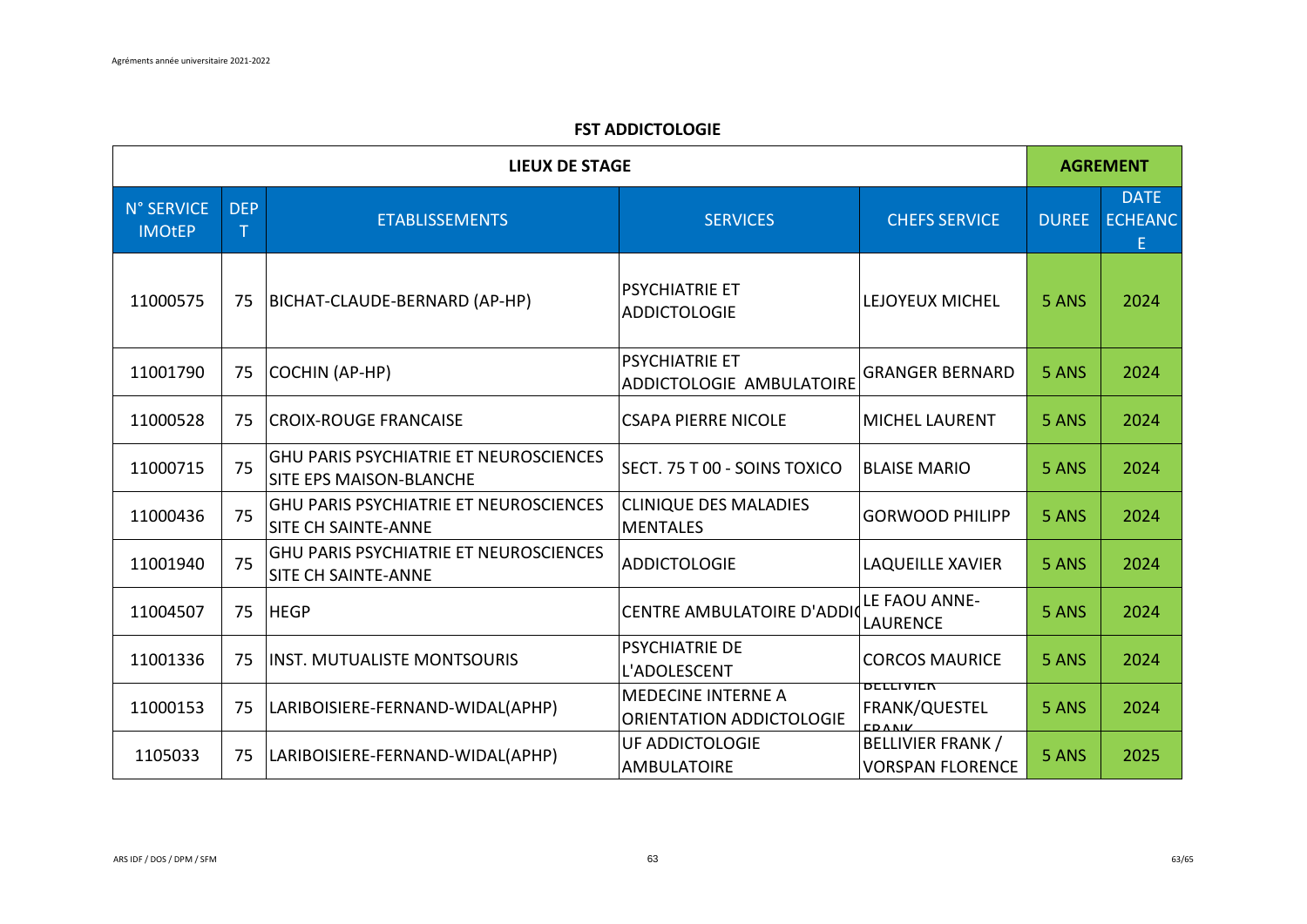## **FST ADDICTOLOGIE**

| <b>LIEUX DE STAGE</b>       |                      |                                  |                                                                                               |                                     | <b>AGREMENT</b> |                                     |
|-----------------------------|----------------------|----------------------------------|-----------------------------------------------------------------------------------------------|-------------------------------------|-----------------|-------------------------------------|
| N° SERVICE<br><b>IMOtEP</b> | <b>DEP</b><br>$\top$ | <b>ETABLISSEMENTS</b>            | <b>SERVICES</b>                                                                               | <b>CHEFS SERVICE</b>                | <b>DUREE</b>    | <b>DATE</b><br><b>ECHEANC</b><br>E. |
| 11002524                    | 75                   | PITIE-SALPETRIERE (AP-HP)        | UF ADDICTOLOGIE, SEVRAGE                                                                      | <b>MILLET BRUNO</b>                 | 5 ANS           | 2024                                |
| 11002575                    | 78                   | <b>CENTRE GILBERT RABY</b>       | UNITE DE PSYCHIATRIE<br><b>ADULTES</b>                                                        | <b>JACQ MICHEL</b>                  | 5 ANS           | 2024                                |
| 11000622                    | 78                   | CHG ANDRE-MIGNOT (VERSAILLES)    | <b>SERVICE DE PSYCHIATRIE</b><br>ADULTE - SECTEUR 78 G 17 - ET BAZIN NADINE<br>D'ADDICTOLOGIE |                                     | 5 ANS           | 2024                                |
| 11000753                    | 92                   | AMBROISE-PARE (BOULOGNE) (AP-HP) | <b>MEDECINE INTERNE</b>                                                                       | <b>HANSLIK THOMAS</b>               | 5 ANS           | 2024                                |
| 11002587                    | 92                   | AMBROISE-PARE (BOULOGNE) (AP-HP) | EQUIPE LIAISON EN ADDICTOLO PARADIS MATHILDE                                                  |                                     | 5 ANS           | 2024                                |
| 11001450                    | 92                   | <b>BEAUJON (CLICHY) (AP-HP)</b>  | UNIT.TRAIT.AMB.MAL.ADDICTI<br><b>VES</b>                                                      | LEJOYEUX MICHEL                     | 5 ANS           | 2024                                |
| 11000849                    | 92                   | <b>CH DES QUATRE-VILLES</b>      | MEDECINE ADDICTOLOGIQUE                                                                       | ANASTASSIOU<br><b>EVANGHELOS</b>    | 5 ANS           | 2024                                |
| 11001386                    | 92                   | CORENTIN-CELTON (AP-HP)          | PSYCHIATRIE DE L'ADULTE ET<br><b>DU SUJET AGE</b>                                             | <b>LIMOSIN FREDERIC</b>             | 5 ANS           | 2024                                |
| 11001543                    | 92                   | HIA PERCY (CLAMART)              | <b>PSYCHIATRIE</b>                                                                            | <b>COLAS MARIE-DOMIN</b>            | 5 ANS           | 2024                                |
| 11000813                    | 92                   | LOUIS-MOURIER (COLOMBES) (AP-HP) | <b>PSYCHIATRIE ET</b><br><b>ADDICTOLOGIE</b>                                                  | <b>DUBERTRET</b><br><b>CAROLINE</b> | 5 ANS           | 2024                                |
| 11002608                    | 93                   | AVICENNE (BOBIGNY) (AP-HP)       | UF ADDICTO ADULTES-ADOS-<br>ET DES PARENTS                                                    | <b>REYRE AYMERIC</b>                | 5 ANS           | 2024                                |